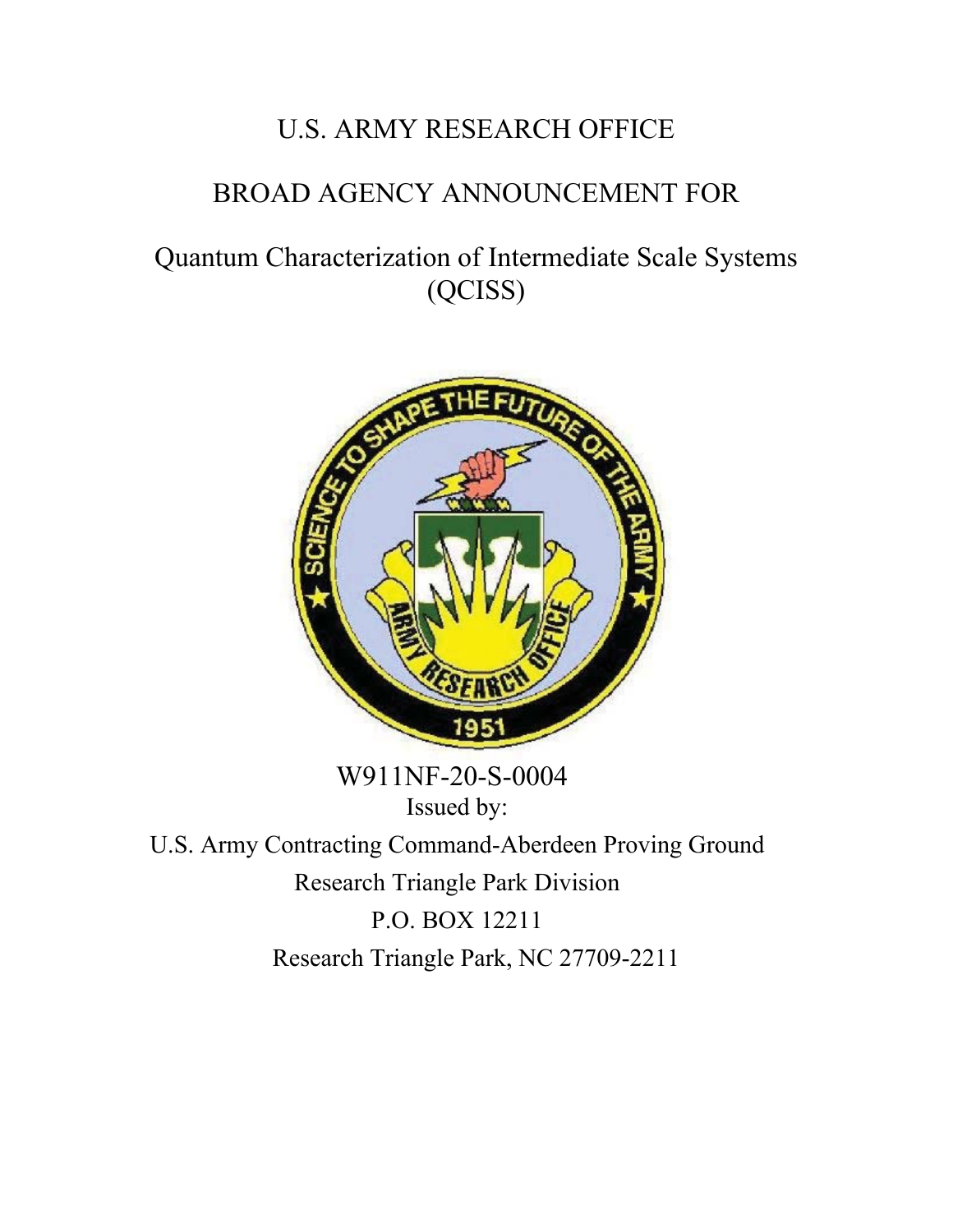|           | I. OVERVIEW OF THE FUNDING OPPORTUNITY:                                                             | 3                                              |
|-----------|-----------------------------------------------------------------------------------------------------|------------------------------------------------|
| А.        | <b>Required Overview Content</b>                                                                    | 3                                              |
| 1.        | Federal Agency Name(s):                                                                             | 3                                              |
| 2.        | Funding Opportunity Title: Quantum Characterization of Intermediate Scale Systems (QCISS)           | 3                                              |
| 3.        | Announcement Type                                                                                   | 3                                              |
| 4.        | <b>Research Opportunity Number:</b>                                                                 | 3                                              |
| 5.        | Catalog of Federal Domestic Assistance (CFDA) Number:                                               | 3                                              |
| 6.        | <b>Response Dates:</b>                                                                              | 3                                              |
| В.        | <b>Additional Overview Information</b>                                                              | 3                                              |
|           | II. DETAILED INFORMATION ABOUT THE FUNDING OPPORTUNITY                                              | 4                                              |
| A.1       | <b>Funding Opportunity Description</b><br>A.1 Funding Opportunity Description<br>A.1.1 Out of Scope | $\overline{\mathbf{4}}$<br>$\overline{4}$<br>6 |
| <b>B.</b> | <b>Federal Award Information</b>                                                                    | 6                                              |
| C.        | <b>Eligibility Information</b>                                                                      | 9                                              |
| 1.        | Eligible Applicants:                                                                                | 9                                              |
| 2.        | <b>Cost Sharing or Matching:</b>                                                                    | 9                                              |
| 3.        | Federally Funded Research and Development Centers (FFRDCs) and Government Entities:                 | 9                                              |
| D.        | <b>Application and Submission Information</b>                                                       | 10                                             |
| 1.        | Address to View Broad Agency Announcement                                                           | 10                                             |
| 2.        | Content and Form of Application Submission                                                          | 10                                             |
| 3.        | Unique Entity Identifier and System for Award Management (SAM)                                      | 22                                             |
| 4.        | <b>Submission Dates and Times:</b>                                                                  | 23                                             |
| 5.        | Intergovernmental Review                                                                            | 24                                             |
| 6.        | <b>Funding Restrictions:</b>                                                                        | 24                                             |
| 7.        | Other Submission Requirements:                                                                      | 24                                             |
| E.        | <b>Application Review Information:</b>                                                              | 25                                             |
| 1.        | Criteria:                                                                                           | 25                                             |
| 2.        | <b>Review and Selection Process:</b>                                                                | 25                                             |
| 3.        | <b>Recipient Qualification</b>                                                                      | 25                                             |
| F.        | <b>Award Administration Information:</b>                                                            | 28                                             |
| 1.        | <b>Award Notices:</b>                                                                               | 28                                             |
| 2.        | Administrative and National Policy Requirements:                                                    | 28                                             |
| 3.        | Reporting:                                                                                          | 35                                             |
| G.        | <b>Agency Contacts:</b>                                                                             | 37                                             |
| Н.        | <b>Other Information:</b>                                                                           | 37                                             |
| 1.        | <b>CONTRACT Proposals:</b>                                                                          | 37                                             |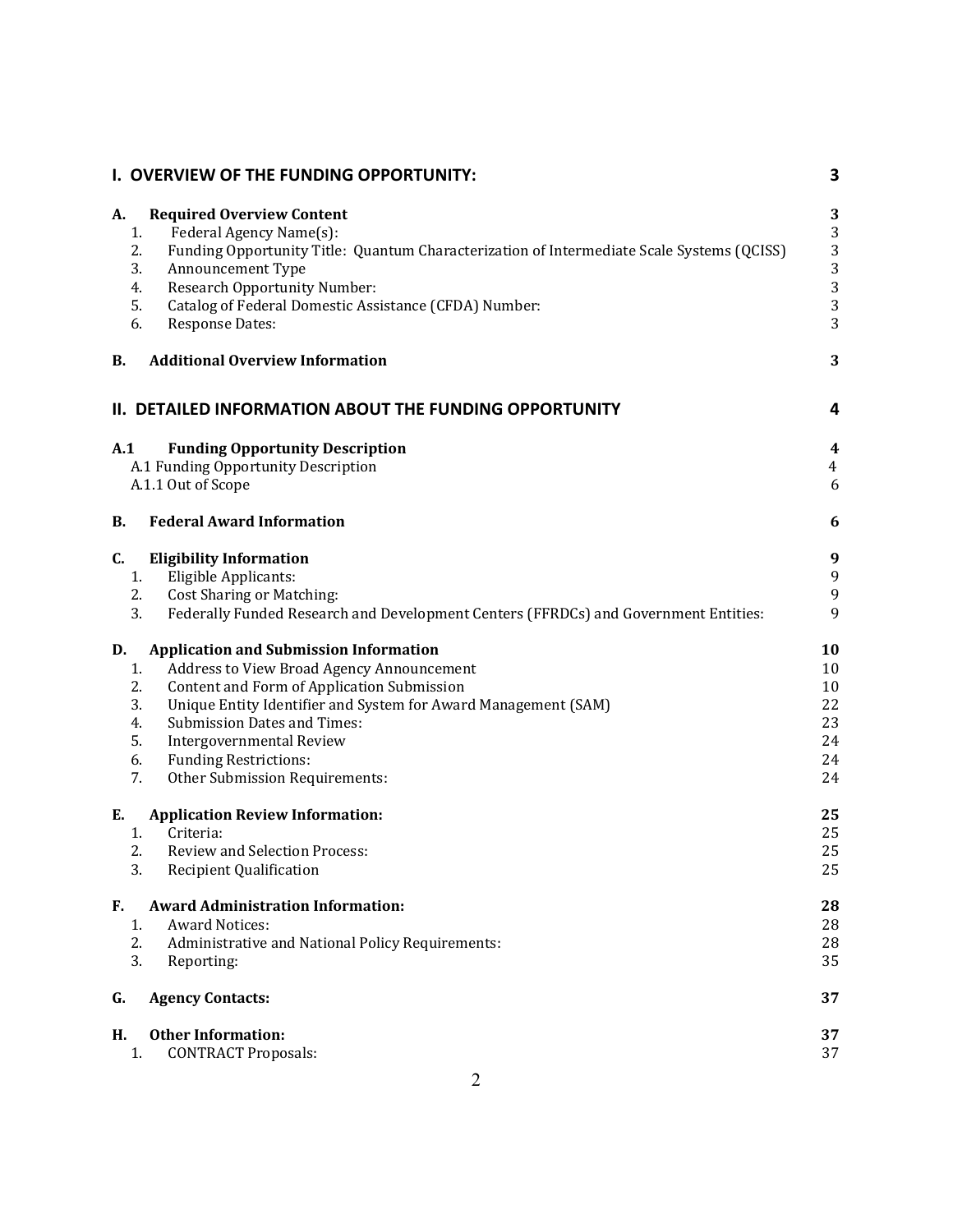2. GRANT and COOPERATIVE [AGREEMENT Proposals:](#page-46-0) 47

#### <span id="page-2-0"></span>I. OVERVIEW OF THE FUNDING OPPORTUNITY:

#### <span id="page-2-1"></span>**A. Required Overview Content**

<span id="page-2-2"></span>**1. Federal Agency Name(s):**  U.S. Army Research Office

#### **Issuing Acquisition Office:**

U.S. Army Contracting Command-Aberdeen Proving Ground, Research Triangle Park Division (ACC-APG RTP Division)

<span id="page-2-3"></span>**2. Funding Opportunity Title:** Quantum Characterization of Intermediate Scale Systems (QCISS)

<span id="page-2-4"></span>**3. Announcement Type**  Initial Announcement

# <span id="page-2-5"></span>**4. Research Opportunity Number: W911NF-20-S-0004**

#### <span id="page-2-6"></span>**5. Catalog of Federal Domestic Assistance (CFDA) Number:**

12.431 – Basic Scientific Research

#### <span id="page-2-7"></span>**6. Response Dates:**

**White Papers: 4:00 PM Eastern Time on**: **28 JANUARY 2020 Proposals: 4:00 PM Eastern Time on: 17 MARCH 2020** See Section II, D, 4 for additional information.

## <span id="page-2-8"></span>**B. Additional Overview Information**

This Broad Agency Announcement (BAA) which sets forth research areas of interest to the Army Research Laboratory- Army Research Office (ARL-ARO) and the National Security Agency (NSA) is issued under paragraph 6.102(d)(2) of the Federal Acquisition Regulation (FAR), and 10 USC 2358 which provides for the competitive selection of basic research proposals. Proposals submitted in response to this BAA and selected for award are considered to be the result of full and open competition and in full compliance with the provision of Public Law 98-369, "The Competition in Contracting Act of 1984" and subsequent amendments.

The Department of Defense agencies involved in this program reserve the right to select for award; all, some, or none of the proposals submitted in response to this announcement. The participating DoD agencies will provide no funding for direct reimbursement of proposal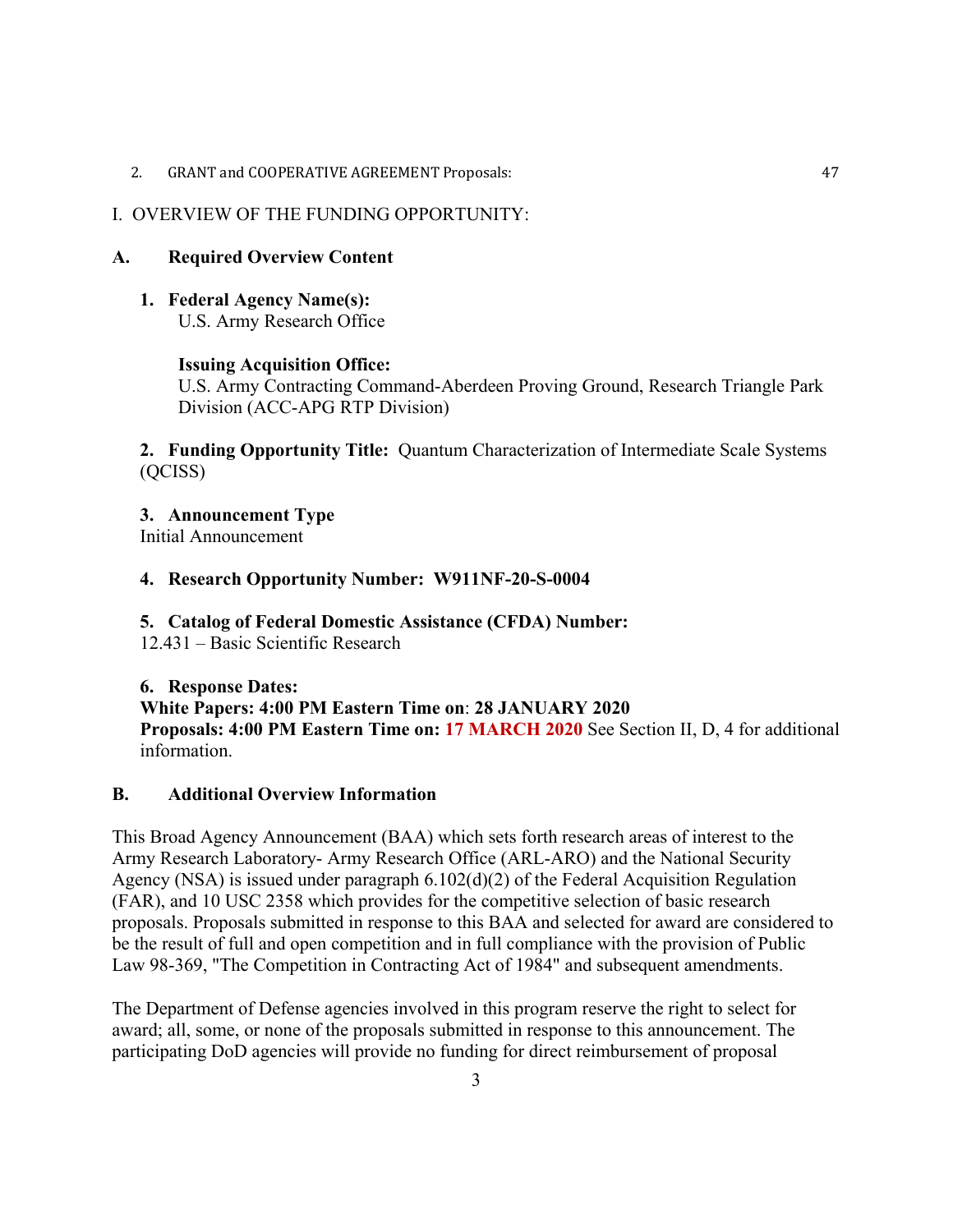development costs. Technical and cost proposals (or any other material) submitted in response to this BAA will not be returned. It is the policy of participating DoD agencies to treat all proposals as sensitive, competitive information and to disclose their contents only for the purposes of evaluation.

# <span id="page-3-0"></span>**II. DETAILED INFORMATION ABOUT THE FUNDING OPPORTUNITY**

#### <span id="page-3-1"></span>**A.1 Funding Opportunity Description**

The U.S. Army Research Office (ARO) in partnership with the National Security Agency (NSA) is soliciting proposals for research in Quantum Characterization of Intermediate Scale Systems (QCISS). The goal of the BAA is to develop efficient and practical protocols and techniques that allow Quantum Characterization, Verification, and Validation (QCVV) of larger systems with direct relevance to Fault Tolerant Quantum Computing (FTQC), and to demonstrate these protocols on intermediate-scale systems. In this BAA, intermediate-scale refers to systems of size 10-20 qubits and larger systems greater than 20 qubits. Proposals are sought to develop reliable, efficient, and scalable protocols for evaluating intermediate-scale quantum systems and selectively characterizing only the subset of information relevant to FTQC. These new methods are sought as the next advances that will empower the quantum computing community to reliably interpret and evaluate emerging larger-scale quantum systems, and not merely a continuation of work applicable to one or two-qubit QCVV. The program success criterion is to identify the subset of information needed to characterize, verify, and validate a system's behavior relevant for FTQC and create a suite of procedures for measuring that information

Quantum computing research has reached an exciting phase where controllable multi-qubit systems are becoming available across a number of venues, including academic laboratories, industry offerings, and even on the cloud. Demonstrations of progressively more sophisticated algorithms are occurring, and achieving 'quantum advantage' seems to be on the horizon. In order to evaluate and continue to improve quantum hardware, relevant protocols must be identified and used to characterize, verify, and validate the performance of these intermediatescale quantum processing systems. However, QCVV of these increasingly complex quantum systems remains a challenge. The challenge being that as the number of qubits in a quantum system increases, the Hilbert space that defines the system grows exponentially, and the resources needed for complete characterization correspondingly grows exponentially. These resource limitations are already being encountered in small quantum systems of about 10 qubits. For continued progress, an additional challenge to overcome is to be able to identify a smaller subset of parameters that allow system performance to be predicted and understood for applications of interest without the need for full characterization.

Two categories of proposals are sought for this BAA. The first category seeks proposals that integrate theoretical and experimental research to fully identify and address the challenges of QCVV for intermediate-scale quantum systems. The second category seeks theoretical research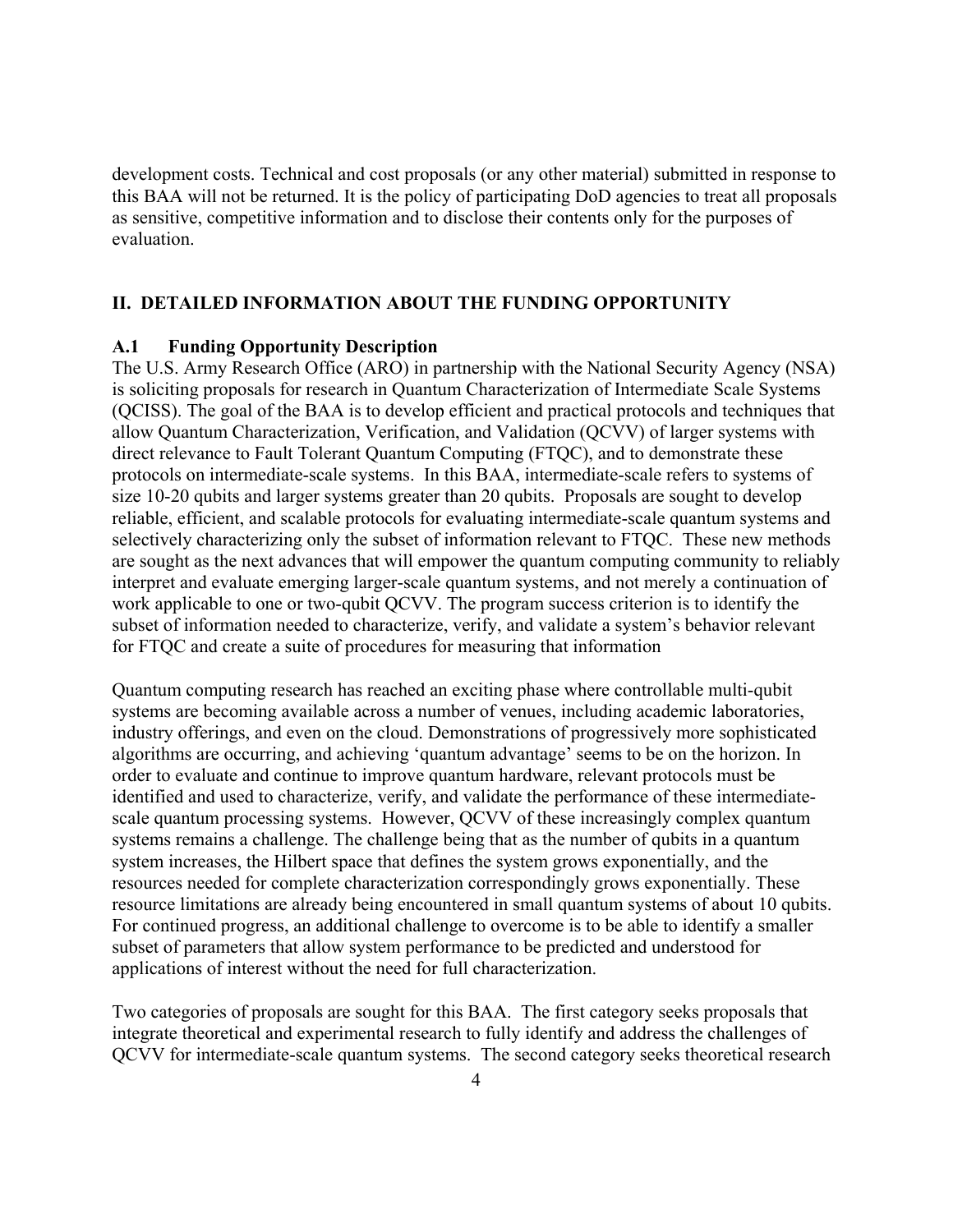that may significantly advance QCVV for intermediate-scale quantum systems through novel approaches that retire a set of key challenges.

#### **Category 1: Integrated theoretical and experimental intermediate-scale QCVV**

The first category of proposals seeks strongly integrated theoretical and experimental efforts. The experimental effort should have access to a qubit system/architecture with a demonstrated capability of performing quantum gates on at least 5 coupled qubits. This system/architecture should increase in scale to 10-20 fully functional qubits by year 3 of the program. Hardware development is not the focus of this solicitation, and should be limited to what is needed to perform the demonstrations on 10-20 qubits. Proposals containing more than one qubit technology may be considered if there is sufficient justification. A single QCVV protocol will unlikely be sufficient for understanding the performance of a quantum system, and the development of a suite of procedures will be considered responsive to this category of proposals, which collectively can be run to measure and analyze a quantum system. The suite of procedures should be transferrable/applicable to other physical systems. The team is expected to develop methods and metrics that are then experimentally demonstrated. Noise characterization or augmentation may be an important component of identifying useful methods and metrics. The experimental research should provide data and feedback to the theory component, throughout the lifetime of the effort, to help inform research directions for theory. The experimental effort is anticipated to involve direct access to an experimental system, but proposals using commercially available cloud infrastructure will be considered if sufficient integration to the team can be demonstrated. Goals for the proposed research should include a set of methods and metrics for the systems studied and experimental demonstrations of the metrics. Claims that a protocol or suite of protocols are relevant for predicting FTQC performance should be backed up by a combination of analyses, simulations, and experimental data. Proposals should indicate any known or anticipated challenges to their proposed approach in being applied to 50 physical qubits, and if there are any indications that their proposed procedures might face unexpected challenges when applied to a system this large. Intermediate and end-of-program success criteria must be proposed.

#### **Category 2: Novel theoretical approaches to intermediate-scale QCVV**

For the second category, proposals are sought that address major new advances or novel approaches to QCVV on systems of intermediate scale and are relevant to FTQC. Major new advances and novel approaches may address, theoretically, experimentally, or both, one or a few key challenging protocols that limit extensibility to intermediate-scale QCVV. One example advance to scalable QCVV protocols is to identify a smaller subset of parameters to characterize, where the subset is properly chosen to be predictive of the system's performance at a given application. A second example advance is to augment the performance of the quantum system to 'simplify' the behavior, thus reducing the characterization information needed to describe that behavior. Two methods under development that follow this basic concept are randomized compiling (which reduces the coherence of errors) and dynamic decoupling (which can be used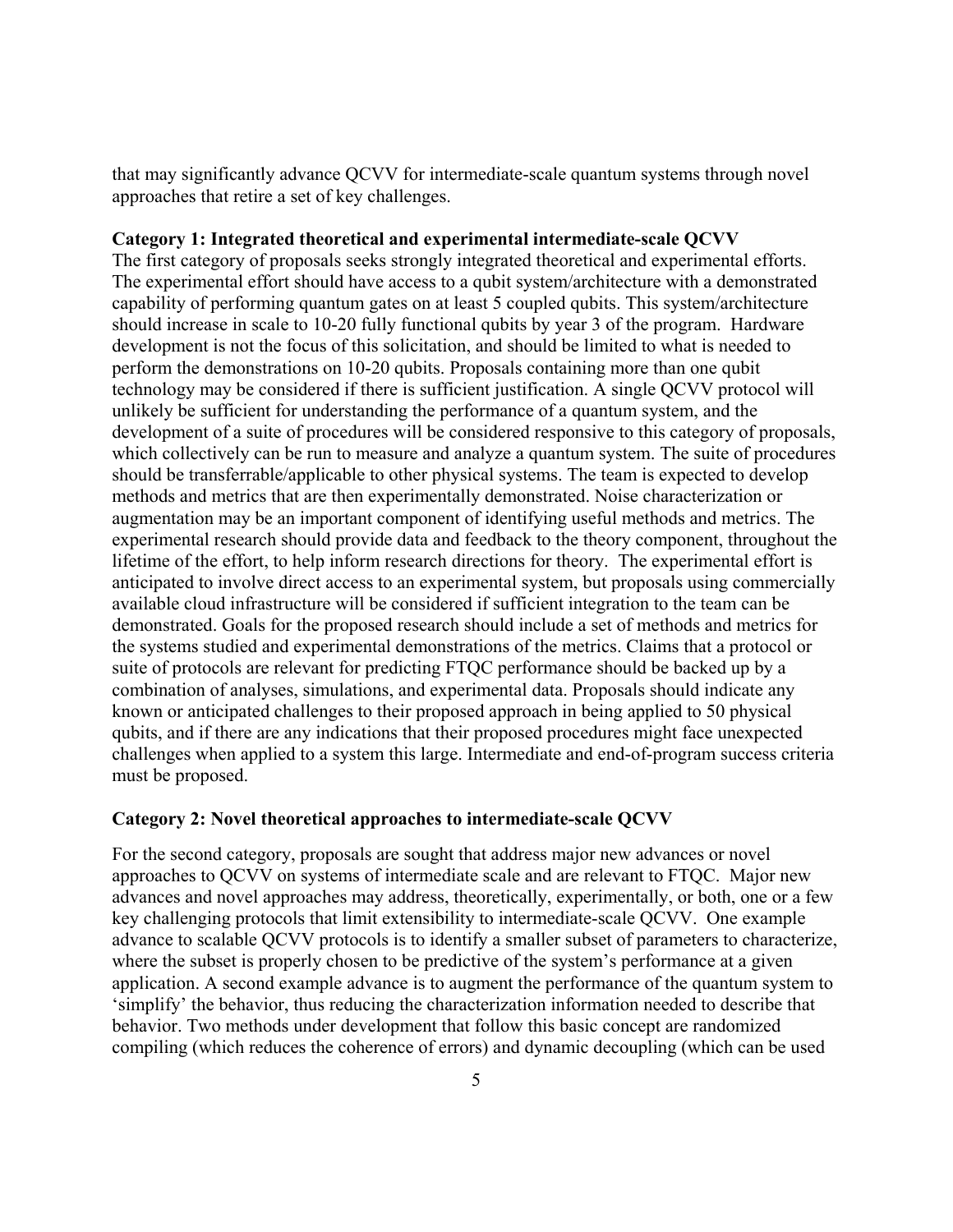to filter the noise properties of quantum operations). In both cases, these methods simplify the effective noise acting on the system, which could reduce the effort needed to characterize that noise in order to make predictions about the system's performance. Other innovative approaches may be possible and such proposals will also be considered. Nevertheless, the totality of the suite to intermediate-scale QCVV must be considered in developing the approach. Proposals must clearly identify the set of key challenges to intermediate-scale QCVV that may be retired by the proposed novel approach. This includes the linkage between the proposed novel approach and predicting FTQC performance. Intermediate and end-of-program success criteria must be proposed.

Irrespective of the proposal category, QCVV procedures developed under this program must be tailored to understanding a quantum system's viability for achieving fault-tolerance. A detailed understanding of the relationship between realistic noise models and fault-tolerance is still lacking, so proposals should make a clear statement of the relevance of the proposed QCVV scheme to FTQC. In addition, as quantum system performance improves, the quantity of data needed to characterize extremely small error rates may also become challenging. Understanding the trade-off between data and (quantum) experimental cost, classical processing and precision will be important, especially as a function of noise and error strength.

Protocols for characterizing and verifying small quantum systems have already been developed and extensively studied. Examples, such as gate-set tomography and randomized benchmarking have been applied to small collections of qubits (and in some cases, subsets of qubits in a larger device). More recent methods (e.g., cycle benchmarking, idle tomography) have extended these concepts to larger systems, but the relationship of the concepts and methods to FTQC is not fully understood. In addition, as both the scale of qubit systems increase and qubit performance improves, new noise types are being discovered and/or becoming increasingly important (e.g., crosstalk, leakage, non-Markovianity). Characterization protocols will need to identify and quantify the impact of such errors on FTQC.

# <span id="page-5-0"></span>**A.1.1 Out of Scope**

The following topics are not of interest to this BAA:

- 1. QCVV techniques designed for quantum annealing
- 2. QCVV techniques that are unlikely scale beyond 10 qubits
- 3. Quantum hardware advancement and development as the primary goal of the proposed research.
- 4. QCVV techniques that target applications outside of FTQC (e.g., NISQ) without strong justification as to why they are expected to be applicable to FTQC
- 5. Research into novel fault tolerant quantum computing methods, including error correction

# <span id="page-5-1"></span>**B. Federal Award Information**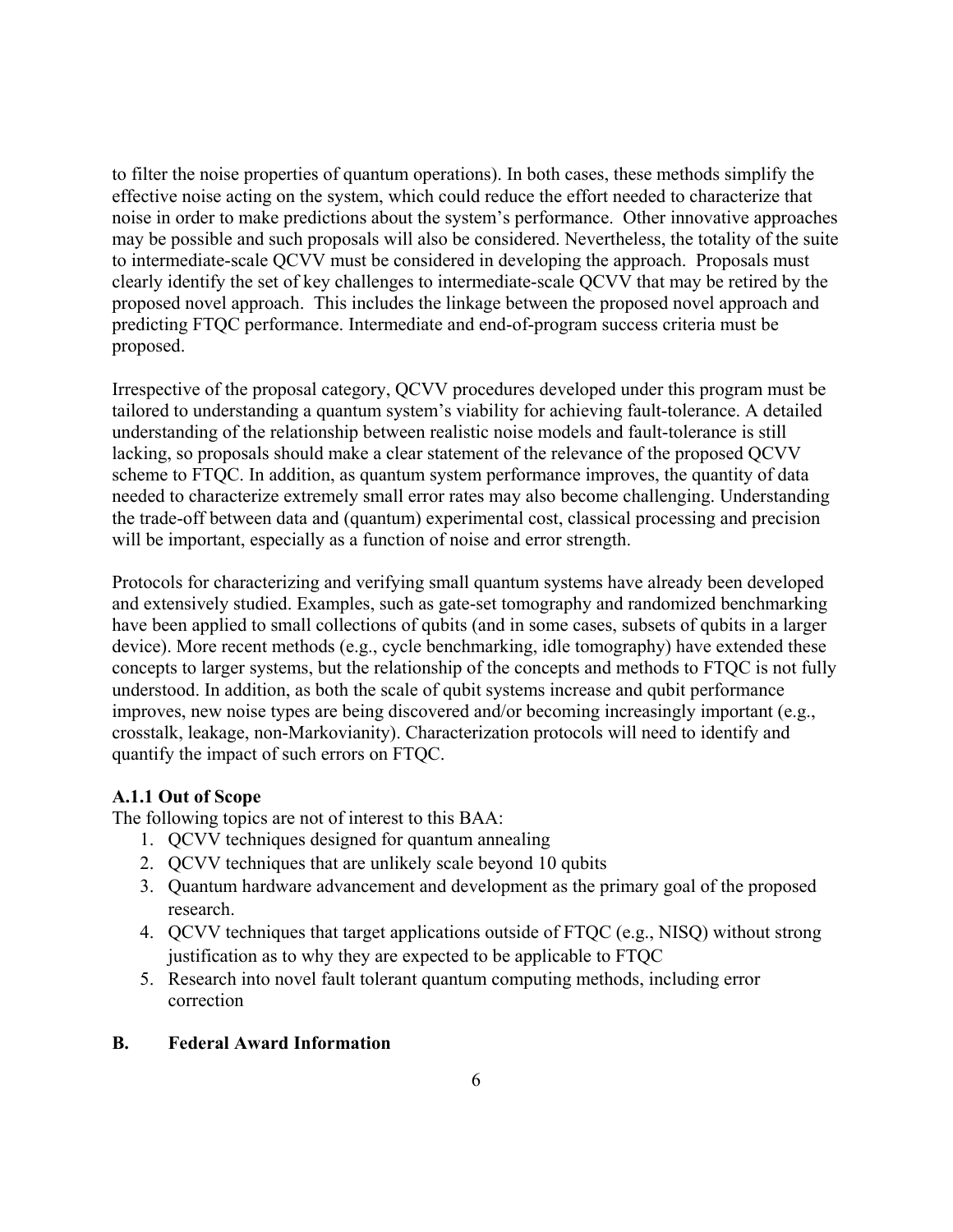Anticipated awards will be made in the form of procurement contracts, grants, cooperative agreements, or other Transaction for prototypes (OTAs) and are subject to the availability of appropriations. Funding for the second year and beyond will be contingent upon satisfactory performance and the availability of funds.

The ACC-APG RTP Division has the authority to award a variety of instruments on behalf of ARL-ARO. The ACC-APG RTP Division reserves the right to use the type of instrument most appropriate for the effort proposed. Applicants should familiarize themselves with these instrument types and the applicable regulations before submitting a proposal. Following are brief descriptions of the possible award instruments.

1. Procurement Contract. A legal instrument, consistent with 31 U.S.C. 6303, which reflects a relationship between the Federal Government and a State Government, a local government, or other entity/contractor when the principal purpose of the instrument is to acquire property or services for the direct benefit or use of the Federal Government.

Contracts are primary governed by the following regulations:

- a. Federal Acquisition Regulation (FAR) <http://farsite.hill.af.mil/>
- b. Defense Federal Acquisition Regulation Supplement (DFARS) <https://www.federalregister.gov/defense-federal-acquisition-regulation-supplement-dfars->
- c. Army Federal Acquisition Regulation Supplement (AFARS) <http://farsite.hill.af.mil/vmafara.htm>
- 2. Grant A legal instrument that, consistent with 31 U.S.C. 6304, is used to enter into a relationship:
	- a. The principal purpose of which is to transfer a thing of value to the recipient to carry out a public purpose of support or stimulation authorized by a law or the United States, rather than to acquire property or services for the DoD's direct benefit or use.
	- b. In which substantial involvement is not expected between the DoD and the recipient when carrying out the activity contemplated by the grant.
	- c. No fee or profit is allowed.
- 3. Cooperative Agreement. A legal instrument which, consistent with 31 U.S.C. 6305, is used to enter into the same kind of relationship as a grant (see definition "grant"), except that substantial involvement is expected between the DoD and the recipient when carrying out the activity contemplated by the cooperative agreement. The term does not include "cooperative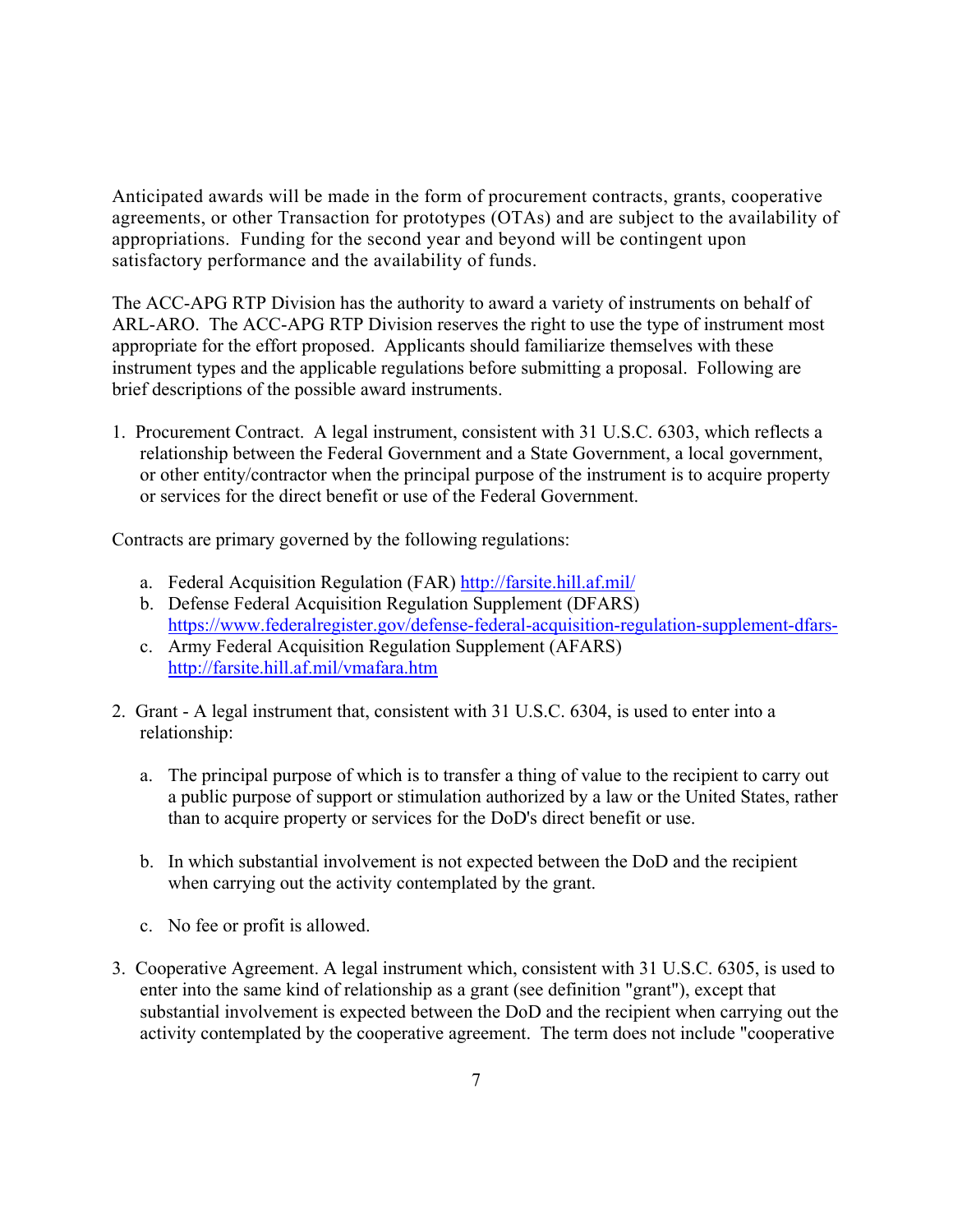research and development agreements" as defined in 15 U.S.C. 3710a. No fee or profit is allowed.

4. Other Transaction for Prototype (OTA). A legal instrument, consistent with 10 U.S.C. 2371, 10 U.S.C. 2371b, or 10 U.S.C. 2371b(f), which provide DoD the flexibility necessary to adopt and incorporate business practices that reflect commercial industry standards and best practices into its award instruments. Other Transaction Agreements are not FAR based procurement contracts, grants, cooperative agreements, or Cooperative Research and Development Agreements. Other Transaction Awards have specific applications and conditions for use (see Appendix C of the Other Transactions Guide). The effort covered under an OTA shall not be duplicative of effort being conducted under an existing DoD program (please refer to the "Other Transactions Guide" dated November 2018 (Version 1.0)). The Guide, may be accessed at the following link: https://www.dau.edu/guidebooks/Shared%20Documents/Other%20Transactions%20(OT)%20Guide.pdf

5. Grants and cooperative agreements for Institutions of Higher Education and nonprofit organizations are primary governed by the following:

- A. Federal statutes
- B. Federal regulations
- C. 2 CFR part 200, as modified and supplemented by DoD's interim Implementation found in 2 CFR part 1103
- D. 32 CFR Parts 21, 22, 26, and 28.
- E. DoD R&D General Terms and Conditions dated July 2018
- F. ACC-APG-RTP Division Assistance, Research General Terms and Conditions dated August 2016, hereinafter referred to as "Agency Specific Requirements"
- G. Award-specific terms and conditions
- 6. Grants and cooperative agreements for for-profit and nonprofit organizations exempted from Subpart E—cost principles of part 200, are primary governed by the following:
	- a. Federal statutes
	- b. Federal regulations
	- c. 32 CFR Parts 21, 22, 26, and 28.
	- d. DOD 3210.6-R, Part 34 Administrative Requirements for Grants and Agreements with For-Profit Organizations
- 7. OTAs are primarily governed by the following:
	- a. Federal statutes
	- b. Federal regulations
	- c. Office of Secretary of Defense implementation guidance titled Other Transactions (OT) Guide for Prototype Projects

Copies of OMB regulations may be obtained from: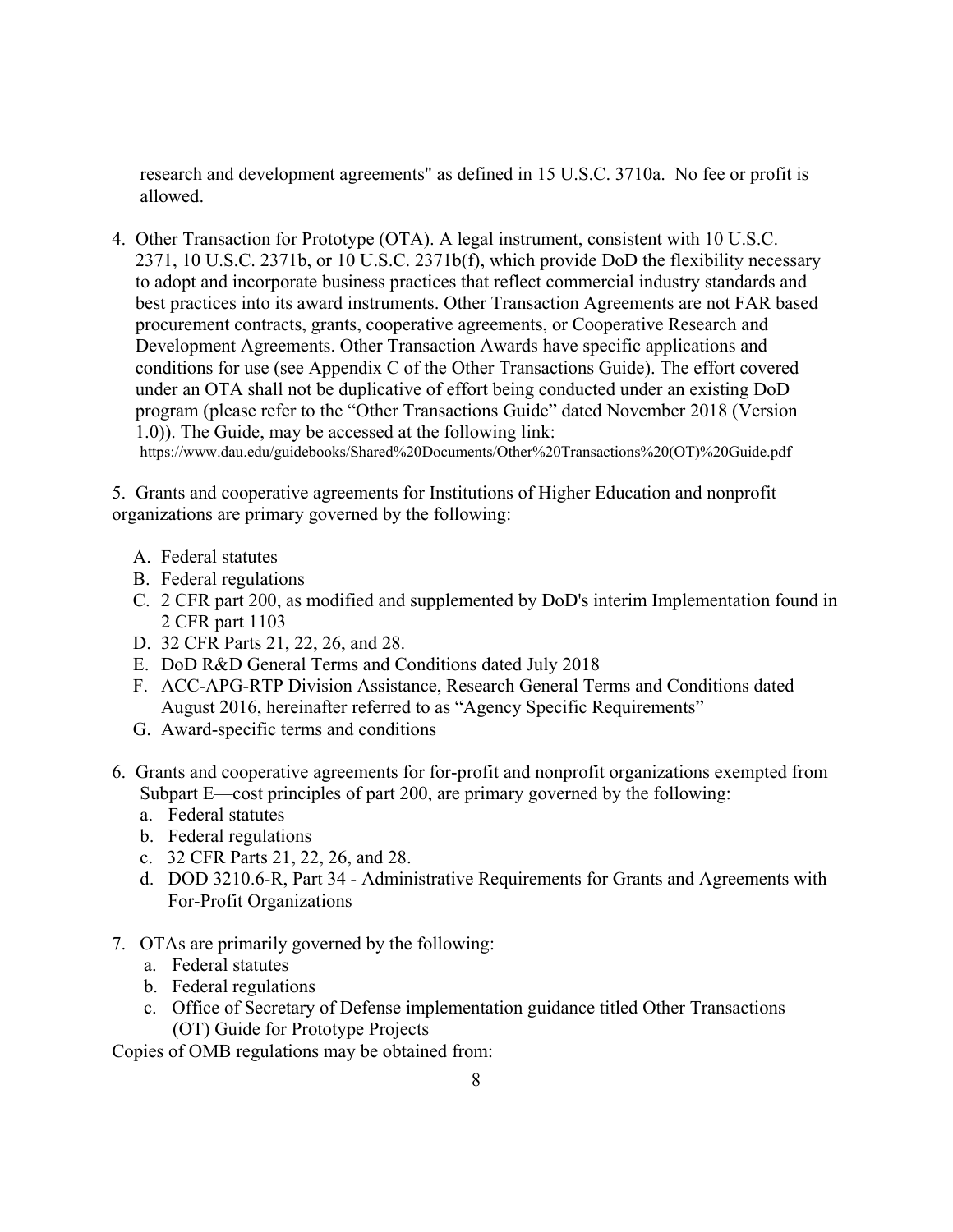Executive Office of the President Telephone: (202) 395-7332 Publications Service FAX Requests: (202) 395-9068 725 17th Street, N.W., Room 2200 Washington, DC 20503

New Executive Office Building <https://www.whitehouse.gov/omb/information-for-agencies/circulars/>

An electronic copy of the DoDGARs may be found at [http://www.ecfr.gov](http://www.ecfr.gov/) (Title 32: National Defense,Subchapter C – DoD Grant and Agreement Regulations

# <span id="page-8-0"></span>**C. Eligibility Information**

## <span id="page-8-1"></span>**1. Eligible Applicants:**

Eligible applicants under this BAA include Institutions of higher education (foreign and domestic), nonprofit organizations, and for-profit concerns (large and small businesses). Proposals are encouraged from Historically Black Colleges and Universities (as determined by the Secretary of Education to meet requirements of Title III of the Higher Education Act of 1965, as amended (20 U.S.C. §1061)) and from Minority Institutions defined as institutions "whose enrollment of a single minority or a combination of minorities exceeds 50 percent of the total enrollment." [20 U.S.C. § 1067k(3) and 10 U.S.C. § 2362]. However, no funds are specifically allocated for HBCU/MI participation.

# <span id="page-8-2"></span>**2. Cost Sharing or Matching:**

There is no requirement for cost sharing, matching, or cost participation to be eligible for award under this BAA and cost sharing and matching is not an evaluation factor used under this BAA. Exceptions may exist if the applicant is proposing the use of an OTA as an award instrument. Cost-sharing requirements for OTAs may be found at Section C2.16 COST SHARING in the January 2017 document titled "Other Transactions" OT Guide for Prototype Projects.

# <span id="page-8-3"></span>**3. Federally Funded Research and Development Centers (FFRDCs) and Government Entities:**

## **a. FFRDCs**

FFRDCs are subject to applicable direct competition limitations and cannot propose to this BAA in any capacity unless they meet the following conditions: (1) FFRDCs must clearly demonstrate that the proposed work is not otherwise available from the private sector. (2) FFRDCs must provide a letter on official letterhead from their sponsoring organization citing the specific authority establishing their eligibility to propose to Government solicitations and compete with industry, and their compliance with the associated FFRDC sponsor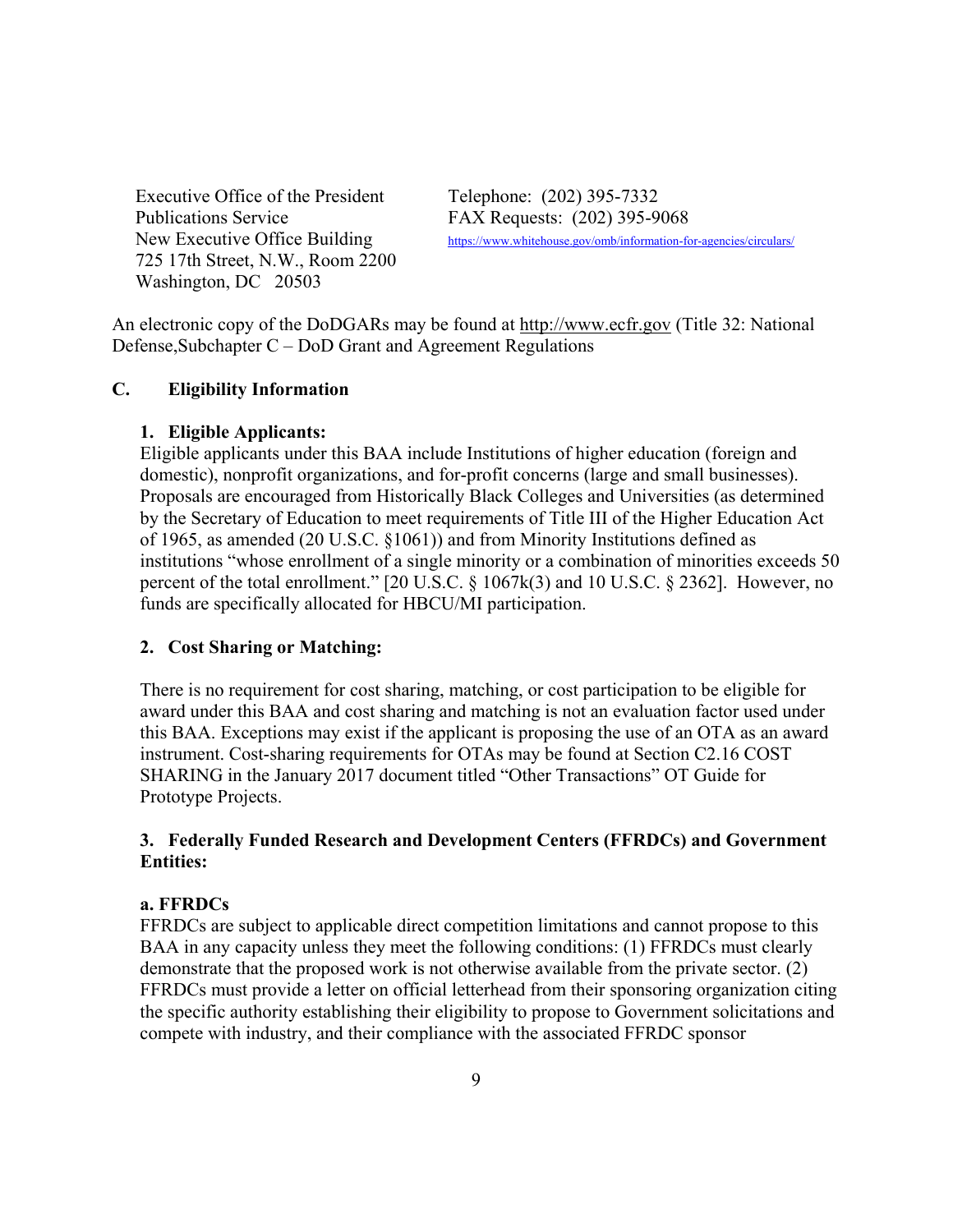agreement's terms and conditions. This information is required for FFRDCs proposing to be awardees or subawardees.

## **b. Government Entities**

Government Entities (e.g., Government/National laboratories, military educational institutions, etc.) are subject to applicable direct competition limitations. Government entities must clearly demonstrate that the work is not otherwise available from the private sector and provide written documentation citing the specific statutory authority and contractual authority, if relevant, establishing their ability to propose to Government solicitations. This information is required for Government Entities proposing to be awardees or subawardees.

# <span id="page-9-0"></span>**D. Application and Submission Information**

# <span id="page-9-1"></span>**1. Address to View Broad Agency Announcement**

This BAA may be accessed from the following:

- 1) Grants.gov [\(www.grants.gov\)](http://www.grants.gov/)
- 2) Beta SAM [\(https://beta.sam.gov\)](https://beta.sam.gov/)
- 3) ARL website [http://www.arl.army.mil/www/default.cfm?Action=6&Page=8.](http://www.arl.army.mil/www/default.cfm?Action=6&Page=8)

Amendments, if any, to this BAA will be posted to these websites when they occur. Interested parties are encouraged to periodically check these websites for updates and amendments.

The following information is for those wishing to respond to the BAA:

## <span id="page-9-2"></span>**2. Content and Form of Application Submission**

## **a. General Information**

A proposal submitted under this BAA must address unclassified fundamental research. Proposal submissions will be protected from unauthorized disclosure in accordance with applicable laws and DoD regulations. Applicants are expected to appropriately mark each page of their submission that contains proprietary information. The participating DoD agencies will provide no funding for direct reimbursement of proposal development costs. Technical and cost proposals (or any other material) submitted in response to this BAA will not be returned. It is the policy of participating DoD agencies to treat all proposals as sensitive, competitive information and to disclose their contents only for the purposes of evaluation.

Post-Employment Conflict of Interest: There are certain post-employment restrictions on former federal officers and employees, including special government employees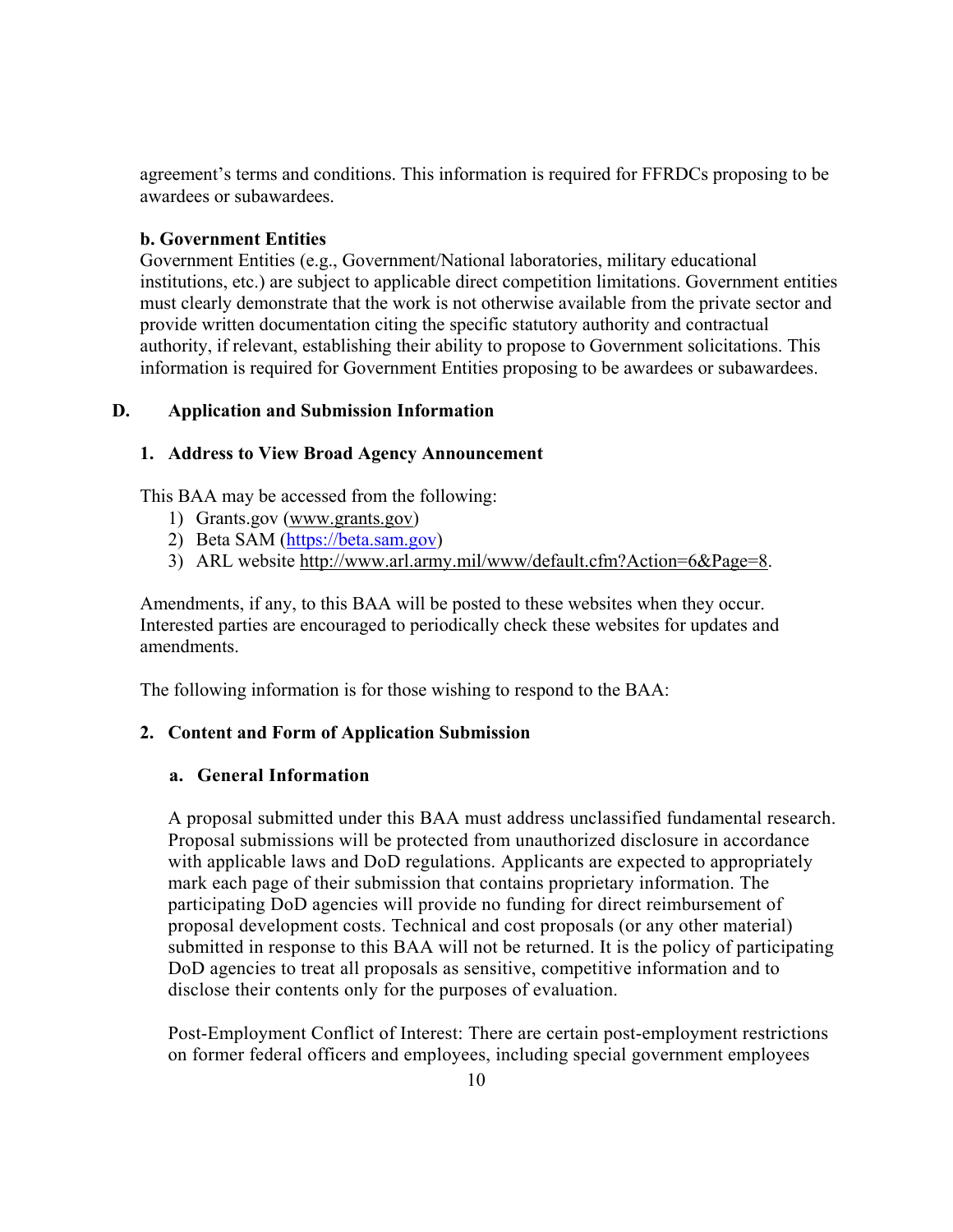(Section 207 of Title 18, U.S.C.). If an applicant believes a conflict of interest may exist, the situation should be discussed with Point of Contact listed in Section G: Agency Contacts, who will then coordinate with appropriate ARO/ARL legal personnel prior to having applicant expend time and effort in preparing a white paper or proposal.

Statement of Disclosure Preference: Please complete ARO Form 52 or 52A stating your preference for release of information contained in your white paper or proposal. Copies of these forms are available at

<http://www.arl.army.mil/www/default.cfm?page=218#baaforms>

NOTE: A white paper or proposal may be handled for administrative purposes by support contractors. These support contractors are prohibited from competing on BAA proposals and are bound by appropriate non-disclosure requirements.

Equipment: Normally, title to equipment or other tangible property purchased with Government funds vests with nonprofit institutions of higher education or with nonprofit research organizations if vesting will facilitate scientific research performed for the Government. For profit organizations are expected to possess the necessary plant and equipment to conduct the proposed research. Deviations may be made on a case-by-case basis to allow commercial organizations to purchase equipment but disposition instructions must be followed.

# **b. Submission of a White Paper:**

Stage 1 White Papers – Prospective applicants are strongly encouraged to submit White Papers. The purpose of requesting a White Paper is to minimize the labor and cost associated with the production of a detailed proposal that has very little chance of being selected for funding. Based on assessment of the White Papers, feedback will be provided to an applicant to enable that applicant to make a determination as to whether they should submit a proposal. If offerors have not submitted White Papers under Stage I of the BAA, offerors may still submit full proposals for consideration for funding.

White Paper Format and Content:

- White Papers must be submitted electronically to [usarmy.rtp.rdecom-aro.mesg.qcbox@mail.mil](mailto:usarmy.rtp.rdecom-aro.mesg.qcbox@mail.mil) in the following format:
- Single PDF file as an email attachment
- Page Size:  $8\frac{1}{2} \times 11$  inches
- Margins  $-1$  inch
- Font No smaller than Times New Roman, 12 point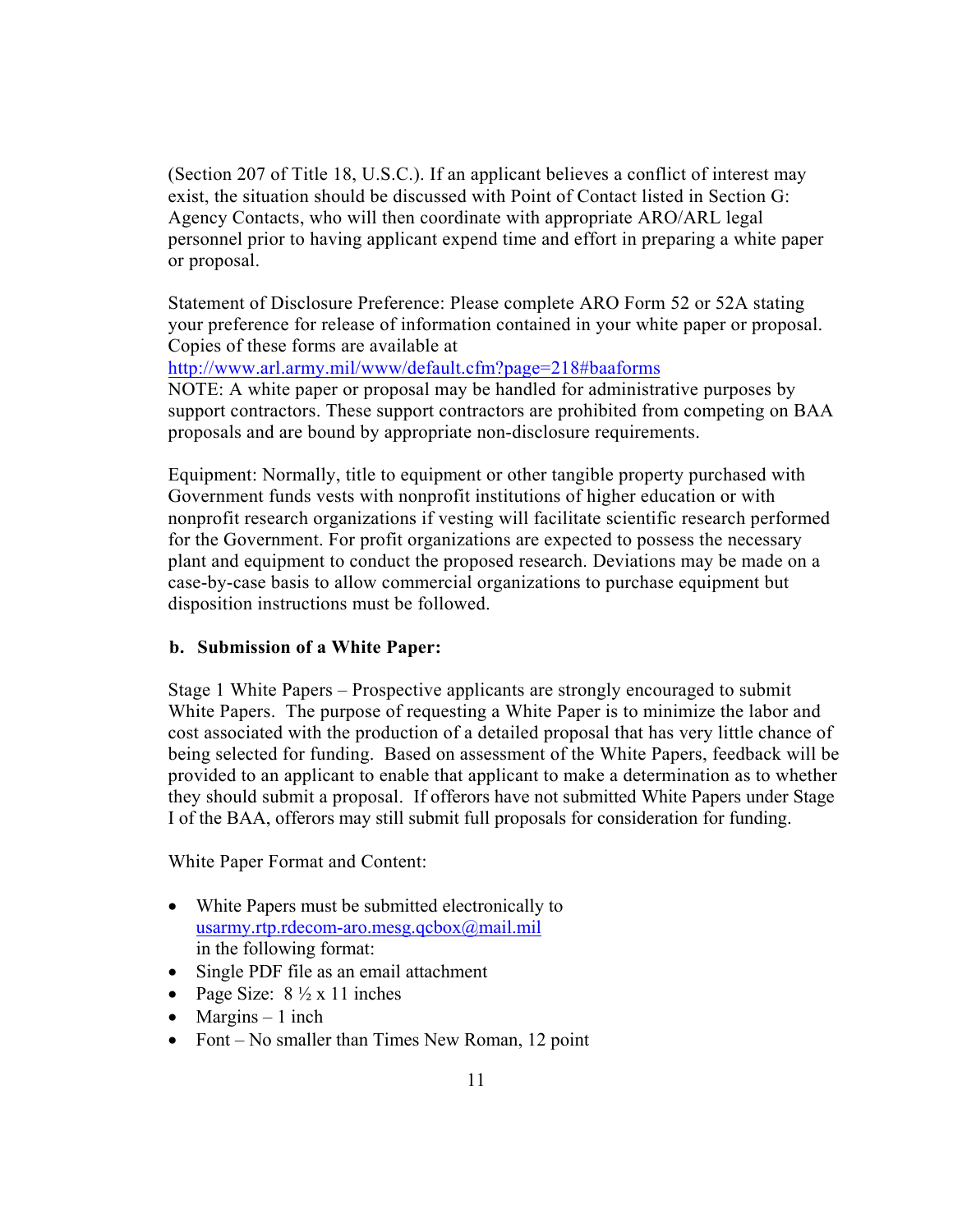• Number of Pages – no more than ten  $(10)$  single-sided pages. Any pages exceeding the ten page limit will not be evaluated.

White Papers must contain the following:

- Title page. The title page should be labeled "QCISS BAA White Paper" and should include the BAA number, proposed title, program goal being addressed, Principal Investigator (PI) with telephone number and email address, and an executive summary. (Not to exceed one page.)
- Expected expenditures and justifications. (Not to exceed one page.)
- Curriculum vitae sketches. (Not to exceed one page.)
- Technical portion including all references and figures. Introduce the problem to be addressed, briefly survey related work, identify key obstacles, outline the proposed solution and well-defined objective, outline the yearly research plan with milestones, and state the impact if successful. (Not to exceed seven pages.)

# **c. Preparing an Application**

Stage 2 Proposal - After Stage 1 reviews are completed, interested offerors should submit proposals in accordance with the requirements set forth in this BAA.

This format applies to all proposals submitted via email and via Grants.gov. Offerors' proposals should show the location of each section of the proposal, as well as major subdivisions of the project description.

COVER PAGE ARO FORM 51: for Contract proposals submitted by email. The Form SF 424 (R&R) is for all proposals submitted through Grants.gov (Assistance Instruments must submit through Grants.gov):

1. A Cover Page is required. Proposals will not be processed without either: (1) a signed Cover Page, ARO Form 51, or (2) an SF 424 R & R Form.

2. Should the project be carried out at a branch campus or other component of the submitting organization, that branch campus or component should be identified in the space provided (Block 11 on the ARO Form 51 and Block 12 on the SF424 R&R).

3. The title of the proposed project should be brief, scientifically representative, intelligible to a scientifically literate reader, and suitable for use in the public domain.

4. The proposed duration for which support is requested should be consistent with the program duration of forty-eight months.

5. Specification of a desired starting date for the project is important and helpful however, requested effective dates cannot be guaranteed.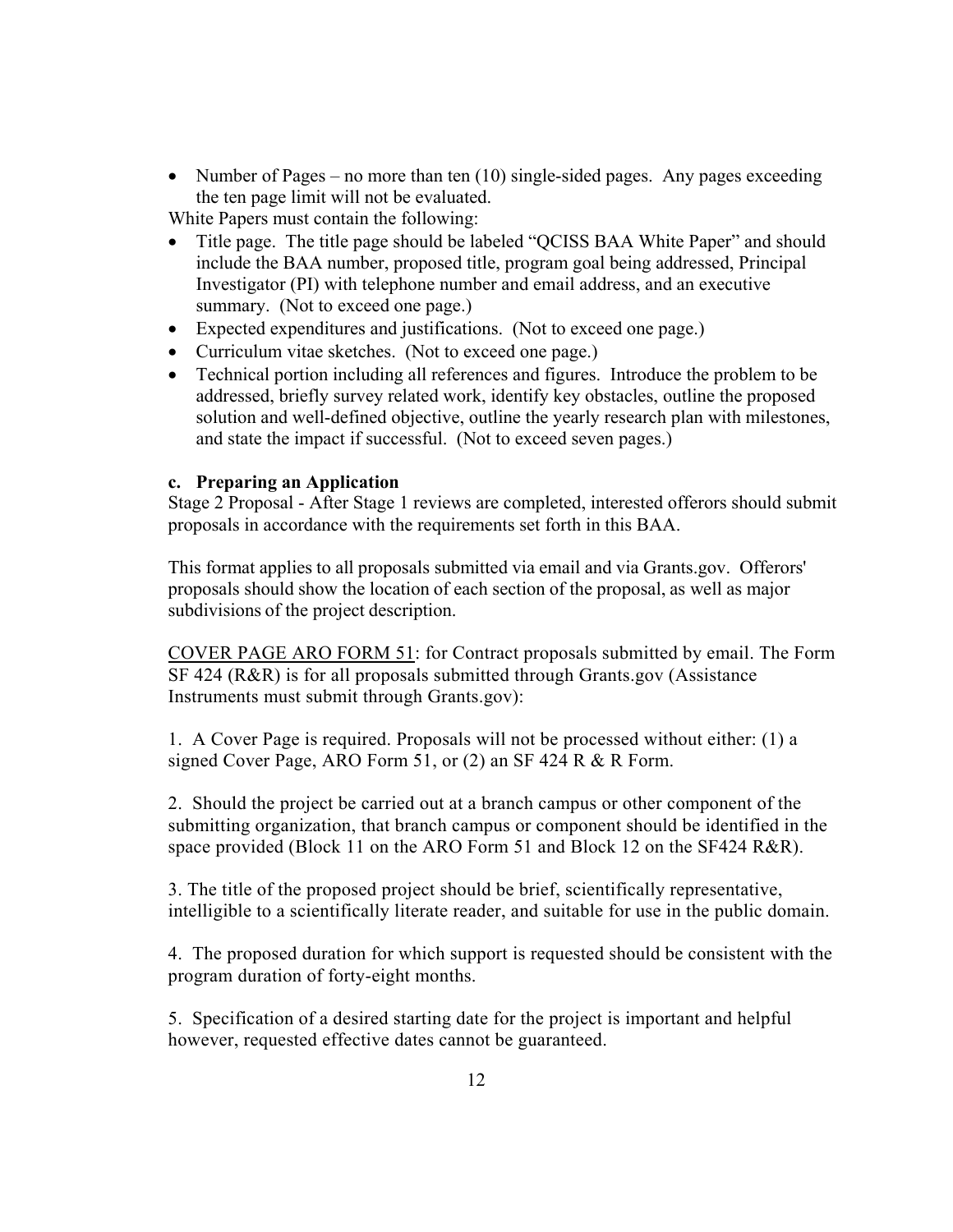6. To evaluate compliance with Title IX of the Education Amendments of 1972 {20 U.S.C. A§ 1681 Et. Seq.), the Department of Defense is collecting certain demographic and career information to be able to assess the success rates of women who are proposed for key roles in applications in STEM disciplines. To enable this assessment, each application must include the following forms completed as indicated.

#### Research and Related Senior/Key Person Profile (Expanded) form:

The Degree Type and Degree Year fields on the Research and Related Senior/Key Person Profile {Expanded) form will be used by DoD as the source for career information. In addition to the required fields on the form, applicants must complete these two fields for all individuals that are identified as having the project role of PD/Pl or Co-PD/Pl on the form. Additional senior/key persons can be added by selecting the "Next Person" button.

#### Research and Related Personal Data form:

This form will be used by DoD as the source of demographic information, such as gender, race, ethnicity, and disability information for the Project Director/Principal Investigator and all other persons identified as Co-Project Director{s)/Co-Principal Investigator(s). Each application must include this form with the name fields of the Project Director/Principal Investigator and any Co-Project Director(s)/Co-Principal Investigator(s) completed; however, provision of the demographic information in the form is voluntary. If completing the form for multiple individuals, each Co-Project Director/Co-Principal Investigator can be added by selecting the "Next Person" button. The demographic information, if provided, will be used for statistical purposes only and will not be made available to merit reviewers. Applicants who do not wish to provide some or all of the information should check or select the "Do not wish to provide" option.

7. Pursuant to 31 U.S.C. 7701, as amended by the Debt Collection Improvement Act of 1996 [Section 31001(I)(1), Public Law 104-134], federal agencies shall obtain each awardees' Taxpayer Identification Number (TIN). This number may be the Employer Identification Number for a business or non-profit entity or the Social Security Number for an individual. The TIN is being obtained for purposes of collecting and reporting on any delinquent amounts that may arise out of an awardees' relationship with the Government.

8. Offerors shall provide their organization's Unique Entity Identifier (formerly DUNS). This number is a nine-digit number assigned by Dun and Bradstreet Information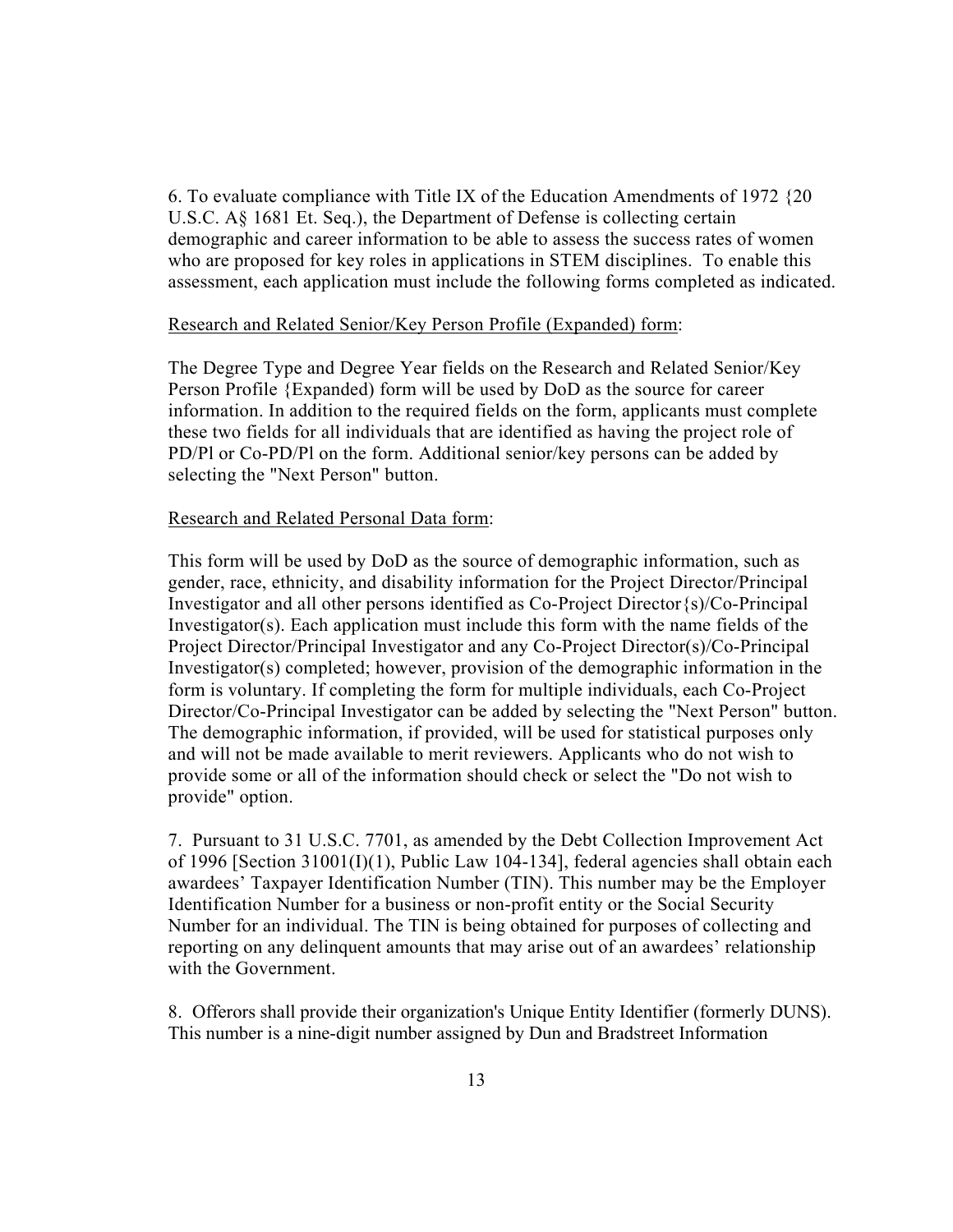Services. See Section II.D.3 of this BAA for requirements pertaining to the Unique Entity Identifier.

9. Offerors shall provide their assigned Commercial and Government Entity (CAGE) Code. The CAGE Code is a 5-character code assigned and maintained by the Defense Logistics Service Center (DLSC) to identify a commercial plant or establishment.

TABLE OF CONTENTS: Use the following Format for the Proposal Table of Contents, Forms are available at <http://www.arl.army.mil/www/default.cfm?page=218#baaforms>

| <b>SECTION</b>                                           | <b>PAGE NUMBER</b> |
|----------------------------------------------------------|--------------------|
| Table of Contents                                        | $A-1$              |
| Statement of Disclosure Preference (Form 52 or 52A)      | $B-1$              |
| Research & Related Other Project Information             | $B-2$              |
| Project Abstract                                         | $C-1$              |
| Project Description (Technical Proposal)                 | $D-1 - D-$         |
| <b>Biographical Sketch</b>                               | $E-1 - E-$         |
| <b>Bibliography</b>                                      | $F-1 - F-$         |
| <b>Current and Pending Support</b>                       | $G-1 - G-$         |
| Facilities, Equipment, and Other Resources               | $H-1 - H-D$        |
| Proposal Budget                                          | $I-1-I-$           |
| Contract Facilities Capital Cost of Money (DD Form 1861) | $J-1$              |
| Appendices                                               | K-□                |
| List Appendix Items:                                     |                    |

This format applies to proposals submitted via email and via Grants.gov. Offerors' proposals should show the location of each section of the proposal, as well as major subdivisions of the project description.

STATEMENT OF DISCLOSURE PREFERENCE (FORM 52 OR 52A): Complete and sign ARO Form 52 (Industrial Contractors) or ARO Form 52A (Educational and Nonprofit Organizations), form can be found at the following website: [http://www.arl.army.mil/www/default.cfm?page=218.](http://www.arl.army.mil/www/default.cfm?page=218)

RESEARCH AND RELATED Other Project Information: The form entitled "Research and Related Other Project Information" found at the following website: [http://www.arl.army.mil/www/default.cfm?page=218,](http://www.arl.army.mil/www/default.cfm?page=218) shall be completed and signed by all organizations.

## PROJECT ABSTRACT: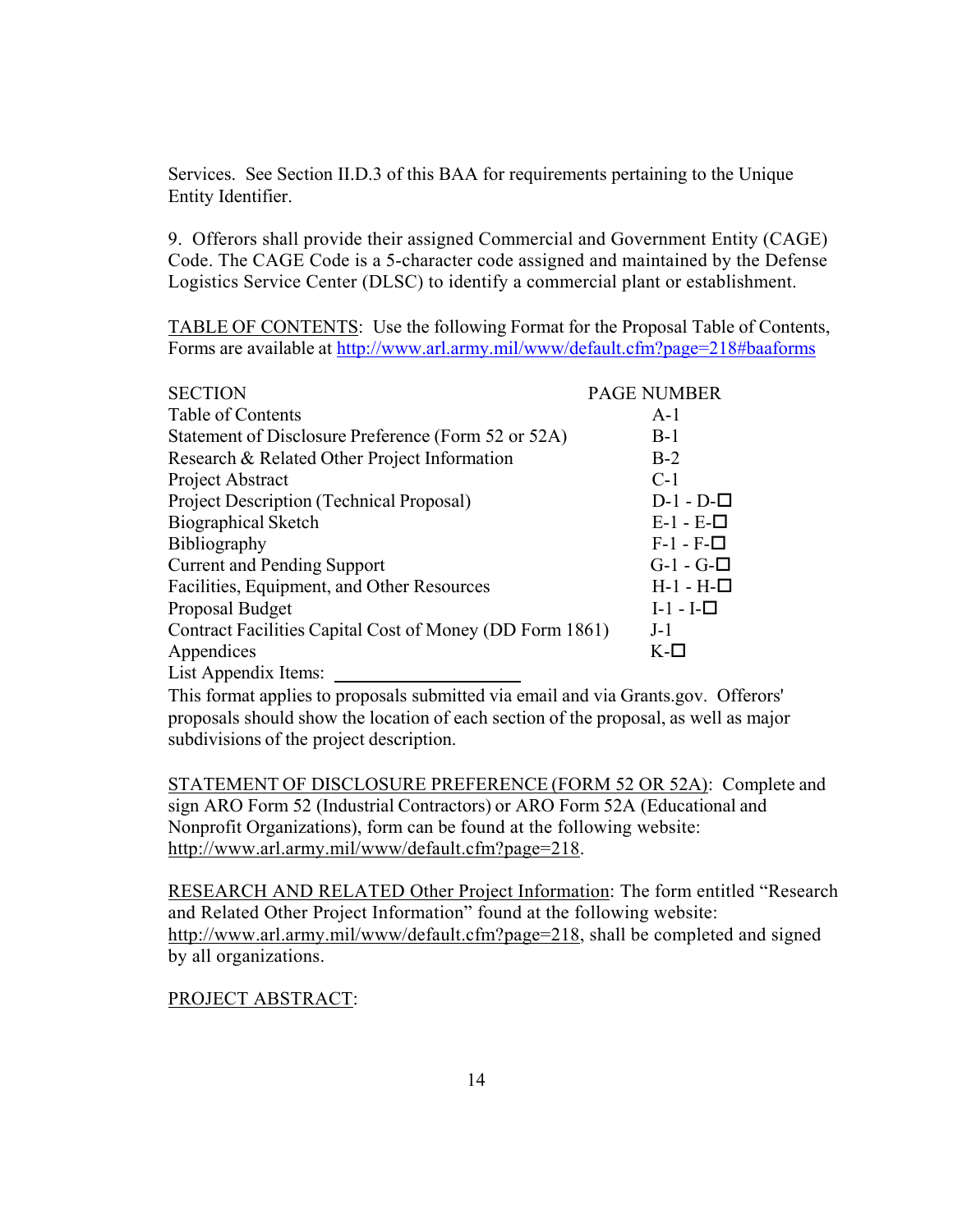1. The Project Abstract shall be completed on the form entitled "Publicly Releasable Abstract" found at the following website: [http://www.arl.army.mil/www/default.cfm?page=218.](http://www.arl.army.mil/www/default.cfm?page=218)

2. Unless otherwise instructed in this BAA, the Project Abstract shall include a concise statement of work and basic approaches to be used in the proposed effort. The abstract should include a statement of scientific objectives, methods to be employed, and the significance of the proposed effort to the advancement of knowledge.

3. The abstract should be no longer than one (1) page (maximum 4,000 characters).

4. The project abstract shall be marked by the applicant as publicly releasable. By submission of the project abstract, the applicant confirms that the abstract is releasable to the public. For a proposal that results in a grant award, the project abstract will be posted to a searchable website available to the general public to meet the requirements of Title VII (General Provisions), Section 8123, of the Department of Defense Appropriations Act, 2015. (Division C of the Consolidated and Further Continuing Appropriations Act, Public Law 113-235) The website address is https://dodgrantawards.dtic.mil/grants

TECHNICAL PROPOSAL (PROJECT DESCRIPTION): The technical portion of the proposal shall be no longer than 20 pages including tables and figures, single spaced text, size 12 Times New Roman font with one inch page margins, and shall contain the following:

1. Technical Approach: Introduce the problem to be addressed, survey related work, identify key obstacles, and outline the proposed solution and well-defined objective. Proposals should describe an approach to all technical areas with unambiguous and quantitative milestones. Proposers must justify the utility of the proposed work and highlight its benefits over the current state-of-the-art. Proposals should clearly address the expected key challenges and proposed methods to overcome these difficulties taking into consideration the current state of field. Proposers should set aggressive yearly quantitative milestones that define a path toward the end-of-the-program goals and analyze the impact if successful.

2. Project Schedule, Milestones, and Deliverables: A summary of the schedule of events, milestones, and a detailed description of the results and products to be delivered.

3. Management Approach: A discussion of the overall approach to the management of this effort, including brief discussions of: required facilities; relationships with any subawardees and with other organizations; availability of personnel; and planning,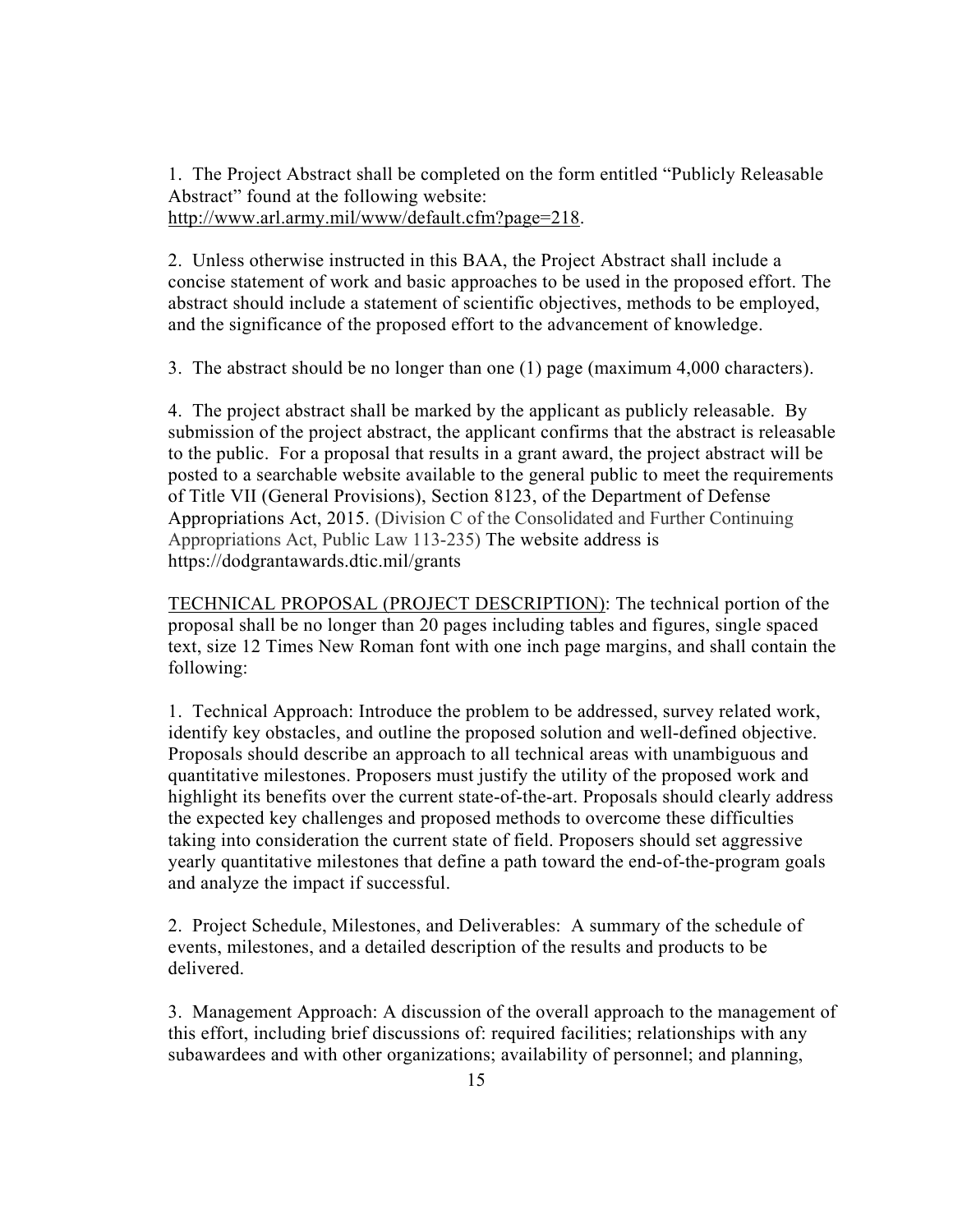scheduling, and control procedures. A brief description of your organization, including if the offeror has extensive government contracting experience. If this information has been previously provided to the ARL/ARO, the information need not be provided again. A statement setting forth this condition should be made.

4. The names of other federal, state, local agencies, or other parties receiving the proposal and/or funding the proposed effort. If none, so state. Concurrent or later submission of the proposal to other organizations will not prejudice its review by the ARL/ARO if we are kept informed of the situation.

5. A statement regarding possible impact, if any, of the proposed effort on the environment considering as a minimum its effect upon water, atmosphere, natural resources, human resources, and any other values.

6. The offeror shall provide a statement regarding the use of Class I and Class II ozone- depleting substances. Ozone-depleting substances mean any substance designated as Class I by EPA, including but not limited chlorofluorocarbons, halons, carbon tetrachloride, and methyl chloroform and any substance designated as Class II by EPA, including but not limited to hydrochlorofluorocarbons. See 40 C.F.R. Part 82 for detailed information. If Class I or II substances are to be utilized, a list shall be provided as part of the offeror's proposal. If none, so state.

7. The type of additional support, if any, requested (e.g., facilities, equipment, and materials). Government Furnished Information or Equipment (GFI/GFE) available to all proposers is described in A.2.4.

#### BIOGRAPHICAL SKETCHES:

- 1. This Section shall contain the biographical sketches for senior and key personnel only.
- a. Primary Principal Investigator: The "Primary" PI provides a single or initial point of communication between the sponsoring agency(s) and the awardee organization(s) about scientific matters. If not otherwise designated, the first PI listed will serve as the "Primary" PI. This individual can be changed with approval of the agency. The sponsoring agency(s) does not infer any additional scientific stature to this role among collaborating investigators.
- b. Co-Principal Investigators: The individual(s) a research organization designates as having an appropriate level of authority and responsibility for the proper conduct of the research and submission of required reports to the agency. When an organization designates more than one PI, it identifiesthem as individuals who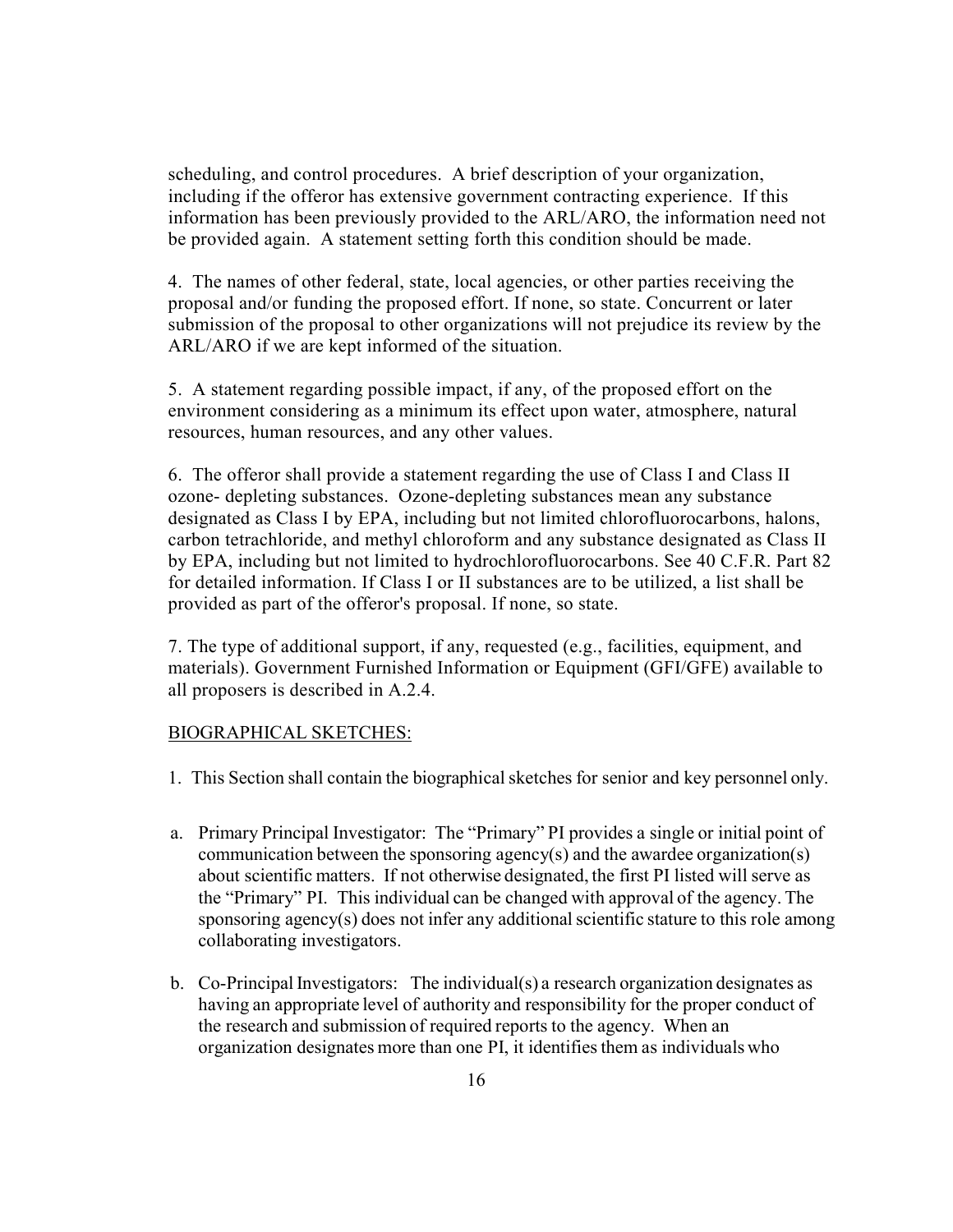share the authority and responsibility for leading and directing the research, intellectually and logistically. The sponsoring agency(s) does not infer any distinction among multiple PIs.

- c. Key personnel: The individual(s) a research organization designates as having a high level of technical expertise in the topics proposed to be researched and who will both play an active role in the research and supervise the work of more junior personnel on a daily basis.
- 2. The following information is required:
- a. Relevant experience and employment history including a description of any prior Federal employment within one year preceding the date of proposal submission.
- b. List of up to five (5) publications most closely related to the proposed project and up to five (5) other significant publications, including those being printed. Patents, copyrights, or software systems developed may be substituted for publications.
- c. List of persons, other than those cited in the publications list, who have collaborated on a project or a book, article, report or paper within the last four (4) years. Include pending publications and submissions. Otherwise, state "None."
- d. Names of each investigator's own graduate or post graduate advisors and advisees. The information provided in "c" and "d" is used to help identify potential conflicts or bias in the selection of reviewers.
- e. The time commitment of each senior or key person to this project.

3. For the personnel categories of postdoctoral associates, other professionals, and students (research assistants), the proposal may include information on exceptional qualifications of these individuals that merit consideration in the evaluation of the proposal.

4. The biographical sketches are limited to three (3) pages per investigator and other individuals that merit consideration.

BIBLIOGRAPHY: A bibliography of pertinent literature is required. Citations must be complete (including full name of author(s), title, and location in the literature).

CURRENT AND PENDING SUPPORT:

1. All project support from whatever source must be listed. The list must include all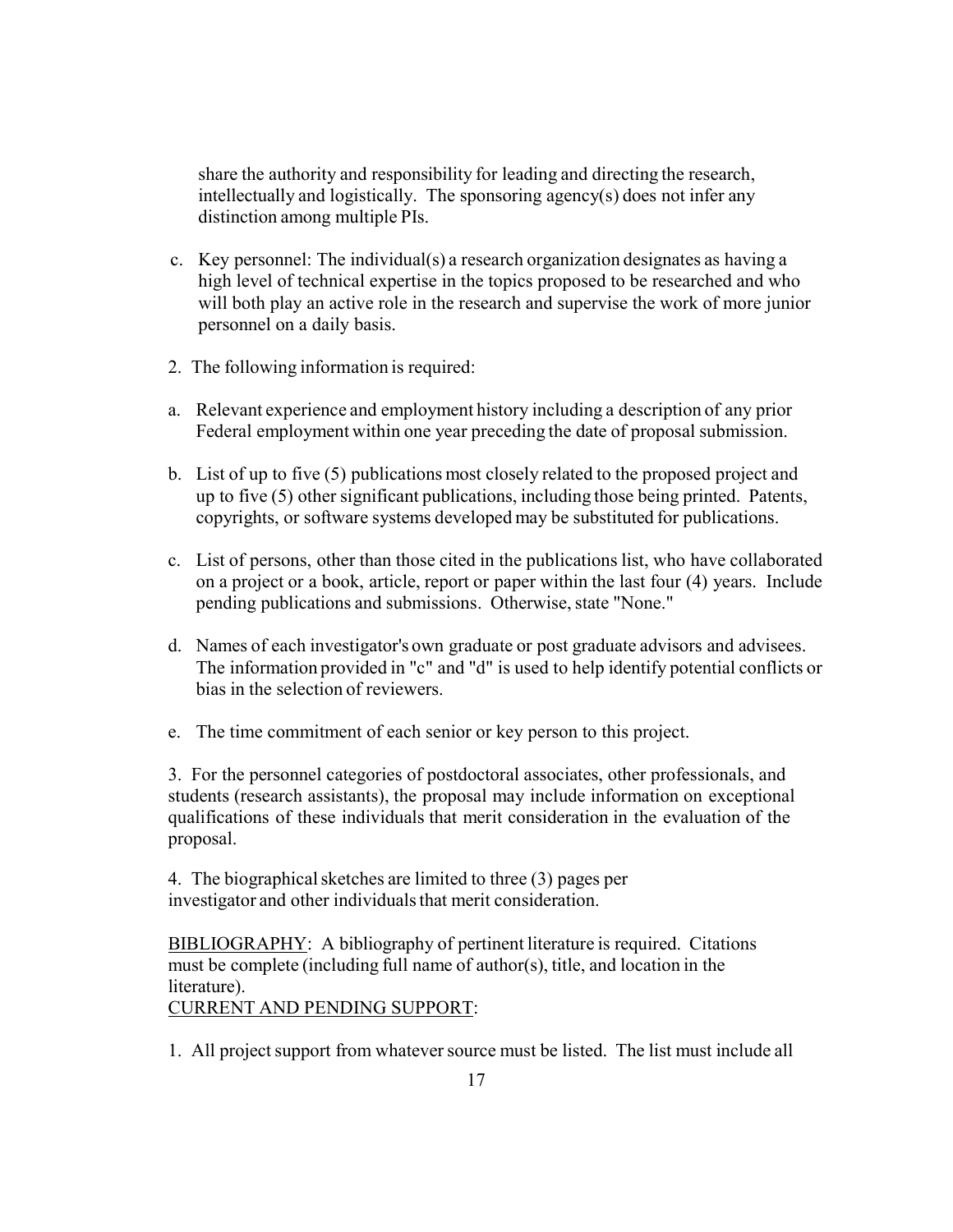projects requiring a portion of the principal investigator's and other senior personnel's time, even if they receive no salary support from the project(s) including Cooperative Research and Development Agreements (CRADAs) or other technology transfer agreements with federal labs. Funding provided under any award resulting from this BAA may only be used in support of the effort funded by that award, and not for any other project or purpose.

- 2. The information should include, as a minimum:
	- (a) the project/proposal title and brief description,
	- (b) the name and location of the organization or agency presently funding the work or requested to fund such work,
	- (c) the award amount or annual dollar volume of the effort,
	- (d) the period of performance, and
	- (e) a breakdown of the time required of the principal investigator and/or other senior personnel.

FACILITIES, EQUIPMENT, AND OTHER RESOURCES: The offeror should include in the proposal a listing of facilities, equipment, and other resources already available to perform the research proposed.

# BUDGET PROPOSAL (including DD Form 1861):

1. Each proposal must contain a budget for each year of support requested and a cumulative budget for the full term of requested support. The budget form (Form 99) may be reproduced as needed. Locally produced versions may be used, but you may not make substitutions in prescribed budget categories nor alter or rearrange the cost categories as they appear on the form. The proposal may request funds under any of the categories listed so long as the item is considered necessary to perform the proposed work and is not precluded by applicable cost principles. Additionally, a budget by major proposed research tasks using the same budget categories must be included.

2. A signed summary budget page must be included. The documentation pages should be titled "Budget Explanation Page" and numbered chronologically starting with the budget form. The need for each item should be explained clearly.

3. All cost data must be current and complete. Costs proposed must conform to the following principles and procedures:

Educational Institutions: 2 CFR Part 200 (formerly OMB Circular A-21) Nonprofit Organizations: 2 CFR Part 200 (formerly OMB Circular A-122\*) Commercial Organizations: FAR Part 31, DFARS Part 231, FAR Subsection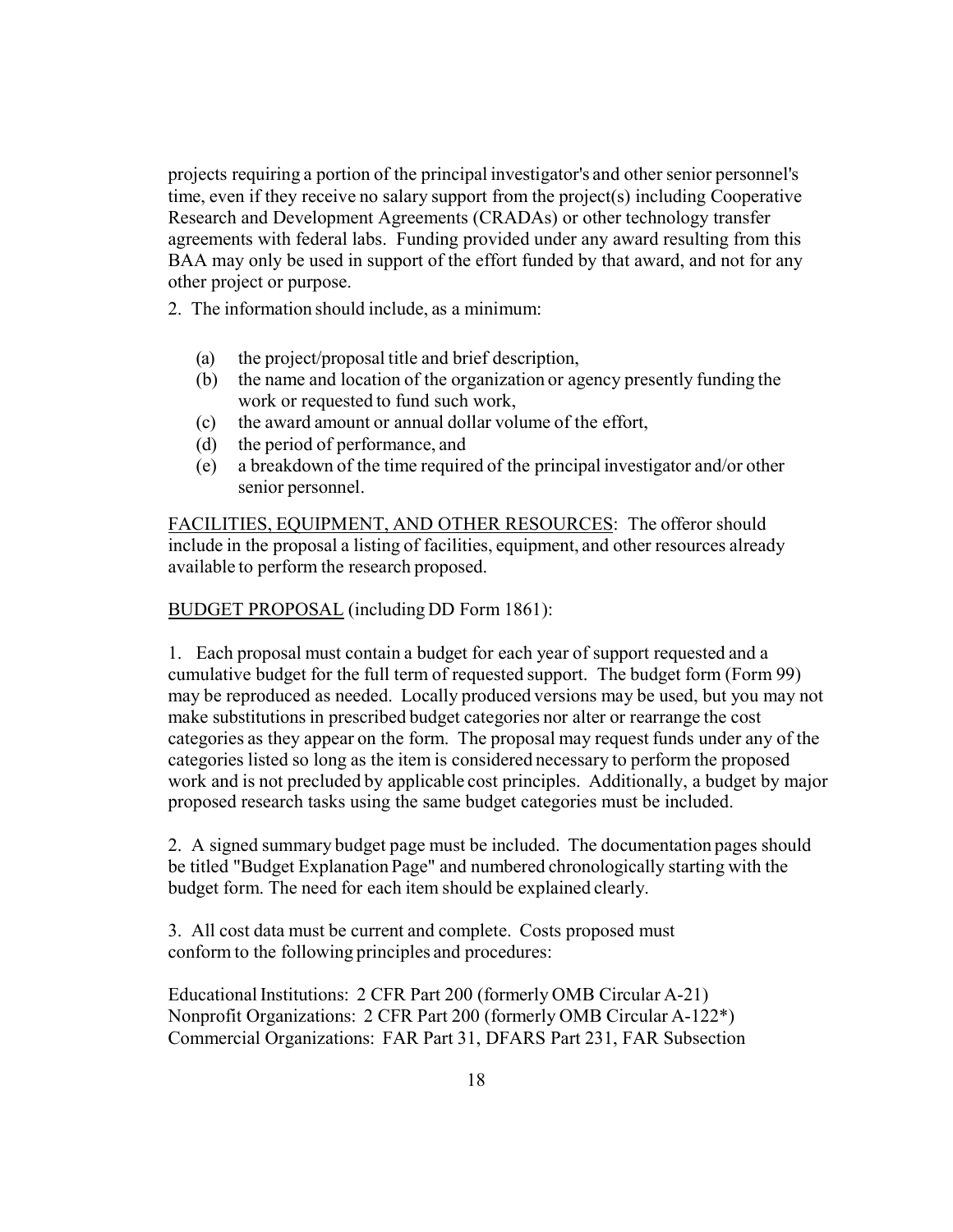15.403-5, and DFARS Subsection 215.403-5.

\*For those nonprofit organizationsspecifically exempt from the provisions of 2 CFR Part 230, FAR Part 31 and DFARS Part 231 shall apply.

4. Sample itemized budgets and the information they must include for a contract, and for grants and cooperative agreements can be found at Section II. H. (Other Information). Before award it must be established that an approved accounting system and financial management system exist.

APPENDICES: Some situations require that special information and supporting documents be included in the proposal before funding can be approved. Such information and documentation should be included by appendix to the proposal.

#### **e. Submission of Complete Research Proposals**

Proposals must be submitted through the offeror's organizational office having responsibility for Government business relations. All signatures must be that of an official authorized to commit the organization in business and financial affairs. Proposals must be submitted electronically using one of the two following formats, based on award type sought. The content will remain the same whether using email or Grants.gov.

#### EMAIL SUBMISSION (for **Contracts only**):

1. Proposal requesting award of a contract must be emailed directly to [usarmy.rtp.rdecom-aro.mesg.qcbox@mail.mil](mailto:usarmy.rtp.rdecom-aro.mesg.qcbox@mail.mil)

Do not email full proposals to the QCISS Program Point of Contact. All e-mailed proposals must contain the information outlined in Section II, D, 2, entitled "*Table of Contents*" including the electronic forms as follows:

(a) ARO Form 51, Proposal Cover Page;

(b) ARO Form 99, Summary Proposal Budget or equivalent,

(c) ARO Current and Pending Support (unnumbered form),

(d) ARO Form 52 or ARO Form 52a.

(e) "FAR 52.209-11 – Representation by Corporations Regarding Delinquent Tax Liability or a Felony Conviction under any Federal Law (Feb 2016). See Note below."

These forms may be accessed at

<http://www.arl.army.mil/www/default.cfm?page=218#forms> under BAA Forms. The fillable PDF forms may be saved to a working directory on a computer and opened and filled in using the latest compatible Adobe Reader software application found at this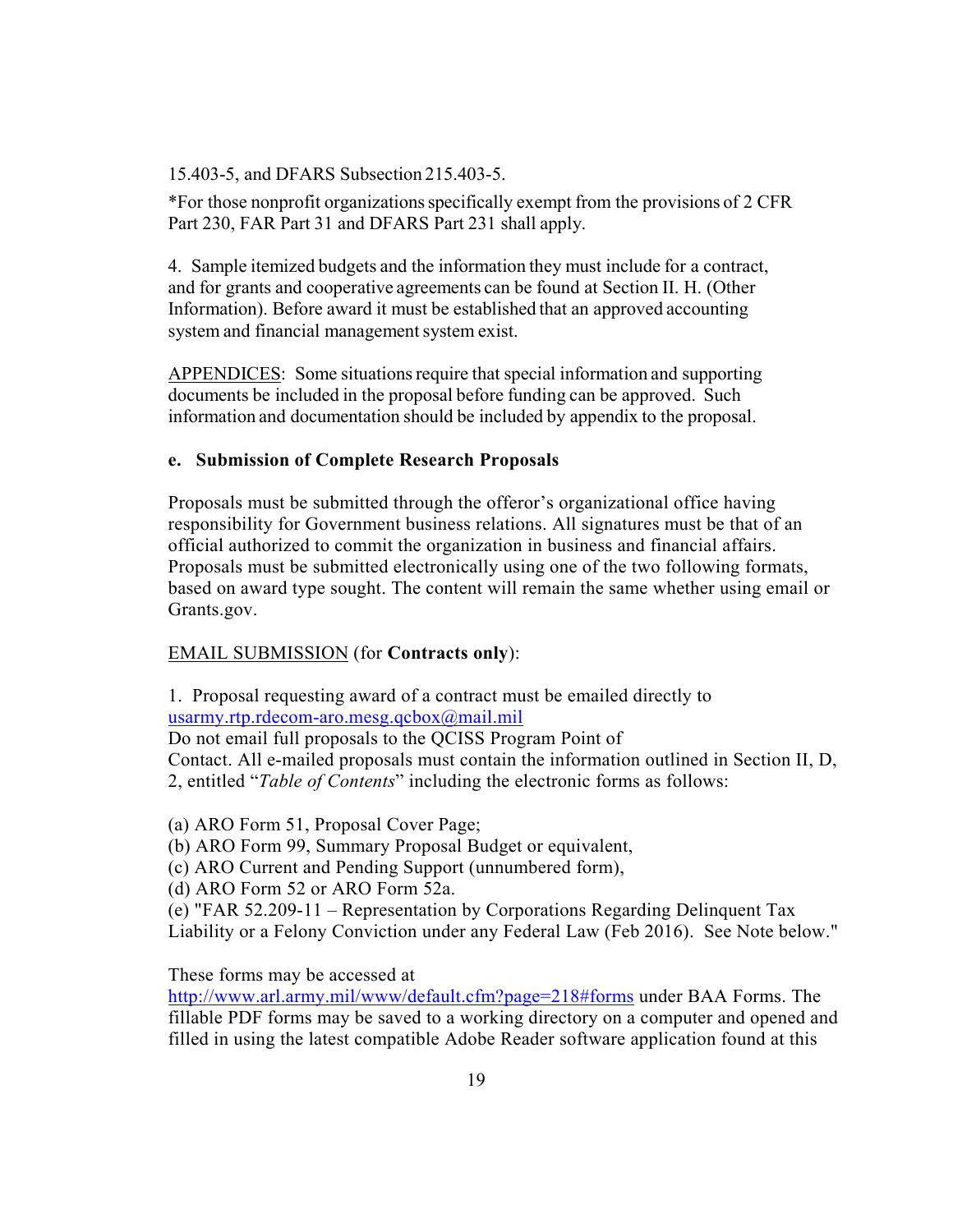Grants.Gov: [https://www.grants.gov/web/grants/applicants/adobe-software](https://www.grants.gov/web/grants/applicants/adobe-software-compatibility.html)[compatibility.html](https://www.grants.gov/web/grants/applicants/adobe-software-compatibility.html)

**Note:** A completed 52.209-11 – Representation by Corporations Regarding Delinquent Tax Liability or a Felony Conviction under any Federal Law (Feb 2016), is not required if the offeror's SAM Certifications and Representations have been updated annually since 2016. If the offeror's SAM has not be updated since March 2016, the completed representation must be submitted and include POC information and signature of the authorized representative.

2. All forms requiring signature must be completed, printed, signed, and scanned into a PDF document. All documents must be combined into a single PDF formatted file to be attached to the e-mail.

- 3. Proposal documents (excluding required forms) must use the following format:
	- Page Size  $8\frac{1}{2} \times 11$  inches
	- Margins 1 inch
	- Spacing single
	- Font Times New Roman, 12 point, single-sided pages

#### GRANTS.GOV SUBMISSION (For **all Assistance Instruments**):

1. Grants.gov Registration (See *Section II.D.2. f. Grants.gov Registration* below) must be accomplished prior to application through this process. Note- All web links referenced in this section and "*Grants.gov Registration"* (below) are subject to change by grants.gov and may not be updated here.

2. Specific forms are required for submission of a proposal. The forms are contained in the Application Package available through the Grants.gov application process. To access these materials, go to [http://www.grants.gov,](http://www.grants.gov/) select "Apply for Grants," and then select "Get Application Package." A Grant Application Package and Application Instructions are available for through the Grants.Gov Apply portal under CFDA Number 12.431/Funding Opportunity Number **W911NF-20-S-0004**. Select "Apply" and then "Apply Now Using Workspace." The following documents are mandatory: (1) Application for Federal Assistance (Research and Related) (SF 424 (R&R), and (2) Attachments form.

(a) The SF 424 (R&R) form is to be used as the cover page for all proposals.

Authorized Organization Representative (AOR) usernames and passwords serve as "electronic signatures" when your organization submits applicationsthrough Grants.gov. By using the SF 424 (R&R), proposers are providing the certification required by 32 CFR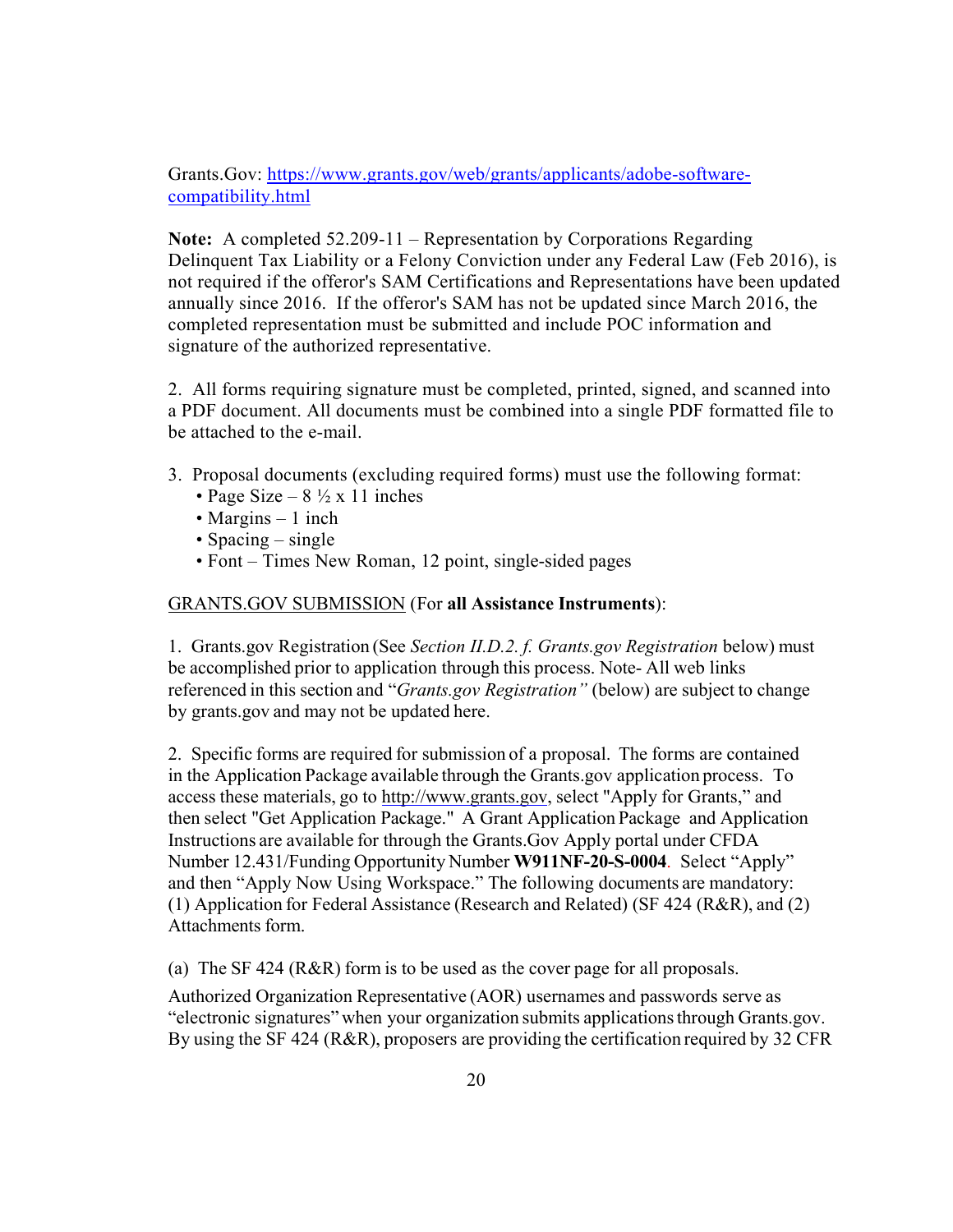Part 28 regarding lobbying. The SF 424 (R&R) must be fully completed.

(b) The Attachments form must contain the information outlined in Section II, D, 2 (*b*. *Preparing an Application*), entitled "Table of Contents" of this BAA including the electronic forms as follows:

- (1) Research and Related Other Project Information;
- (2) ARO Form 99, Summary Proposal Budget;
- (3) ARO Current and Pending Support (unnumbered form)
- (4) Representation by Corporations Regarding conviction of a Felony Criminal
- Violation under any Federal or State Law and Representation by Corporations Regarding an Unpaid Delinquent Tax Liability

#### Items (1)-(4) forms may be accessed at

[http://www.arl.army.mil/www/default.cfm?page=218#forms](http://www.arl.army.mil/www/default.cfm?page=218&forms) Item (4) "Representation relating to Tax Liability and Felony Convictions" may be submitted on a word document and attached to available field within the attachments form. The fillable PDF forms may be saved to a working directory on a computer and opened and filled in using the latest compatible Adobe Reader software application found at this Grants.Gov: <https://www.grants.gov/web/grants/applicants/adobe-software-compatibility.html>

**Note:** Representation by Corporations Regarding Conviction of a Felony Criminal Violation and Unpaid Delinquent Tax Liability require POC information and signature of the authorized representative.

(c) All documents must be combined into separate and single PDF formatted files titled using the Table of Contents names listed in "*Section II.D.2.b. Preparing an Application*": Preparation of complete Research Proposals". Include "W911NF-20-S-0004" in title so the proposal will be distinguished from other BAA submissions and upload using the mandatory Attachments form.

(d) The training demonstration at [https://www.grants.gov/web/grants/applicants/applicant](https://www.grants.gov/web/grants/applicants/applicant-training.html?inheritRedirect=true)[training.html?inheritRedirect=true](https://www.grants.gov/web/grants/applicants/applicant-training.html?inheritRedirect=true) will assist AORs in the application process. Remember that you must open and complete the Application for Federal Assistance (Research and Related) (SF 424 (R&R)) first, as this form will automatically populate data fields in other forms. If you encounter any problems, contact customer support at 1-800-518-4726 or at  $support@grams.gov$ . If you forget your user name or password, follow the instructions provided in the Credential Provider tutorial. Tutorials may be printed by right-clicking on the tutorial and selecting "Print".

(e) As it is possible for grants.gov to reject the proposal during this process, it is strongly recommended that proposals be uploaded at least two days before any established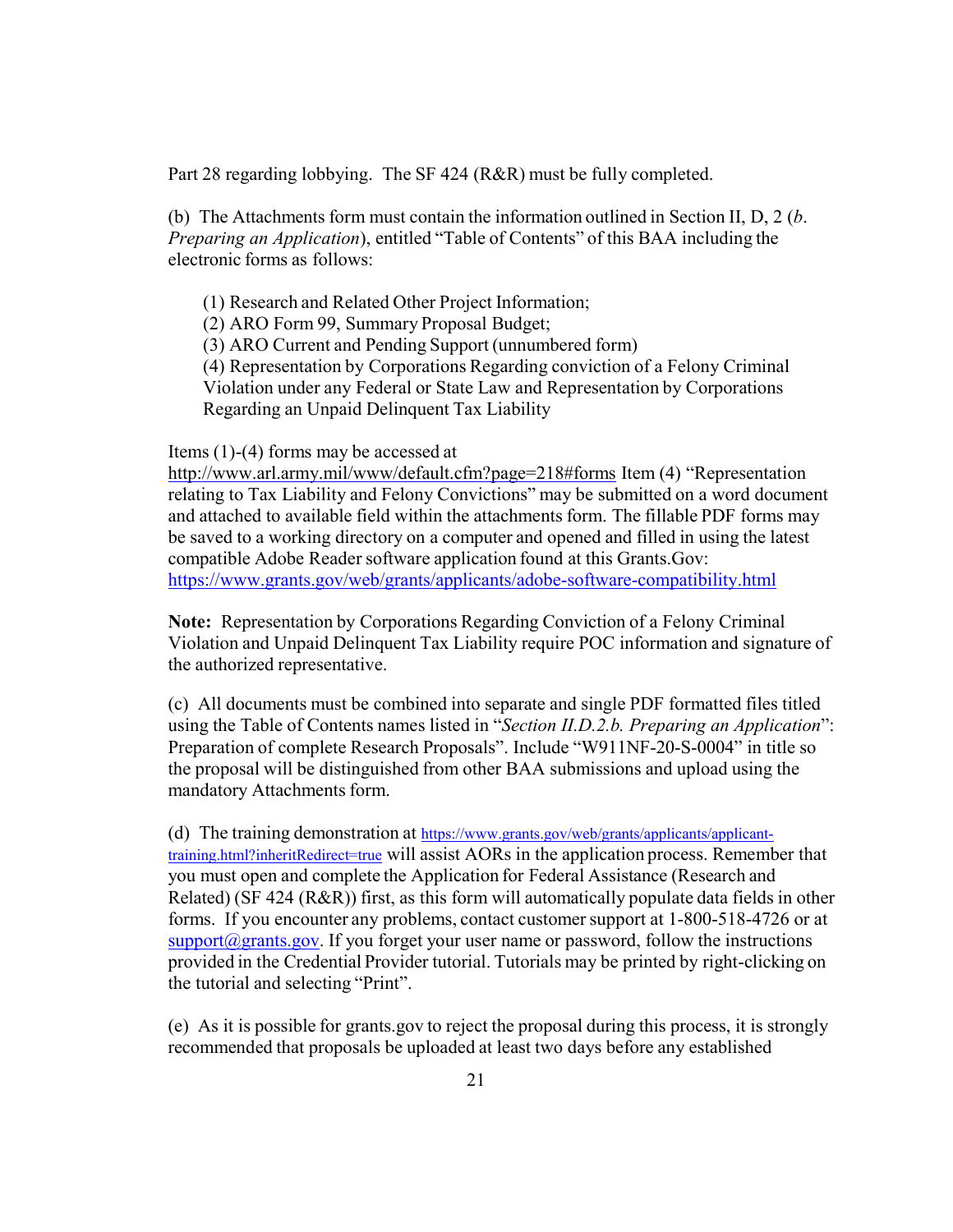deadline in the BAA so that they will not be received late and be ineligible for award consideration. It is also recommended to start uploading proposals at least two days before the deadline to plan ahead for any potential technical and/or input problems involving the applicant's own equipment.

# **f. Grants.Gov Registration**

Registration. Each organization that desires to submit applications via Grants.Gov must complete a one-time registration. There are several one-time actions your organization must complete in order to submit applicationsthrough Grants.gov (e.g., obtain a Dun and Bradstreet Data Universal Numbering System (DUNS) number, register with the System for Award Management (SAM), register with the credential provider, register with Grants.gov and obtain approval for an Authorized Organization Representative (AOR) to submit applications on behalf of the organization). To registered please see <http://www.grants.gov/web/grants/applicants/organization-registration.html>.

Please note the registration process for an Organization or an Individual can take between three to five business days or as long as four weeks if all steps are not completed in a timely manner.

Questions relating to the registration process, system requirements, how an application form works, or the submittal process should be directed to Grants.gov at 1-800-518-4726 or  $\frac{\text{support}(a)}{\text{grams}}$ , gov.

# <span id="page-21-0"></span>**3. Unique Entity Identifier and System for Award Management (SAM)**

Each applicant (unless the applicant is an individual or Federal awarding agency that is exempt from those requirements under 2 CFR  $\S 25.110(b)$  or (c), or has an exception approved by the Federal awarding agency under 2 CFR §25.110(d)) is required to:

- (i) Be registered in SAM before submitting its application;
- (ii) Provide a valid unique entity identifier in its application; and
- (iii) Continue to maintain an active SAM registration with current information at all times during which it has an active Federal award or an application or plan under consideration by a Federal awarding agency.

The Federal awarding agency may not make a Federal award to an applicant until the applicant has complied with all applicable unique entity identifier and SAM requirements. If an applicant has not fully complied with the requirements by the time the Federal awarding agency is ready to make a Federal award, the Federal awarding agency may determine that the applicant is not qualified to receive a Federal award and use that determination as a basis for making a Federal award to another applicant.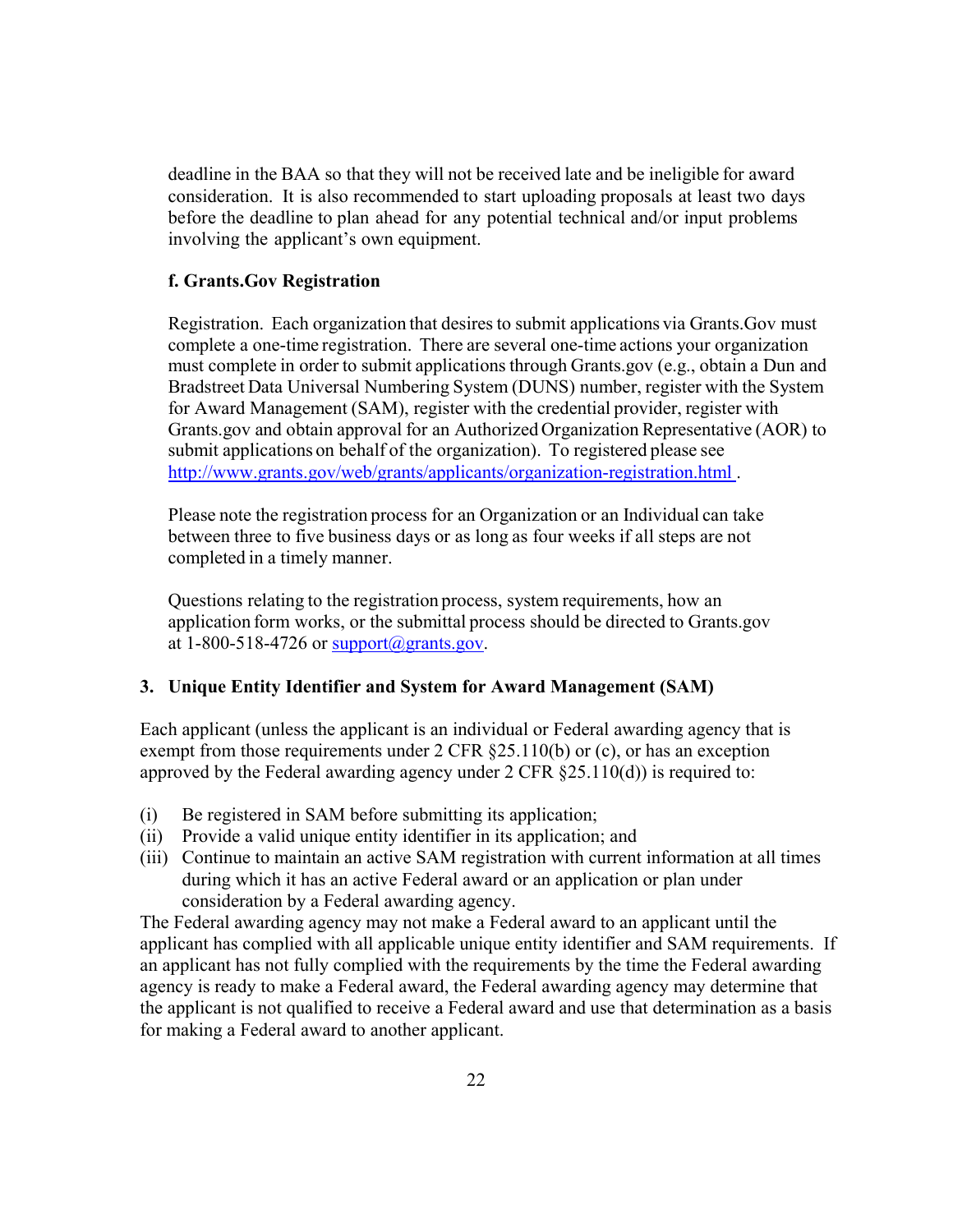# <span id="page-22-0"></span>**4. Submission Dates and Times:**

## **White Papers:**

White Papers must be submitted electronically via e-mail to [usarmy.rtp.rdecom-aro.mesg.qcbox@mail.mil](mailto:usarmy.rtp.rdecom-aro.mesg.qcbox@mail.mil)

and received at the Army Research Office by **4:00 PM Eastern Daylight Savings Time on 28 January 2020.** The email subject line should contain the following: W911NF-20-S-0004 QCISS White Paper. White Papers received after the deadline will not be reviewed. Feedback on the White Papers will be e-mailed directly to the proposed principal investigators by 18 February 2020.

# **Proposals:**

Proposals transmitted to be considered for award must be received by Grants.gov **no later than 4:00 PM Eastern Daylight Savings Time on 17 MARCH 2020.**

Applicants are responsible for submitting electronic proposals in sufficient time to insure Grants.gov receives it by the time specified in this BAA. If the electronic proposal is received by Grants.gov after the exact time and date specified for receipt of offers, it will be considered "late" and will not be considered for award. Acceptable evidence to establish the time of receipt by Grants.gov includes documentary evidence of receipt maintained by Grants.gov.

# **Because of potential problems involving the applicants' own equipment, to avoid the possibility of late receipt and resulting in ineligibility for award consideration, it is strongly recommended that proposals be uploaded at least two business days before the deadline established in the BAA.**

If an emergency or unanticipated event interrupts normal Government processes so that proposals cannot be received at grants.gov by the exact time specified in the solicitation, and urgent Government requirements preclude amendment of the solicitation closing date, the time specified for receipt of proposals will be deemed to be extended to the same time of day specified in the solicitation on the first work day on which normal Government processes resume.

**Proposal Receipt Notices –** After a proposal is submitted to Grants.gov, the AOR will receive a series of three emails from Grants.gov. The first two emails will be received within 24 to 48 hours after submission. The first email will confirm time of receipt of the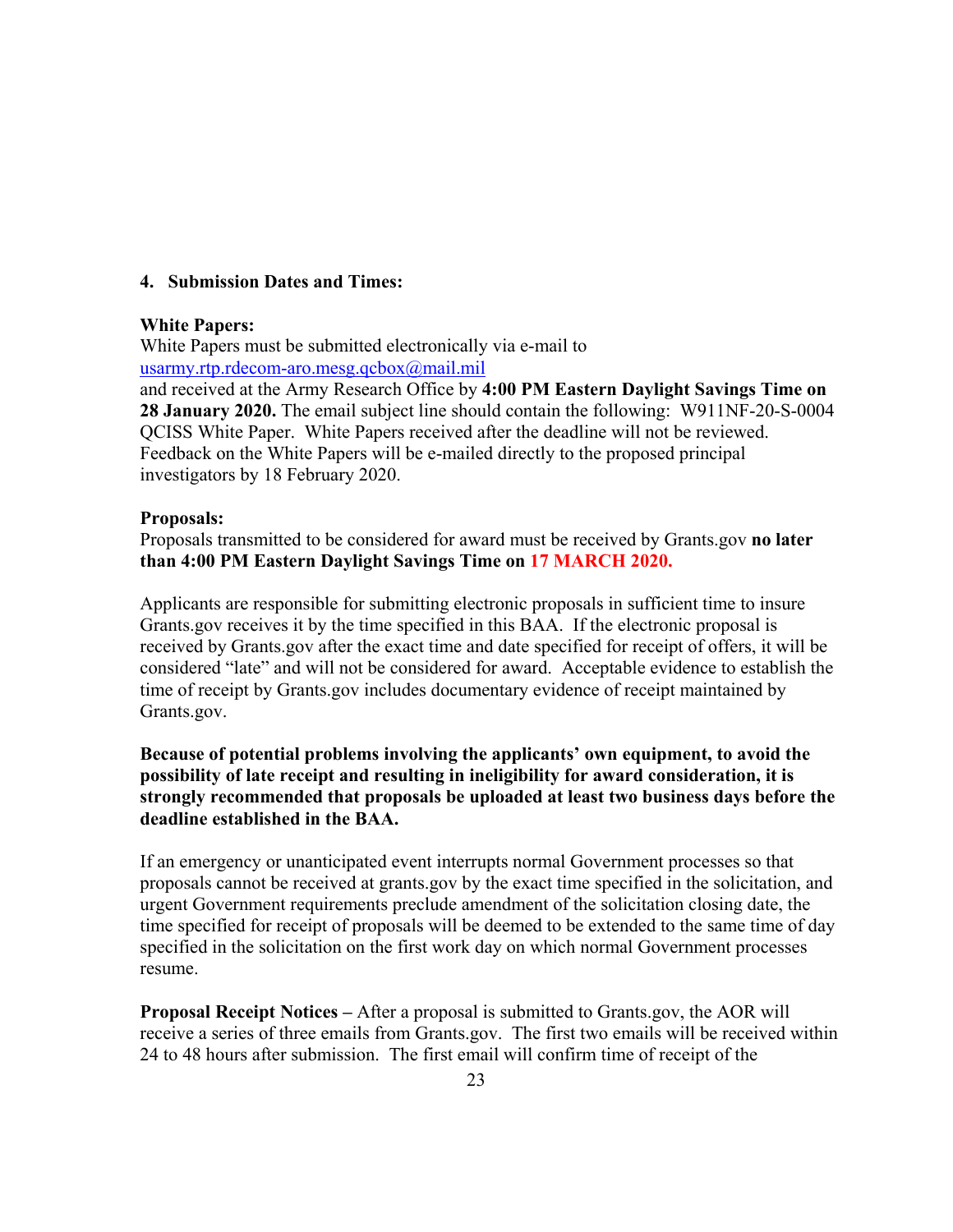application by the Grants.gov system and the second will indicate that the application has either been successfully validated by the system prior to transmission to the grantor agency or has been rejected due to errors. A third email will be received once the agency has confirmed receipt of the proposal. The document, Tracking Your Application Package, located at <https://www.grants.gov/web/grants/applicants/track-my-application.html?inheritRedirect=true> explains this process. The proposal is not considered received until the AOR receives email #3.

## <span id="page-23-0"></span>**5. Intergovernmental Review**

Not Applicable

## <span id="page-23-1"></span>**6. Funding Restrictions:**

Category 1: Multiple four-year awards are anticipated. Proposals are expected to request less than \$1.5M per year.

Category 2: Multiple four-year awards are anticipated. Proposals are expected to request less than \$700K per year. Theory only proposals are expected to request less than \$400K per year.

The actual amount of each award will be contingent on availability of funds and the scope of the proposed work. Depending on the results of the proposal evaluation, there is no guarantee that any of the proposals submitted in response to a particular program goal will be recommended for funding. Proposals may be funded in part.

## <span id="page-23-2"></span>**7. Other Submission Requirements:**

Information to Be Requested from Successful Offerors- Offerors whose proposals are accepted for funding will be contacted before award to provide additional information required for award. The required information is normally limited to clarifying budget explanations, representations, certifications, and some technical aspects.

For Contracts Only- Performance Work Statements (PWS) - prior to award the Contracting Officer may request that the contractor submit a PWS for the effort to be performed, which will be incorporated into the contract at the time of award.

An applicant may withdraw a proposal at any time before award by written notice or by email. Notice of withdrawal shall be sent to the Contracting/Grants Officer identified in Section G, of this BAA. Withdrawals are effective upon receipt of notice by the Contracting/Grants Officer.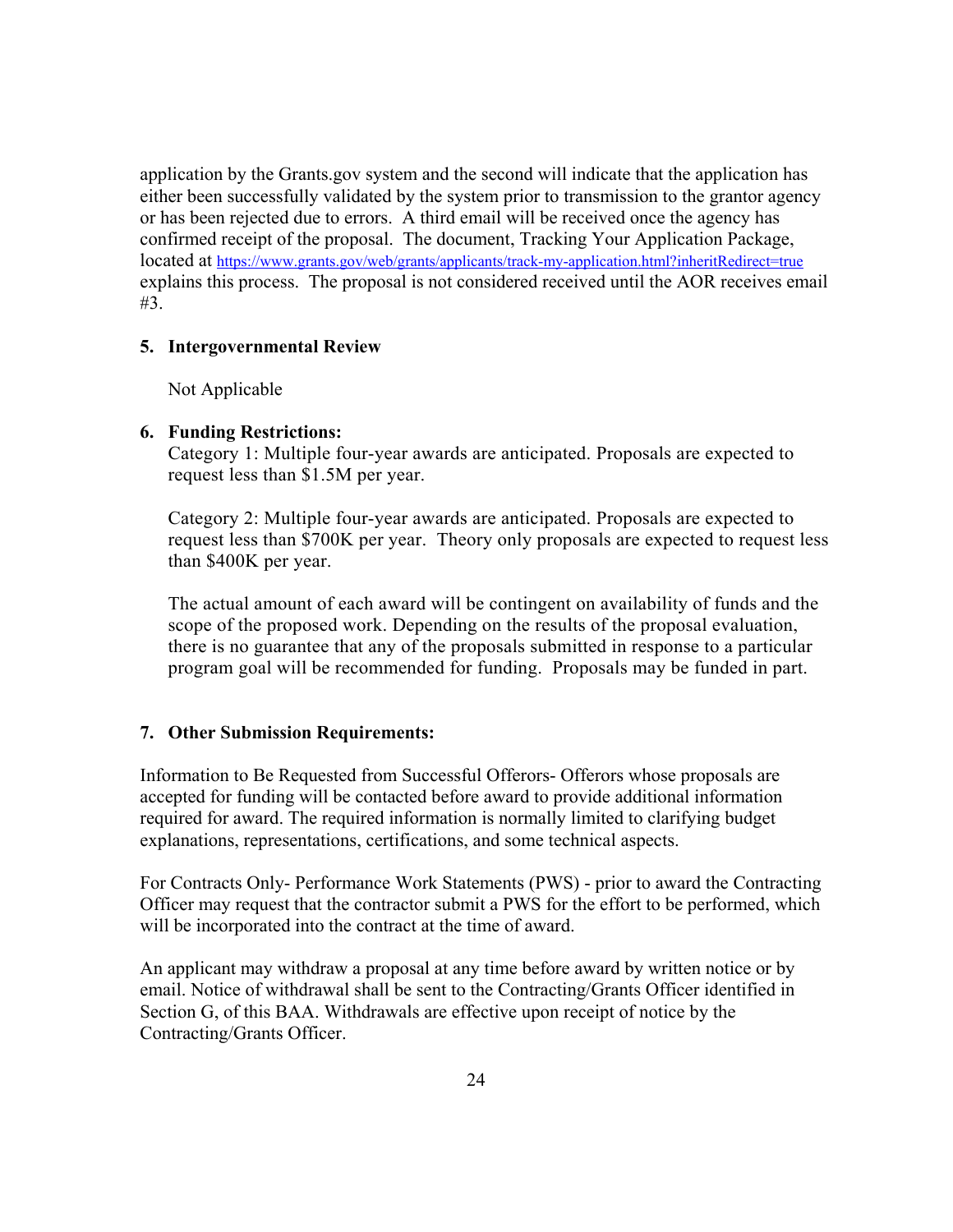# <span id="page-24-0"></span>**E. Application Review Information:**

# <span id="page-24-1"></span>**1. Criteria:**

- a. Proposals submitted in response to this BAA will be evaluated on the following criteria, of most importance, both of equal weight:
	- (i) Scientific and technical merits of the proposed research; and
	- (ii) Potential contribution of the research, if successful, to significantly enhance the feasibility of quantum computing.
- b. Other evaluation criteria, of lesser importance, but weighted equal to each other include:
	- (i) Experience and qualifications of the principal investigator, other key research personnel, management approach, and the institution sponsoring the proposal; and
	- (ii) The realism and reasonableness of cost.

NOTE: Cost sharing will not be considered in the evaluation.

# <span id="page-24-2"></span>**2. Review and Selection Process:**

The proposal selection process will be conducted based upon a technical review by a panel of government scientists according to the evaluation criteria specified in Section E.1 (*Criteria*). Each proposal will be evaluated based on the merit and relevance of the specific proposal as it relates to the research topic rather than against other proposals for research in the same general area.

# <span id="page-24-3"></span>**3. Recipient Qualification**

a. For Grant, Cooperative Agreement:

In accordance with OMB guidance in parts 180 and 200 of Title 2, CFR, it is DoD policy that DoD Components must report and use integrity and performance information in the Federal Awardee Performance and Integrity Information System (FAPIIS), or any successor system designated by OMB, concerning grants, cooperative agreements, and TIAs as follows:

(i) If the total Federal share will be greater than the simplified acquisition threshold on any Federal award under a notice of funding opportunity (see §200.88 Simplified Acquisition Threshold):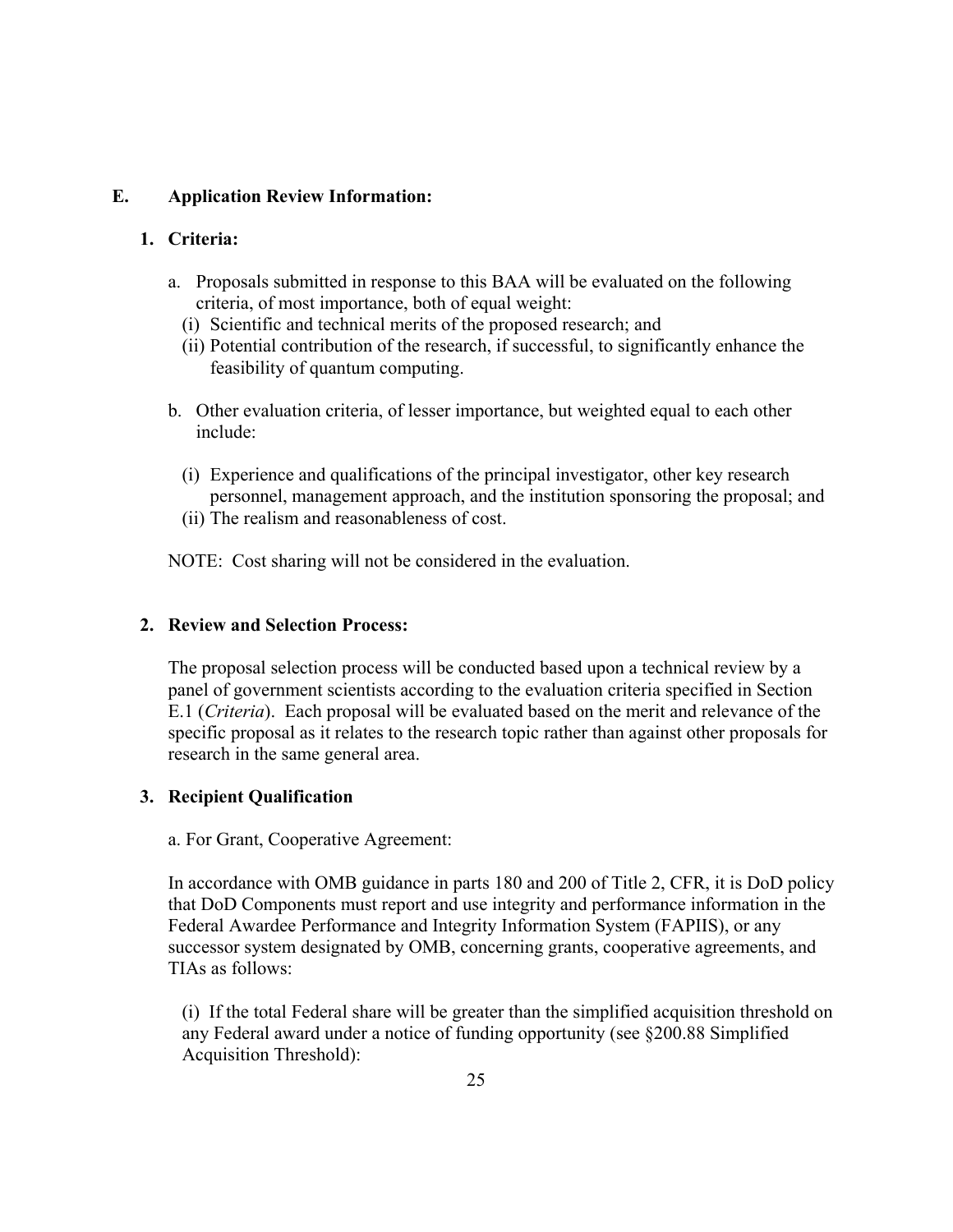(a) The Federal awarding agency, prior to making a Federal award with a total amount of Federal share greater than the simplified acquisition threshold, will review and consider any information about the applicant that is in the designated integrity and performance system accessible through SAM (currently FAPIIS) (see 41 U.S.C. 2313);

(b) An applicant, at its option, may review information in the designated integrity and performance systems accessible through SAM and comment on any information about itself that a Federal awarding agency previously entered and is currently in the designated integrity and performance system accessible through SAM;

(c) The Federal awarding agency will consider any comments by the applicant, in addition to the other information in the designated integrity and performance system, in making a judgment about the applicant's integrity, business ethics, and record of performance under Federal awards when completing the review of risk posed by applicants as described in §200.205 Federal awarding agency review of risk posed by applicants.

b. For Assistance awards recipients will be required to submit the following representation prior to award:

# **Representations under DoD Assistance Agreements: Appropriations Provisions on Tax Delinquency and Felony Convictions**

The applicant is ( ) is not ( ) a "Corporation" meaning any entity, including any institution of higher education, other nonprofit organization, or for-profit entity that has filed articles of incorporation.

If the applicant is a "Corporation" please complete the following representations:

(1) The applicant represents that it is ( ) is not ( ) a corporation that has any unpaid Federal tax liability that has been assessed, for which all judicial and administrative remedies have been exhausted or have lapsed, and that is not being paid in a timely manner pursuant to an agreement with the authority responsible for collecting the tax liability.

(2) The applicant represents that it is ( ) is not ( ) is not a corporation that was convicted of a criminal violation under any Federal law within the preceding 24 months.

The "Representation relating to Tax Liability and Felony Convictions", the form may be accessed at [http://www.arl.army.mil/www/default.cfm?page=218#forms.](http://www.arl.army.mil/www/default.cfm?page=218#forms.%20)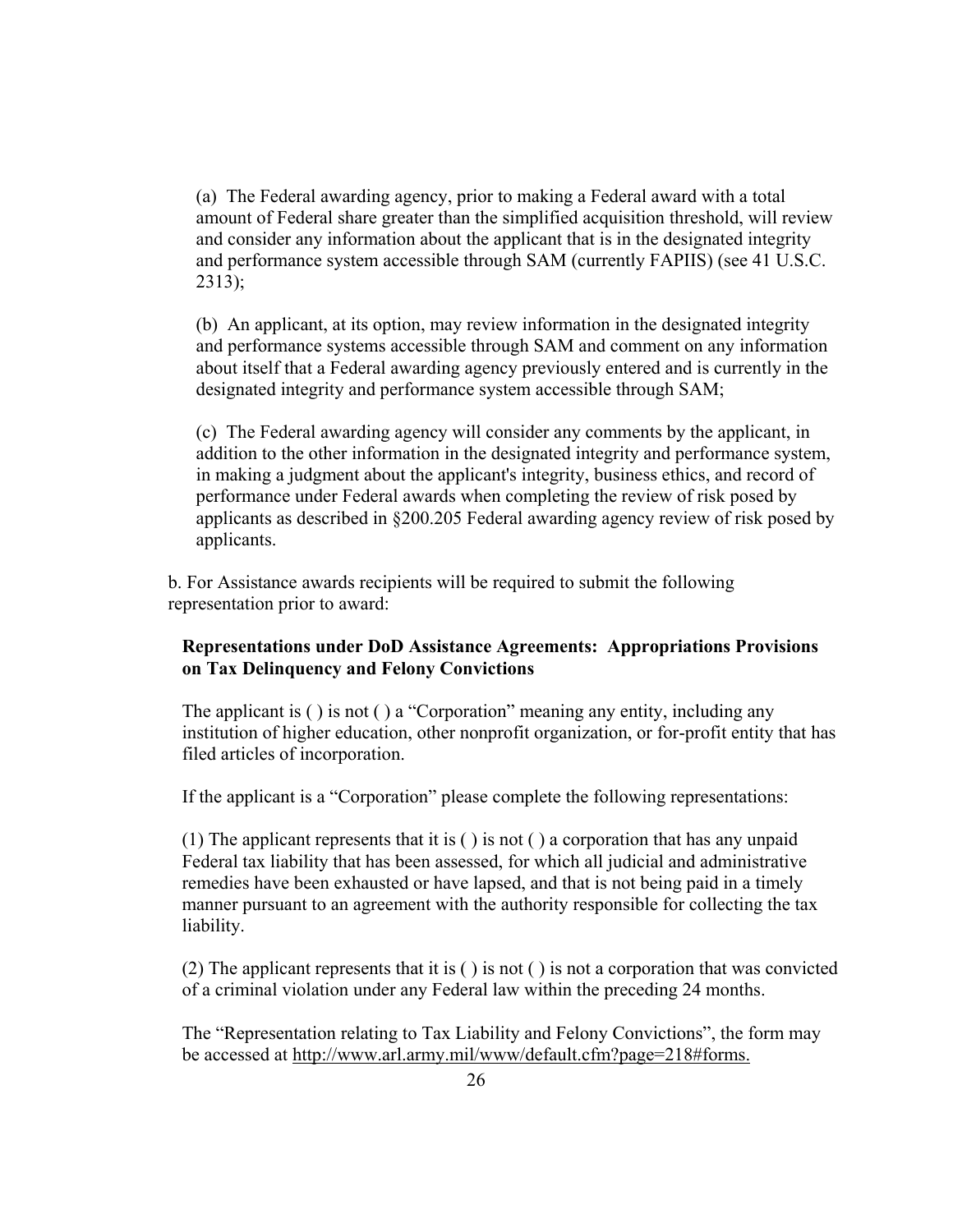NOTE: If an applicant responds in the affirmative to either of the above representations, the applicant is ineligible to receive an award unless the agency suspension and debarment official (SDO) has considered suspension or debarment and determined that further action is not required to protect the Government's interests. The applicant therefore should provide information about its tax liability or conviction to the agency's SDO as soon as it can do so, to facilitate completion of the required considerations before award decisions are made. Applicant's authorized representative must sign and date form.

#### c. For CONTRACT Proposals:

(i) The Federal Awardee Performance and Integrity Information System (FAPIIS) will be checked prior to making an award. The web address is: <https://www.fapiis.gov/fapiis/index.action> The applicant representing the entity may comment in this system on any information about itself that a Federal Government Official entered. The information in FAPIIS will be used in making a judgment about the entity's integrity, business ethics, and record of performance under Federal awards that may affect the official's determination that the applicant is qualified to receive an award.

(ii) For contracts, the following representation must be submitted prior to award if the offeror's SAM Representations and Certifications are not dated after March 2016. If the offeror's SAM Representations and Certifications have been updated after March 2016, this representation is not required to be submitted separately.

FAR 52.209-11: Representation by Corporations Regarding Delinquent Tax Liability or a Felony Conviction under any Federal Law (Feb 2016)

 $\_$  , and the set of the set of the set of the set of the set of the set of the set of the set of the set of the set of the set of the set of the set of the set of the set of the set of the set of the set of the set of th

(a) As required by sections 744 and 745 of Division E of the Consolidated and Further Continuing Appropriations Act, 2015 (Pub. L 113-235), and similar provisions, if contained in subsequent appropriations acts, the Government will not enter into a contract with any corporation that--

(1) Has any unpaid Federal tax liability that has been assessed, for which all judicial and administrative remedies have been exhausted or have lapsed, and that is not being paid in a timely manner pursuant to an agreement with the authority responsible for collecting the tax liability, where the awarding agency is aware of the unpaid tax liability, unless an agency has considered suspension or debarment of the corporation and made a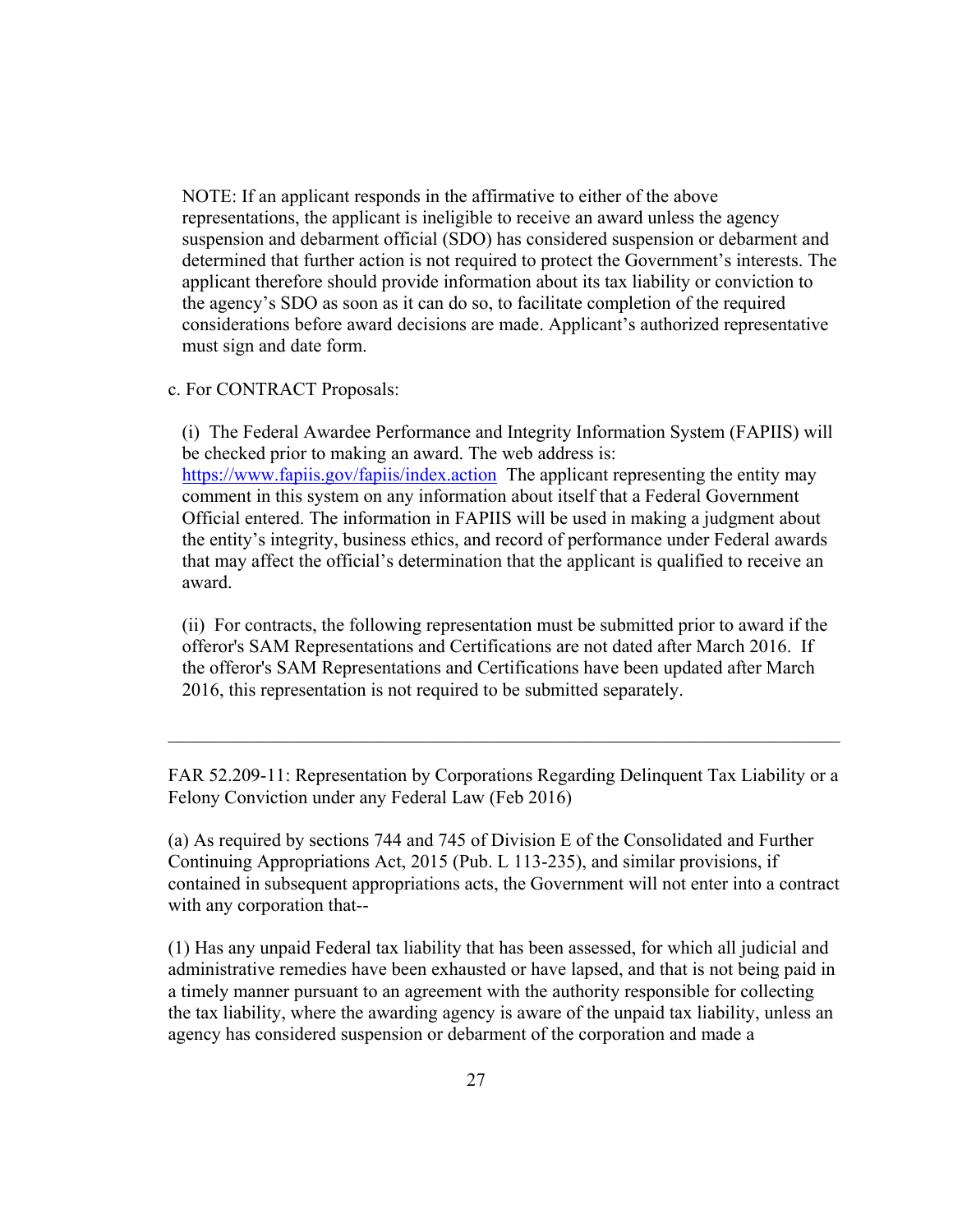determination that suspension or debarment is not necessary to protect the interests of the Government; or

(2) Was convicted of a felony criminal violation under any Federal law within the preceding 24 months, where the awarding agency is aware of the conviction, unless an agency has considered suspension or debarment of the corporation and made a determination that this action is not necessary to protect the interests of the Government.

(b) The Offeror represents that—

(1) It is  $\lceil \cdot \rceil$  is not  $\lceil \cdot \rceil$  a corporation that has any unpaid Federal tax liability that has been assessed, for which all judicial and administrative remedies have been exhausted or have lapsed, and that is not being paid in a timely manner pursuant to an agreement with the authority responsible for collecting the tax liability; and

(2) It is  $\lceil \cdot \rceil$  is not  $\lceil \cdot \rceil$  a corporation that was convicted of a felony criminal violation under a Federal law within the preceding 24 months.

# <span id="page-27-0"></span>**F. Award Administration Information:**

# <span id="page-27-1"></span>**1. Award Notices:**

Initial notification of selection of proposals for funding will be e-mailed by ARO to successful offerors on or about 1 July, 2020. Unsuccessful offerors will be notified shortly thereafter.

The notification e-mail must not be regarded as an authorization to commit or expend funds. The Government is not obligated to provide any funding until a Government Contracting/ Grants Officer signs the grant, cooperative agreement or contract award document.

Applicants whose proposals are recommended for negotiation of award will be contacted by a Contract/Grant Specialist to discuss additional information required for award. This may include representations and certifications, revised budgets or budget explanations, certificate of current cost or pricing data, subcontracting plan for small businesses, and other information as applicable to the proposed award.

## <span id="page-27-2"></span>**2. Administrative and National Policy Requirements:**

## **a. Required Certifications**

(i) For CONTRACT Proposals: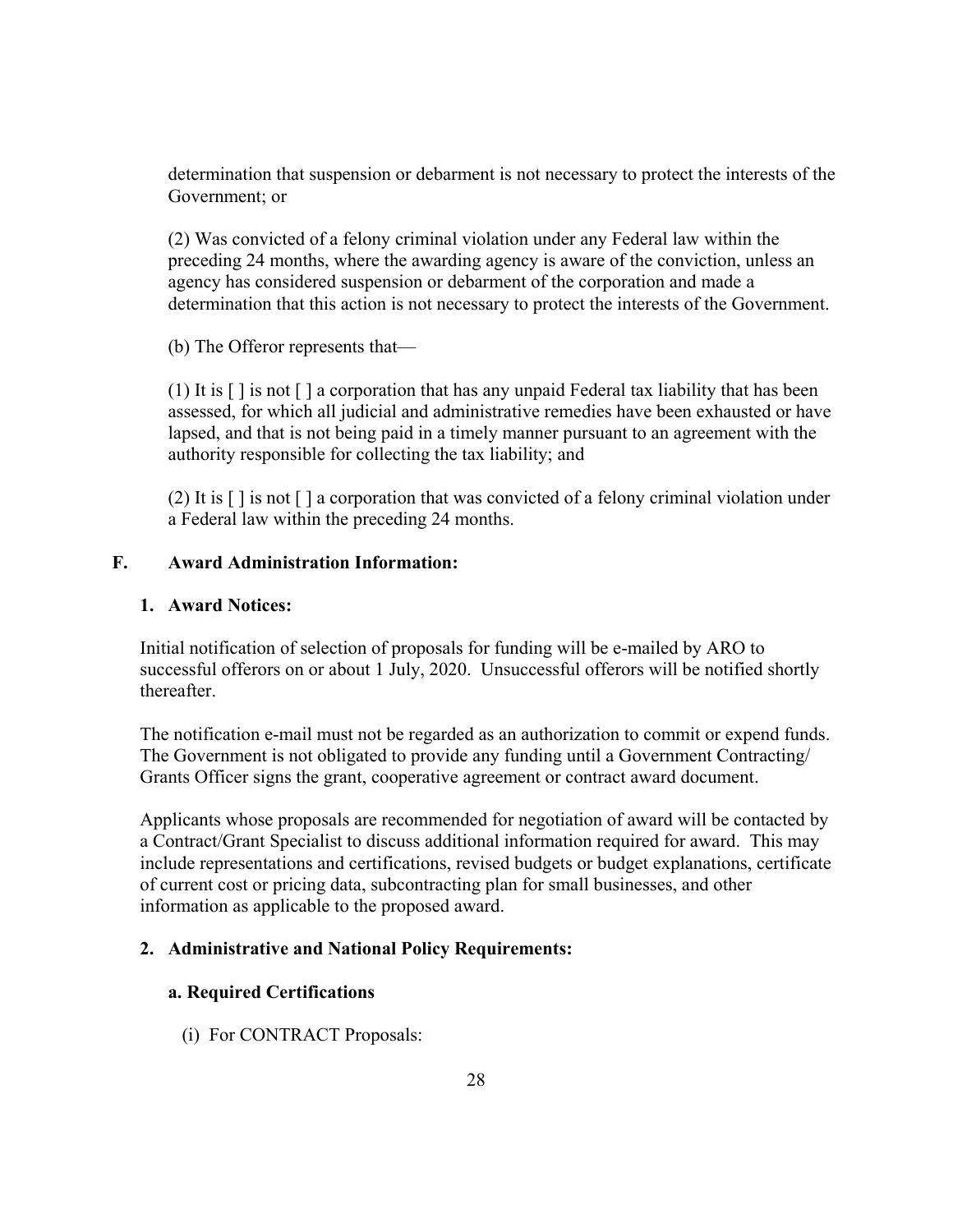Certifications Required for Contract Awards. Certifications and representations shall be completed by successful offerors prior to award. Federal Acquisition Regulation (FAR) Online Representations and Certifications are to be completed through SAM at website [https://www.SAM.gov.](https://www.sam.gov/) Defense FAR Supplement and contract specific certification packages will be provided to the contractor for completion prior to award.

# FAR 52.203-18, PROHIBITION ON CONTRACTING WITH ENTITIES THAT REQUIRE CERTAIN CONFIDENTIALITY AGREEMENTS OR STATEMENTS— REPRESENTATION (JAN 2017)

#### (ii) For GRANT and COOPERATIVE AGREEMENT Proposals:

Grant awards greater than \$100,000 require a certification of compliance with a national policy mandate concerning lobbying. Statutes and Government-wide regulations require the certification to be submitted prior to award. The certification is set forth at Appendix A to 32 CFR 28 regarding lobbying. When submitting your grant through Grants.gov, by completing blocks 18 and 19 of the Standard Form 424 Research and Related (R&R) Form, the grant applicant is providing the certification on lobbying required by 32 CFR Part 28, otherwise a signed copy by the authorized representative must be provided. Below is the required certification:

(a). CERTIFICATION AT APPENDIX A TO 32 CFR PART 28 REGARDING LOBBYING: Certification for Contracts, Grants, Loans, and Cooperative Agreements The undersigned certifies, to the best of his or her knowledge and belief, that:

(1) No Federal appropriated funds have been paid or will be paid, by or on behalf of the undersigned, to any person for influencing or attempting to influence an officer or employee of an agency, a Member of Congress, an officer or employee of Congress, or an employee of a Member of Congress in connection with the awarding of any Federal contract, the making of any Federal grant, the making of any Federal loan, the entering into of any cooperative agreement, and the extension, continuation, renewal, amendment, or modification of any Federal contract, grant, loan, or cooperative agreement.

(2) If any funds other than Federal appropriated funds have been paid or will be paid to any person for influencing or attempting to influence an officer or employee of any agency, a Member of Congress, an officer or employee of Congress, or an employee of a Member of Congress in connection with this Federal contract, grant, loan, or cooperative agreement, the undersigned shall complete and submit Standard Form-LLL, "Disclosure Form to Report Lobbying," in accordance with its instructions.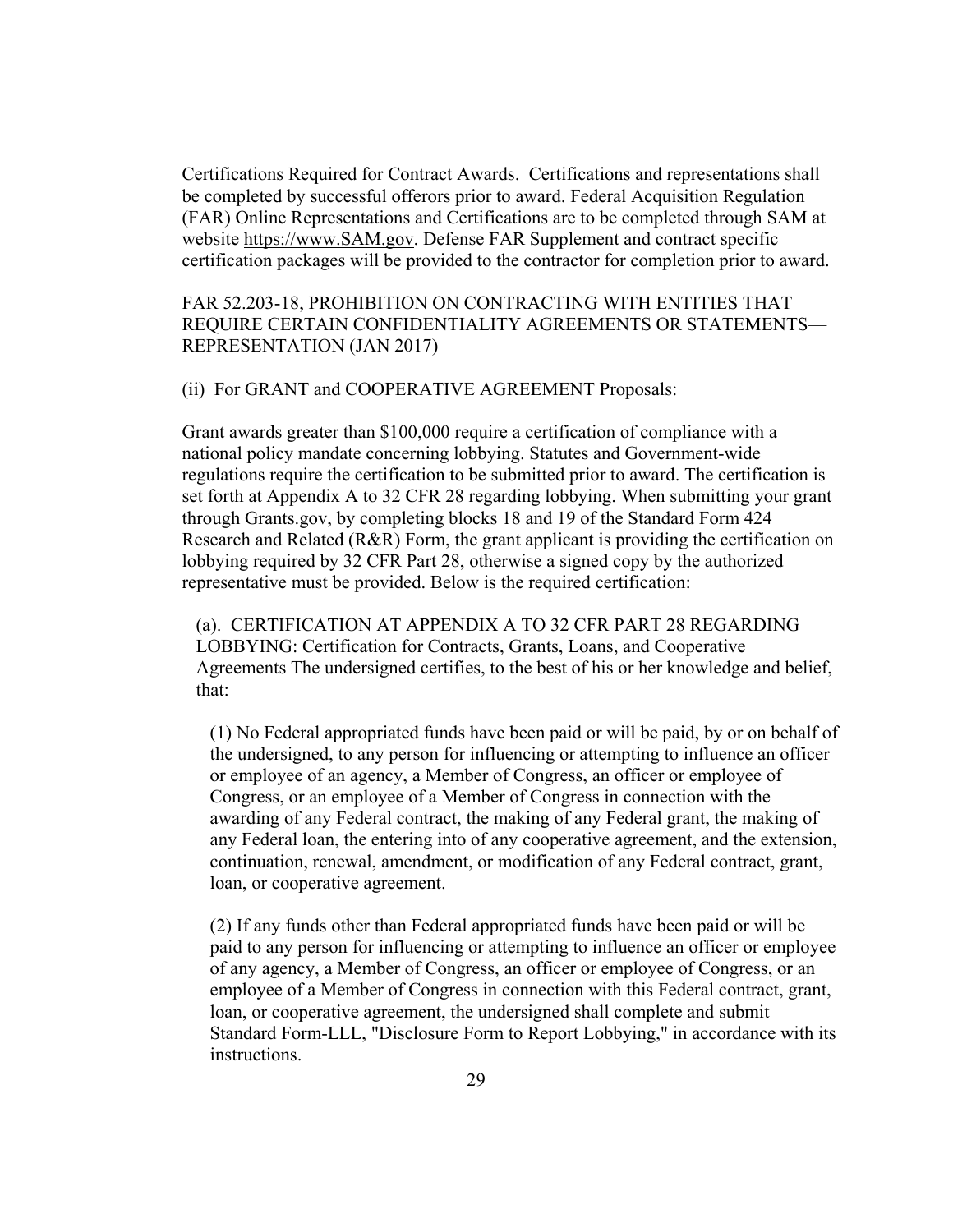(3) The undersigned shall require that the language of this certification be included in the award documents for all subawards at all tiers (including subcontracts, subgrants, and contracts under grants, loans, and cooperative agreements) and that all subrecipients shall certify and disclose accordingly.

This certification is a material representation of fact upon which reliance was placed when this transaction was made or entered into. Submission of this certification is a prerequisite for making or entering into this transaction imposed by Section 1352, title 31, U.S. Code. Any person who fails to file the required certification shall be subject to a civil penalty of not less than \$10,000 and not more than \$100,000 for each such failure.

# (b). PROHIBITION ON CONTRACTING WITH ENTITIES THAT REQUIRED CERTAIN INTERNAL CONFIDENTIALITY AGREEMENTS – REPRESENTATION

Agreement with the representation below will be affirmed by checking the "I agree" box in block 17 of the SF424 (R&R) as part of the electronic proposal submitted via Grants.gov. The representation reads as follows:

By submission of its proposal or application, the applicant represents that it does not require any of its employees, contractors, or subrecipients seeking to report fraud, waste, or abuse to sign or comply with internal confidentiality agreements or statements prohibiting or otherwise restricting those employees, contractors, subrecipients from lawfully reporting that waste, fraud, or abuse to a designated investigative or law enforcement representative of a Federal department or agency authorized to receive such information.

Note that: (1) the basis for this representation is a prohibition in section 743 of the Financial Services and General Government Appropriations Act, 2015, Pub. L. 113- 235) on provision of funds through grants and cooperative agreements to entities with certain internal confidentiality agreements or statements; and 2) section 743 states that it does not contravene requirements applicable to Standard Form 312, Form 4414, or any other form issued by a Federal department or agency governing the nondisclosure of classified information.

#### **b. Policy Requirements**

#### i. PROTECTION OF HUMAN SUBJECTS:

(1) Assistance Instruments: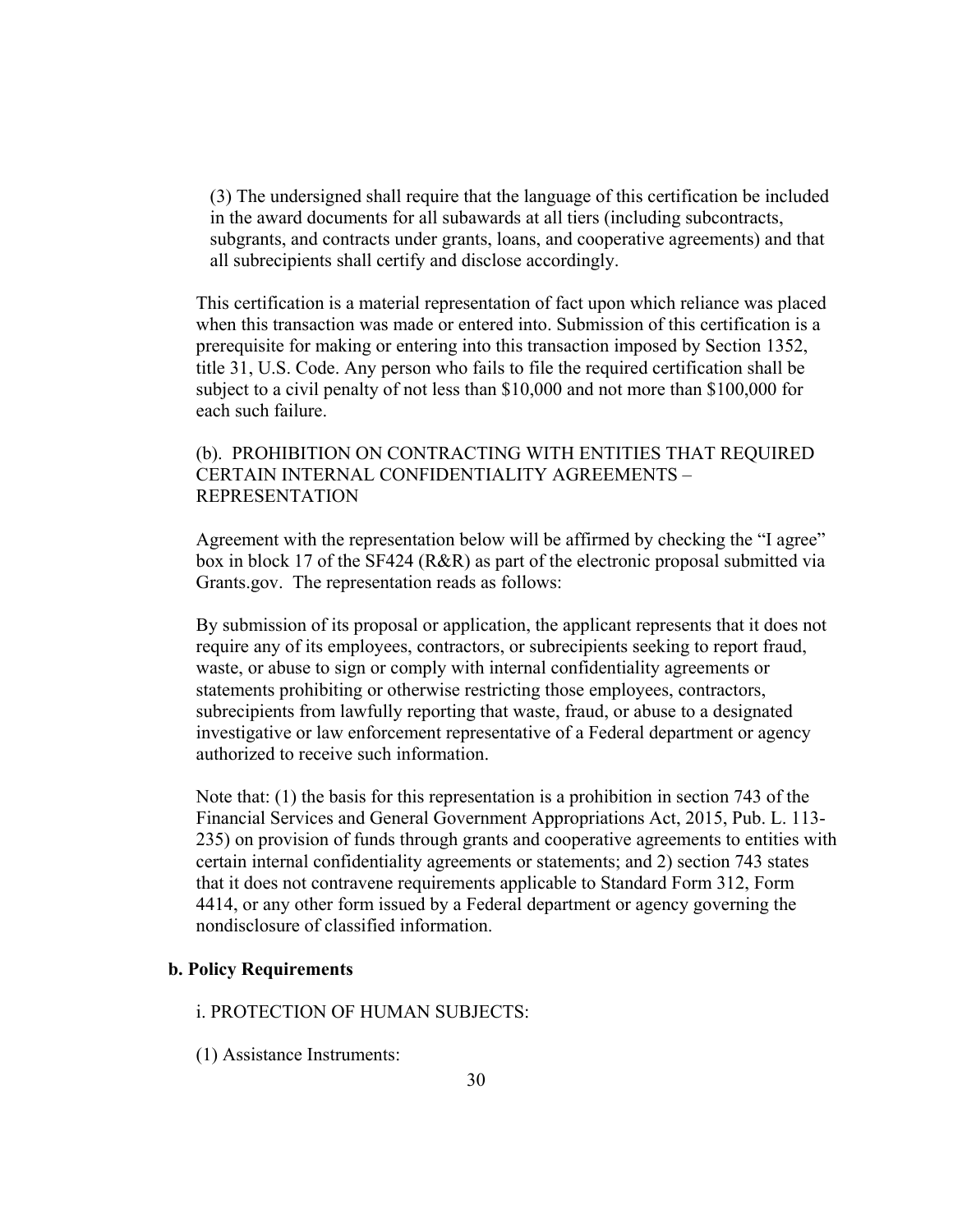(a) The recipient must protect the rights and welfare of individuals who participate as human subjects in research under this award and comply with the requirements at 32 CFR part 219, Department of Defense Instruction (DoDI) 3216.02, 10 U.S.C. 980, and when applicable, Food and Drug Administration (FDA) regulations.

(b) The recipient must not begin performance of research involving human subjects, also known as human subjects research (HSR), that is covered under 32 CFR part 219, or that meets exemption criteria under 32 CFR 219.101(b), until you receive a formal notification of approval from a DoD Human Research Protection Official (HRPO). Approval to perform HSR under this award is received after the HRPO has performed a review of the recipient's documentation of planned HSR activities and has officially furnished a concurrence with the recipient's determination as presented in the documentation.

(c) In order for the HRPO to accomplish this concurrence review, the recipient must provide sufficient documentation to enable his or her assessment as follows:

(i) If the HSR meets an exemption criteria under 32 CFR 219.101(b), the documentation must include a citation of the exemption category under 32 CFR 219.101(b) and a rationale statement.

(ii) If the recipient's activity is determined as "non-exempt research involving human subjects", the documentation must include:

- Assurance of Compliance (i.e., Department of Health and Human Services Office for Human Research Protections (OHRP) Federal Wide Assurance (FWA)) appropriate for the scope of work or program plan; and

- Institutional Review Board (IRB) approval, as well as all documentation reviewed by the IRB to make their determination.

(d) The HRPO retains final judgment on what activities constitute HSR, whether an exempt category applies, whether the risk determination is appropriate, and whether the planned HSR activities comply with the requirements in paragraph (a) of this section.

(e) The recipient must notify the HRPO immediately of any suspensions or terminations of the Assurance of Compliance.

(f) DoD staff, consultants, and advisory groups may independently review and inspect the recipient's research and research procedures involving human subjects and, based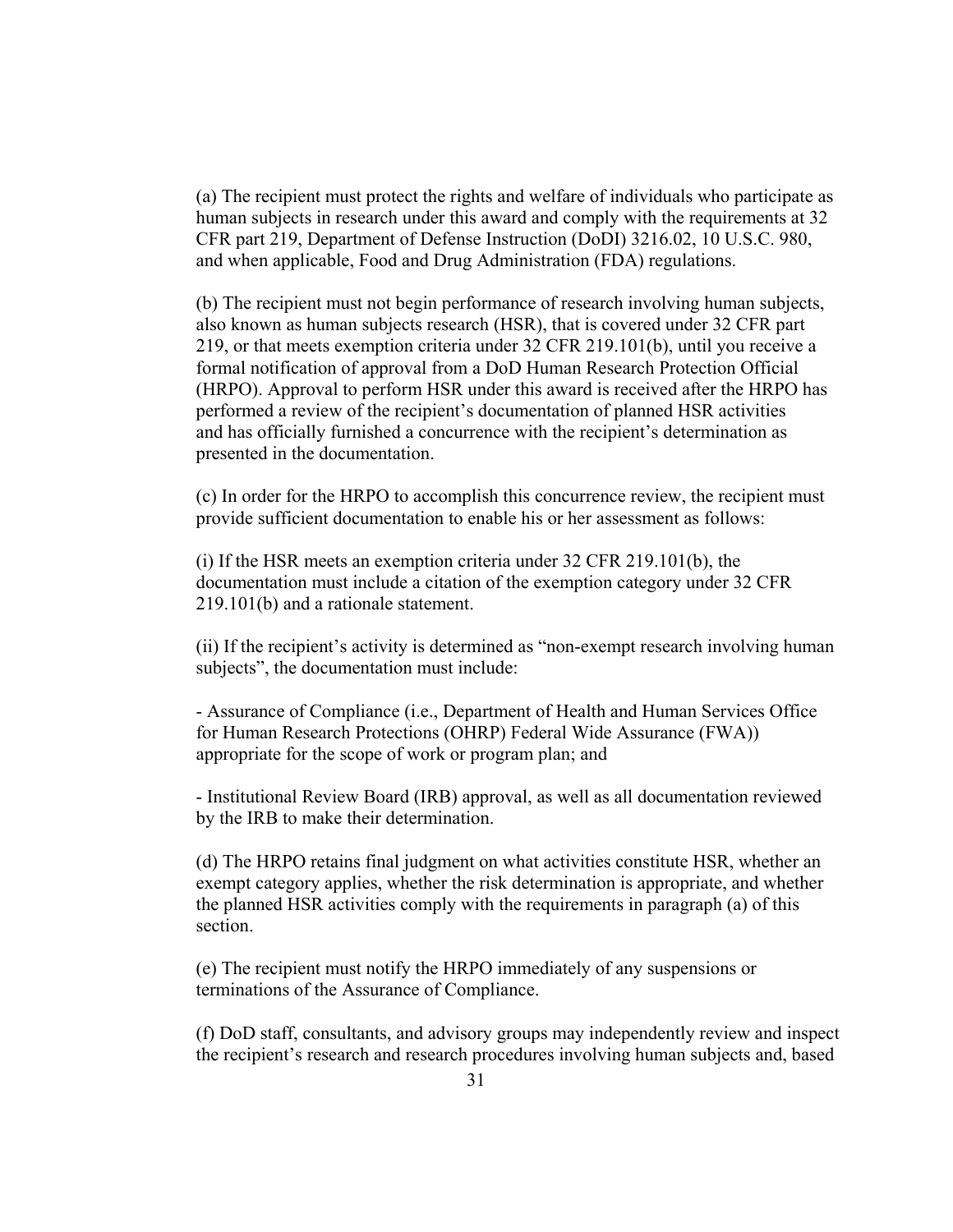on such findings, DoD may prohibit research that presents unacceptable hazards or otherwise fails to comply with DoD requirements.

(g) Definitions for terms used in this article are found in DoDI 3216.02.

(2) Contracts: The appropriate clauses shall be added to the award.

ii. ANIMAL USE:

(1) Assistance Instruments:

(a) Prior to initiating any animal work under the award, the recipient must:

(i) Register the recipient's research, development, test, and evaluation or training facility with the Secretary of Agriculture in accordance with 7 U.S.C. 2136 and 9 CFR section 2.30, unless otherwise exempt from this requirement by meeting the conditions in 7 U.S.C. 2136 and 9 CFR parts 1-4 for the duration of the activity.

(ii) Have the recipient's proposed animal use approved in accordance with DoDI 3216.01, Use of Animals in DoD Programs by a DoD Component Headquarters Oversight Office.

(iii) Furnish evidence of such registration and approval to the grants officer.

(b) The recipient must make the animals on which the research is being conducted, and all premises, facilities, vehicles, equipment, and records that support animal care and use available during business hours and at other times mutually agreeable to the recipient, the United States Department of Agriculture Office of Animal and Plant Health Inspection Service (USDA/APHIS) representative, personnel representing the DoD component oversight offices, as well as the grants officer, to ascertain that the recipient is compliant with 7 U.S.C. 2131 et seq., 9 CFR parts 1-4, and DoDI 3216.01.

(c) The recipient's care and use of animals must conform with the pertinent laws of the United States, regulations of the Department of Agriculture, and regulations, policies, and procedures of the DoD (see 7 U.S.C. 2131 et seq., 9 CFR parts 1-4, and DoDI 3216.01).

(d) The recipient must acquire animals in accordance with DoDI 3216.01.

(2) Contracts: The appropriate clauses shall be added to the award.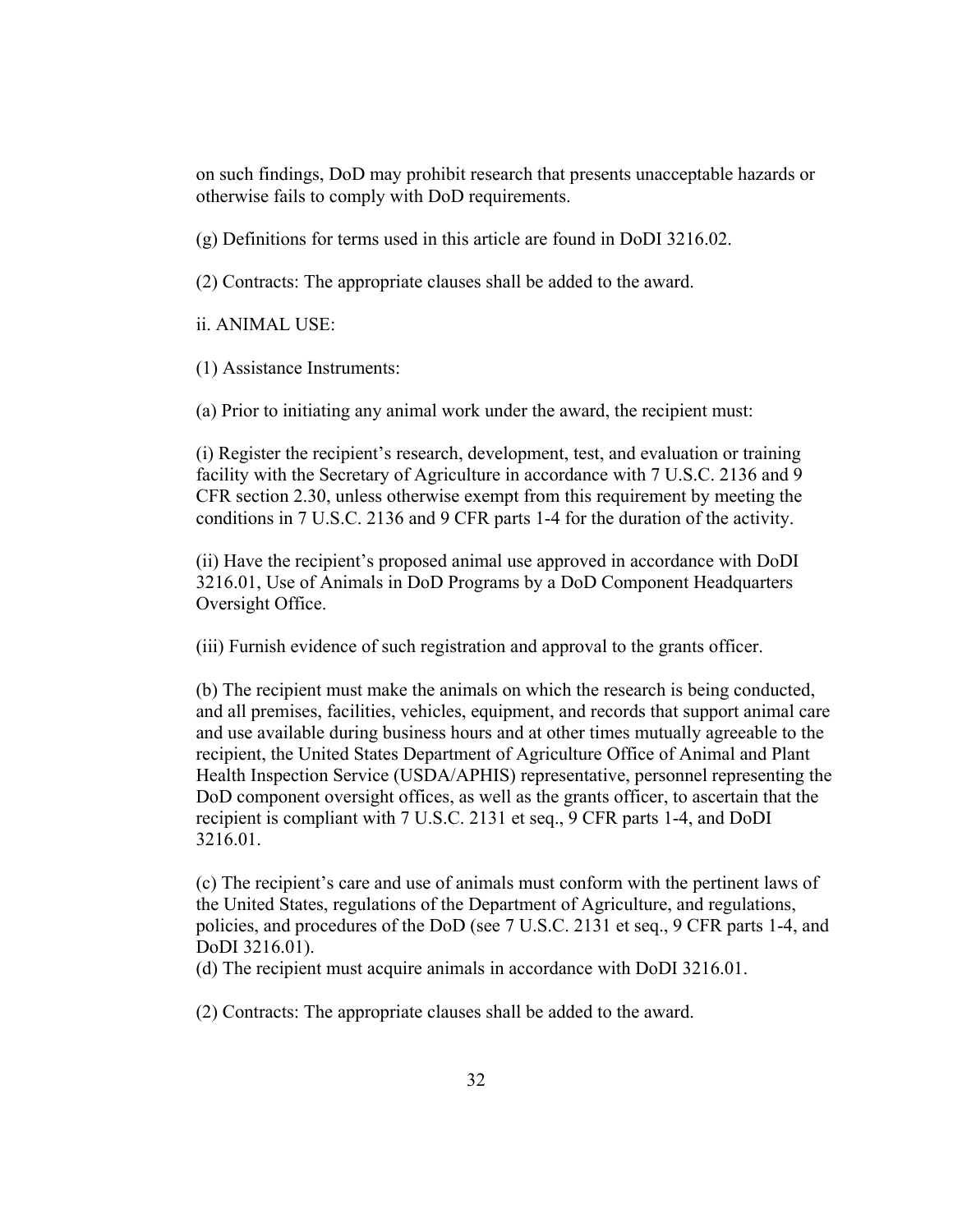(iii) BIOLOGICAL DEFENSE SAFETY PROGRAM REQUIREMENTS: For All Awards. Successful offerors whose Principal Investigators are conducting research with Bio-safety Levels 3 and 4 material must prepare a Facility Safety Plan in accordance with 32 Code of Federal Regulations (CFR) 626.18. See URL: [https://www.gpo.gov/fdsys/search/pagedetails.action?collectionCode=CFR&searchPa](https://www.gpo.gov/fdsys/search/pagedetails.action?collectionCode=CFR&searchPath=Title+32%2FChapter+V%2FSubchapter+H%2FPart+626&granuleId=CFR-2002-title32-vol3-part626&packageId=CFR-2002-title32-vol3&oldPath=Title+32%2FChapter+V%2FSubchapter+H%2FPart+626&fromPageDetails=true&collapse=false&ycord=2178) [th=Title+32%2FChapter+V%2FSubchapter+H%2FPart+626&granuleId=CFR-2002](https://www.gpo.gov/fdsys/search/pagedetails.action?collectionCode=CFR&searchPath=Title+32%2FChapter+V%2FSubchapter+H%2FPart+626&granuleId=CFR-2002-title32-vol3-part626&packageId=CFR-2002-title32-vol3&oldPath=Title+32%2FChapter+V%2FSubchapter+H%2FPart+626&fromPageDetails=true&collapse=false&ycord=2178) [title32-vol3-part626&packageId=CFR-2002-title32](https://www.gpo.gov/fdsys/search/pagedetails.action?collectionCode=CFR&searchPath=Title+32%2FChapter+V%2FSubchapter+H%2FPart+626&granuleId=CFR-2002-title32-vol3-part626&packageId=CFR-2002-title32-vol3&oldPath=Title+32%2FChapter+V%2FSubchapter+H%2FPart+626&fromPageDetails=true&collapse=false&ycord=2178) [vol3&oldPath=Title+32%2FChapter+V%2FSubchapter+H%2FPart+626&fromPage](https://www.gpo.gov/fdsys/search/pagedetails.action?collectionCode=CFR&searchPath=Title+32%2FChapter+V%2FSubchapter+H%2FPart+626&granuleId=CFR-2002-title32-vol3-part626&packageId=CFR-2002-title32-vol3&oldPath=Title+32%2FChapter+V%2FSubchapter+H%2FPart+626&fromPageDetails=true&collapse=false&ycord=2178) [Details=true&collapse=false&ycord=2178](https://www.gpo.gov/fdsys/search/pagedetails.action?collectionCode=CFR&searchPath=Title+32%2FChapter+V%2FSubchapter+H%2FPart+626&granuleId=CFR-2002-title32-vol3-part626&packageId=CFR-2002-title32-vol3&oldPath=Title+32%2FChapter+V%2FSubchapter+H%2FPart+626&fromPageDetails=true&collapse=false&ycord=2178) for a copy of 32 CFR 626.18, Biological Defense Safety Program.

(iv) MILITARY RECRUITING: For Assistance Instruments Only. This is to notify potential offerors that each grant or cooperative agreement awarded under this announcement to an institution of higher education must include the following term and condition:

"As a condition for receipt of funds available to the Department of Defense (DOD) under this award, the recipient agrees that it is not an institution of higher education (as defined in 32 CFR part 216) that has a policy of denying, and that it is not an institution of higher education that effectively prevents, the Secretary of Defense from obtaining for military recruiting purposes: (A) entry to campuses or access to students on campuses or (B) access to directory information pertaining to students. If the recipient is determined, using the procedures in 32 CFR part 216, to be such an institution of higher education during the period of performance of this agreement, and therefore to be in breach of this clause, the Government will cease all payments of DOD funds under this agreement and all other DOD grants and cooperative agreements to the recipient, and it may suspend or terminate such grants and agreements unilaterally for material failure to comply with the terms and conditions of award."

If your institution has been identified under the procedures established by the Secretary of Defense to implement Section 558, then: (1) no funds available to DOD may be provided to your institution through any grant, including any existing grant, (2) as a matter of policy, this restriction also applies to any cooperative agreement, and (3) your institution is not eligible to receive a grant or cooperative agreement in response to this solicitation.

(v) MILITARY RECRUITING: For Contracts Only. This is to notify potential offerors that each contract awarded under this announcement to an institution of higher education shall include the following clause: Defense Federal Acquisition Regulation Supplement (DFARS) clause 252.209-7005, Military Recruiting on Campus.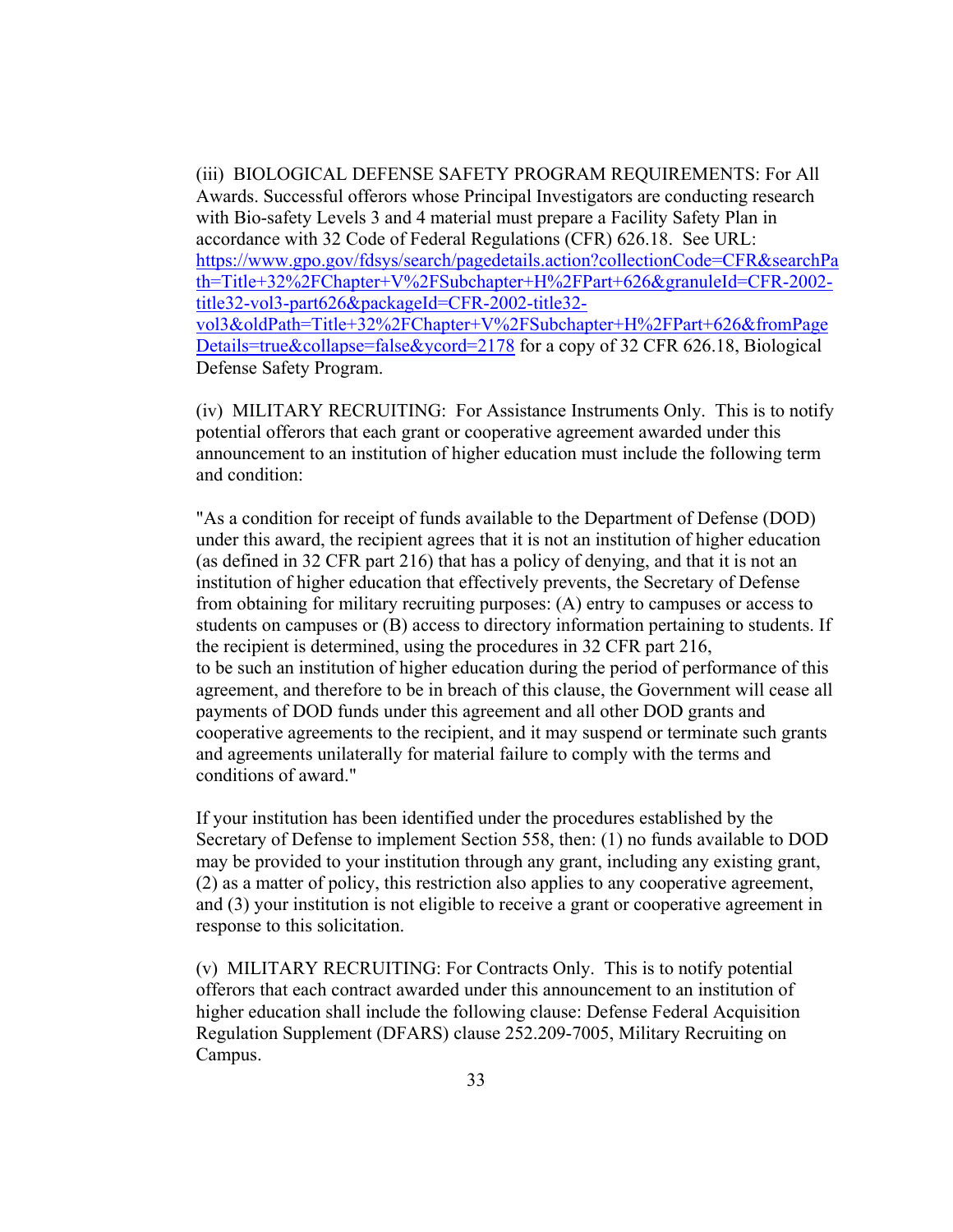(vi) SUBCONTRACTING: For Contracts Only. This section is applicable to contracts where the dollar threshold is expected to exceed to \$700,000.00. Pursuant to Section 8(d) of the Small Business Act [15 U.S.C. 637(d)], it is the policy of the Government to enable small business concerns to be considered fairly as subcontractors under all research agreements awarded to prime contractors. The required elements of the Subcontracting Plan are set forth by FAR 52.219-9 (DEVIATION 2013-O0014) and DFARS 252.219-7003.

Subcontracting Plan Goals. Small business subcontracting goals are established on an individual contract basis. The applicant is requested to consider, when appropriate, the Governments' subcontracting goals. When applied to R&D the small businesssubcontractor plan should result in the best mix of cost schedule and performance.

(vi) EXPORT CONTROL LAWS:

- (1) Assistance Instruments: N/A
- (2) Contracts: Applicants should be aware of current export control laws and are responsible for ensuring compliance with all International Traffic in Arms Regulation (ITAR) (22 CFR 120 et. Seq.) requirements, as applicable. In some cases, developmental items funded by the Department of Defense are now included on the United States Munition List (USML) and are therefore subject to ITAR jurisdiction. Applicants should address in their proposals whether ITAR restrictions apply or do not apply, such as in the case when research products would have both civil and military application, to the work they are proposing to perform for the Department of Defense. The USML is available online at <https://www.ecfr.gov/cgi-bin/text-idx?node=pt22.1.121> Additional information regarding the President's Export Control Reform Initiative can be found at <http://export.gov/ecr/index.asp>

# vii. DRUG-FREE WORKPLACE:

- (1) Assistance Instruments: The recipient must comply with drug-free workplace requirements in Subpart B of 2 CFR part 26, which is the DoD implementation of 41 U.S.C. chapter 81, "Drug-Free Workplace."
- (2) Contracts: The appropriate clause(s) shall be added to the award.

## viii. DEBARMENT AND SUSPENSION: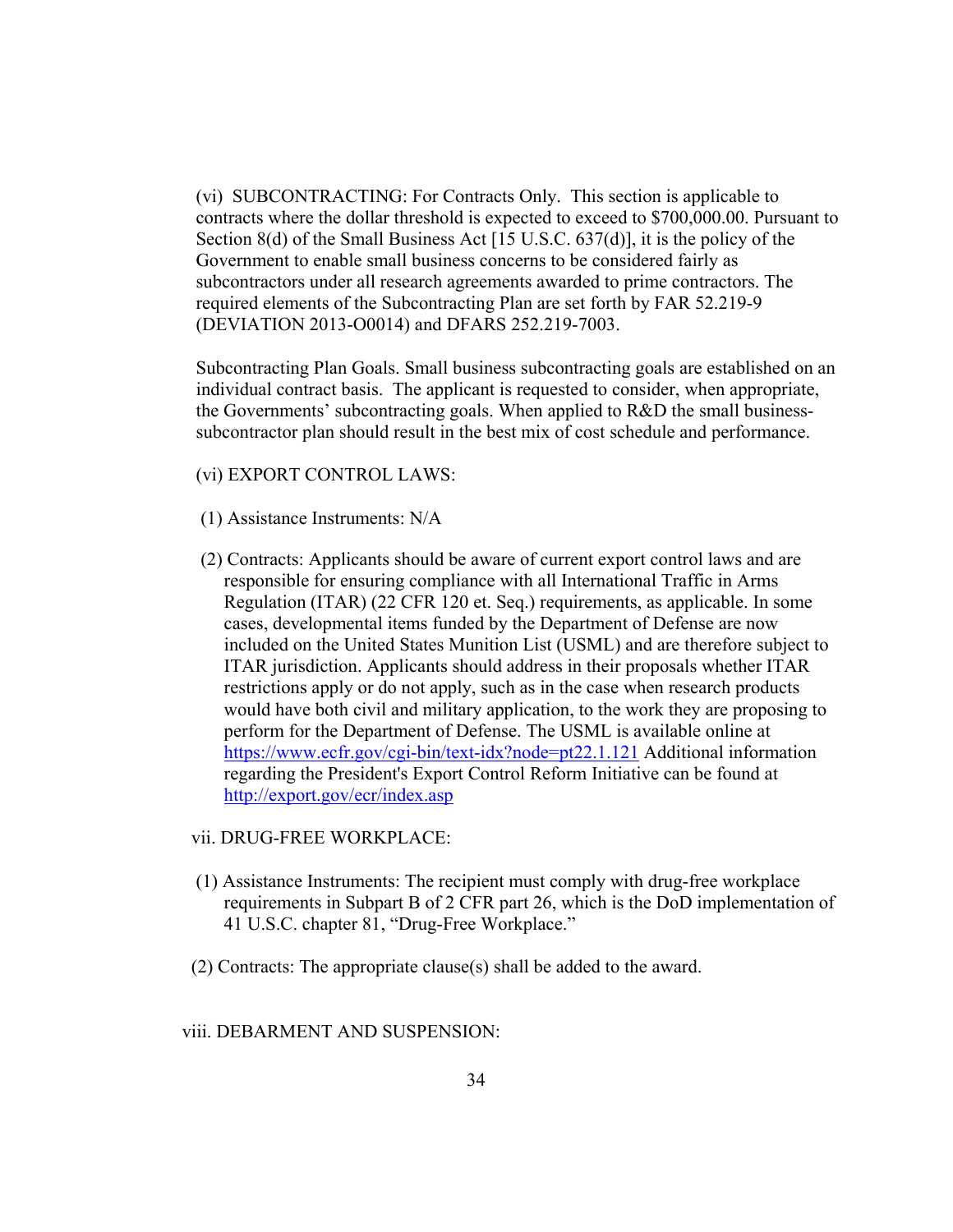- (1) Assistance Instruments: The recipient must comply with requirements regarding debarment and suspension in Subpart C of 2 CFR part 180, as adopted by DoD at 2 CFR part 1125. This includes requirements concerning the recipient's principals under an award, as well as requirements concerning the recipient's procurement transactions and subawards that are implemented in DoD Research and Development General Terms and Conditions PROC Articles I through III and SUB Article II.
- (2) Contracts: The appropriate clause(s) shall be added to the award.

# ix. REPORTING SUBAWARDS AND EXECUTIVE COMPENSATION:

(1) Assistance Instruments: The recipient must report information about subawards and executive compensation as specified in the award term in Appendix A to 2 CFR part 170, "Reporting subaward and executive compensation information," modified as follows: (a) To accommodate any future designation of a different Government wide Web site for reporting subaward information, the Web site "http://www.fsrs.gov" cited in paragraphs a.2.i. and a.3 of the award provision is replaced by the phrase "http://www.fsrs.gov or successor OMB designated Web site for reporting subaward information"; (b) To accommodate any future designation of a different Government wide Web site for reporting executive compensation information, the Web site "http://www.sam.gov" cited in paragraph b.2.i. of the award provision is replaced by the phrase "https://www.sam.gov or successor OMB-designated Web site for reporting information on total compensation"; and 106 (c) The reference to "Sec. \_\_\_.210 of the attachment to OMB Circular A-133, "Audits of States, Local Governments, and Non- Profit Organizations" in paragraph e.3.ii of the award term is replaced by "2 CFR 200.330, as implemented in DoD Research and Development General Terms and Conditions SUB Article I of this award."

(2) Contracts: The appropriate clause(s) shall be added to the award.

#### <span id="page-34-0"></span>**3. Reporting:**

Performers should deliver a detailed report reviewing the progress of their project no later than ten (10) months after the award start date, with yearly updates every year thereafter for the duration of the award. This review should expand on the proposal and include review and analysis of the relevant protocols in the literature relevant to FTQC, any gaps that might exist, and any new results or analysis that were not included in the performers' proposal or were made since the contract start date. Additional reports including number and types will be specified in the award document, but will include as a minimum quarterly technical and financial status reports. The reports shall be prepared and submitted in accordance with the procedures contained in the award document and mutually agreed upon before award.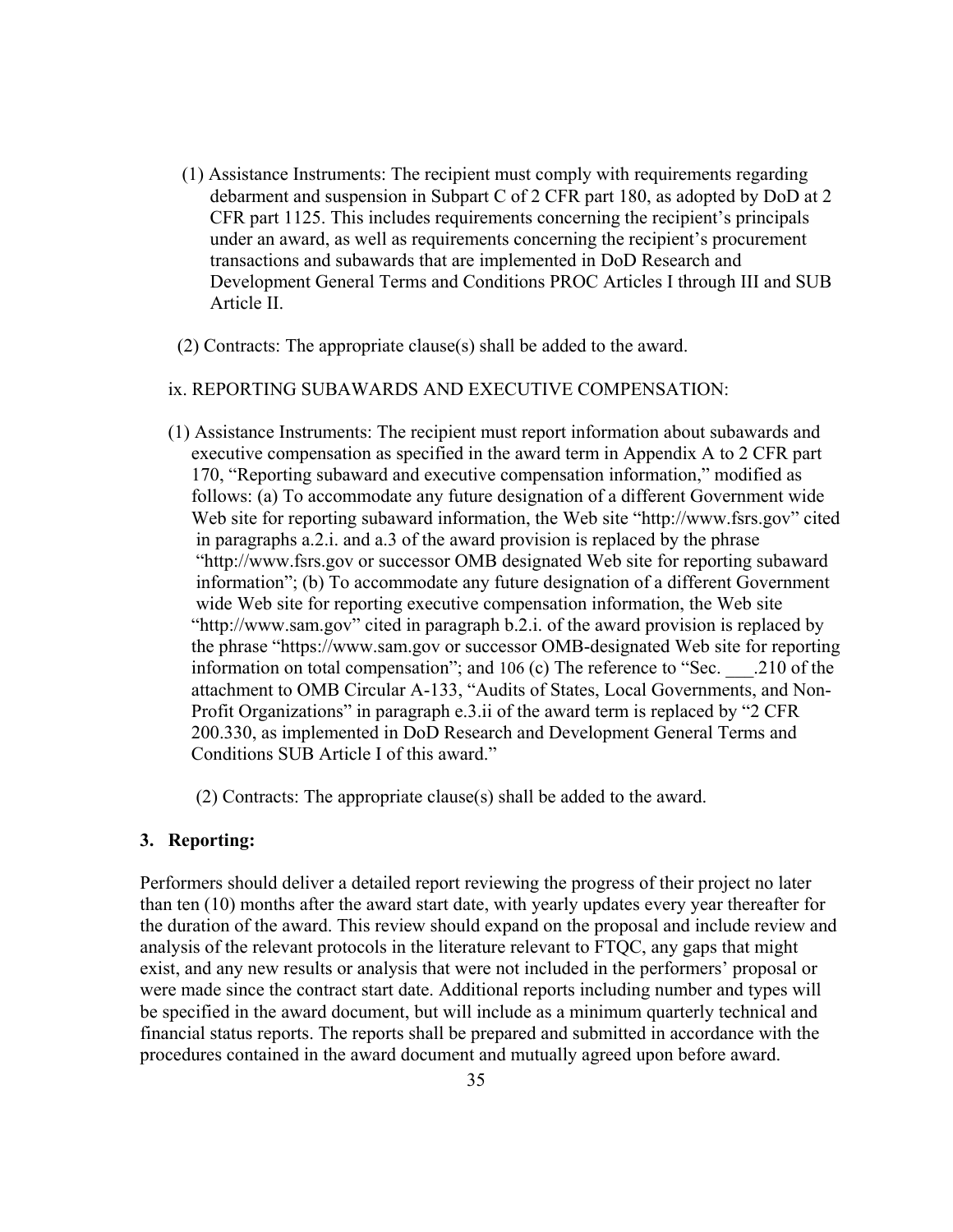Reports and briefing material will also be required as appropriate to document progress in accomplishing program metrics.

ARMY MANPOWER CONTRACTOR REPORTING: For Contracts Only. The Office of the Assistant Secretary of the Army (Manpower & Reserve Affairs) operates and maintains a secure Army data collection site where the contractor will report ALL contractor manpower (including subcontractor manpower) required for performance of this contract. The contractor is required to completely fill in all the information in the format using the following web address:<https://www.ecmra.mil/Default.aspx> The required information includes:

(1) Contracting Office, Contracting Officer, Contracting Officer's Technical Representative;

(2) Contract number, including task and delivery order number;

(3) Beginning and ending dates covered by reporting period;

(4) Contractor name, address, phone number, e-mail address, identity of contractor employee entering data;

(5) Estimated direct labor hours (including sub-contractors);

(6) Estimated direct labor dollars paid this reporting period (including sub- contractors);

(7) Total payments (including sub-contractors);

(8) Predominate Federal Service Code (FSC) reflecting services provided by contractor (and separate predominant FSC for each sub-contractor if different);

(9) Estimated data collection cost;

(10) Organizational title associated with the Unit Identification Code (UIC) for the Army Requiring Activity (the Army Requiring Activity is responsible for providing the contractor with its UIC for the purposes of reporting this information);

(11) Locations where contractor and sub-contractors perform the work (specified by zip code in the United States and nearest city, country, when in an overseas location, using standardized nomenclature provided on website);

(12) Presence of deployment or contingency contract language; and

(13) Number of contractor and sub-contractor employees deployed in theater this reporting period (by country).

As part of its submission, the contractor will also provide the estimated total cost (if any) incurred to comply with this reporting requirement. Reporting period will be the period of performance not to exceed 12 months ending 30 September of each government fiscal year and must be reported by 31 October of each calendar year.

Contractors may use a direct XML data transfer to the database server or fill in the fields on the website. The XML direct transfer is a format for transferring files from a contractor's systems to the secure web site without the need for separate data entries for each required data element at the web site. The specific formats for the XML direct transfer may be downloaded from the web site.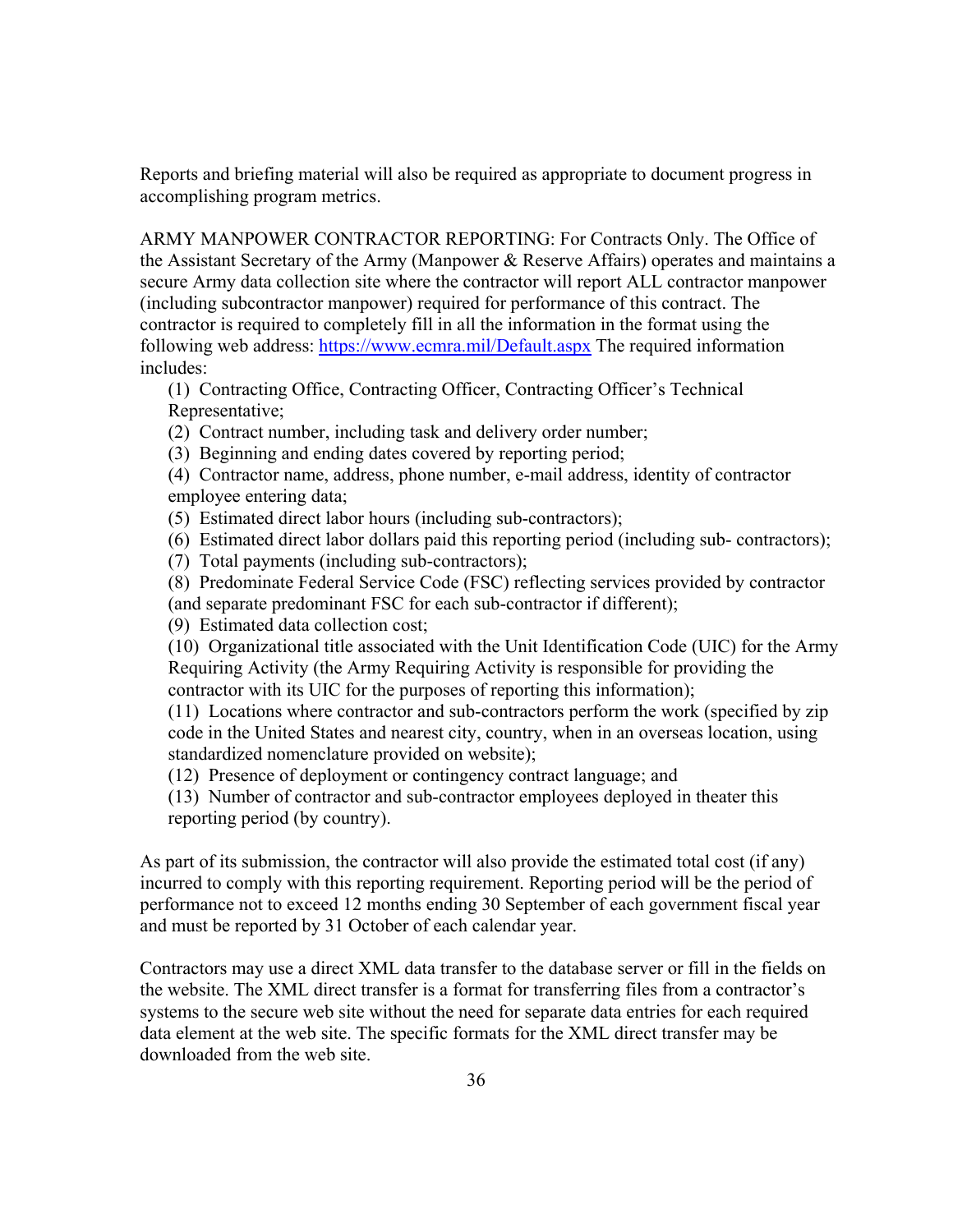If the total Federal share exceeds \$500,000 on any Federal award under a notice of funding opportunity, the post-award reporting requirements reflected in Appendix XII to Part 200 of Title 2 CFR will be included in the award document. This requirement also applies to modifications of awards that: 1) increase the scope of the award, 2) are issued on or after January 1, 2016, and 3) increase the federal share of the award's total value to an amount that exceeds \$500,000.

# <span id="page-36-0"></span>**G. Agency Contacts:**

Questions of a technical nature or a programmatic nature shall be directed as specified below:

Technical Program Point of Contact (ARO): Dr. T.R. Govindan Army Research Office Email Address: [t.r.govindan.civ@mail.mil](mailto:t.r.govindan.civ@mail.mil)

Questions of a business nature shall be directed to the contact info, as specified below:

Email address: [usarmy.rtp.rdecom-aro.mesg.qcbox@mail.mil](mailto:usarmy.rtp.rdecom-aro.mesg.qcbox@mail.mil)

Comments or questions submitted should be concise and to the point, eliminating any unnecessary verbiage. In addition, the relevant part and paragraph of the Broad Agency Announcement (BAA) should be referenced.

# <span id="page-36-1"></span>**H. Other Information:**

Below are 2 separate outlines of the informational requirements for a sample cost proposal. H.1. is for a procurement contract and H.2 for grants and cooperative agreements.

# <span id="page-36-2"></span>**1. CONTRACT Proposals:**

Cost Proposal – {No Page Limit} Cover sheet to include:

- (1) BAA number;
- (2) Technical area;
- (3) Lead Organization submitting proposal;

(4) Type of business, selected among the following

categories: "LARGE BUSINESS", "SMALL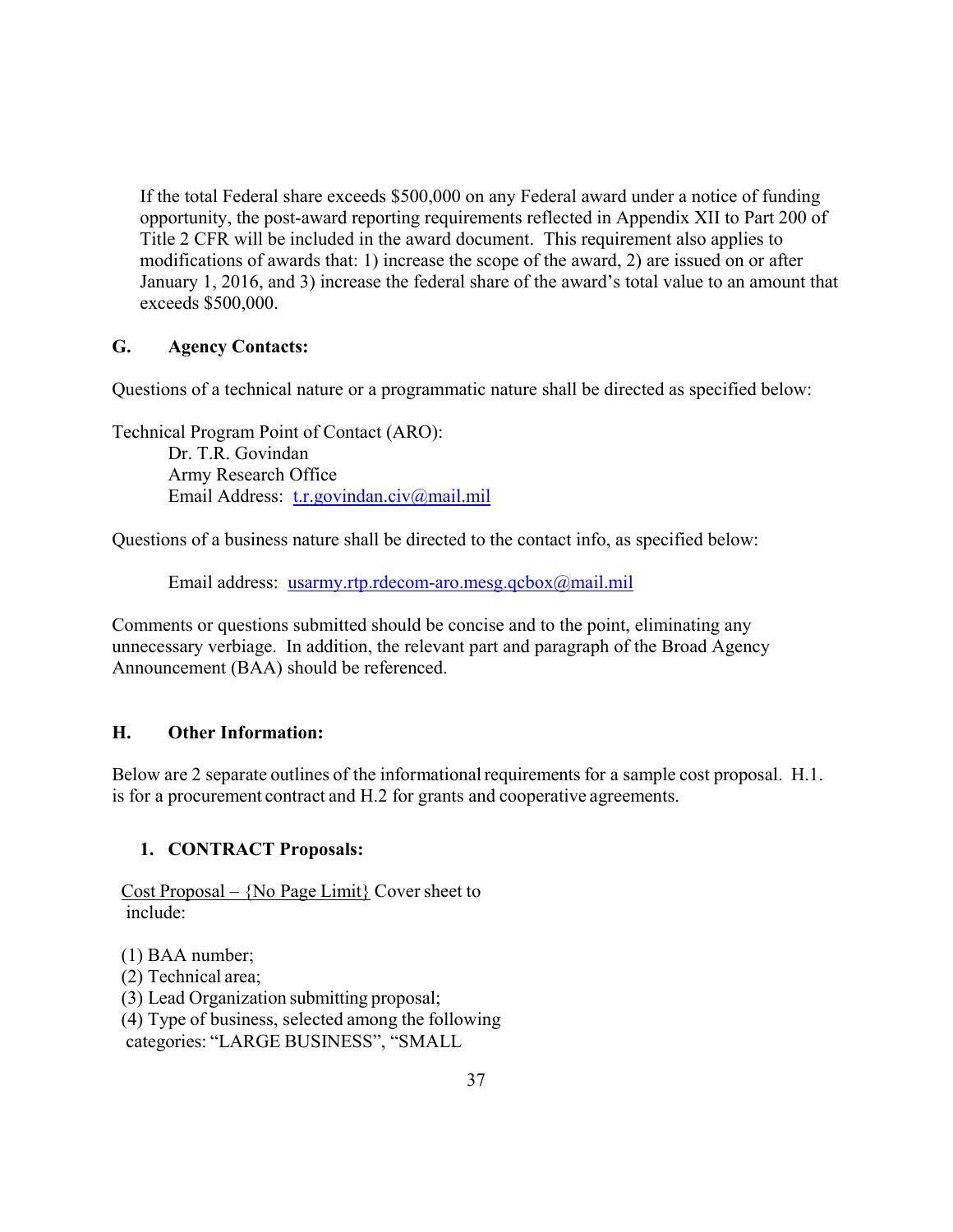DISADVANTAGED BUSINESS", "OTHER SMALL

BUSINESS", "HBCU", "MI", "OTHER

EDUCATIONAL", OR "OTHER NONPROFIT";

 $(5)$  Contractor's reference number (if any);

(6) Other team members (if applicable) and type of

business for each;

(7) Proposal title;

(8) Technical point of contact to include: salutation, last name, first name, street address,

city, state, zip code, telephone,fax (if available), electronic mail (if available);

(9) Administrative point of contact to include: salutation, last name, first name, street

address, city, state, zip code, telephone, fax (if available), and electronic mail (if available);

(10) Award instrument requested: cost-plus-fixed-free (CPFF), cost-contract—no fee,

cost sharing contract – no fee, or other type of procurement contract (specify).

(11) Place(s) and period(s) of performance;

(12) Total proposed cost separated by basic award and option(s) (if any);

(13) Name, address, and telephone number of the proposer's cognizant

Defense Contract Management Agency (DCMA) administration office (if known);

(14) Name, address, and telephone number of the proposer's cognizant Defense Contract Audit Agency (DCAA) audit office (if

known);

(15) Date proposal was prepared;

(16) DUNS number;

(17) TIN number; and

**(18) Cage Code;**

# **(19) Subcontractor Information; and**

**(20) Proposal validity period**

(21) Any Forward Pricing Rate Agreement, other such approved rate information, or such other documentation that may assist in expediting negotiations(if available).

I. Reasoning for Submitting a Strong Cost Proposal

The ultimate responsibility of the Contracting Officer is to ensure that all prices offered in a proposal are fair and reasonable before contract award [FAR 15.4]. To establish the reasonableness of the offered prices, the Contracting Officer may ask the offeror to provide various supporting documentation that assists in this determination. The offeror's ability to be responsive to the Contracting Officer's requests can expedite contract award. As specified in Section 808 of Public Law 105-261, an offeror who does not comply with a requirement to submit information for a contract or subcontract in accordance with paragraph (a)(1) of FAR 15.403-3 may be ineligible for award.

II. DCAA-Accepted Accounting System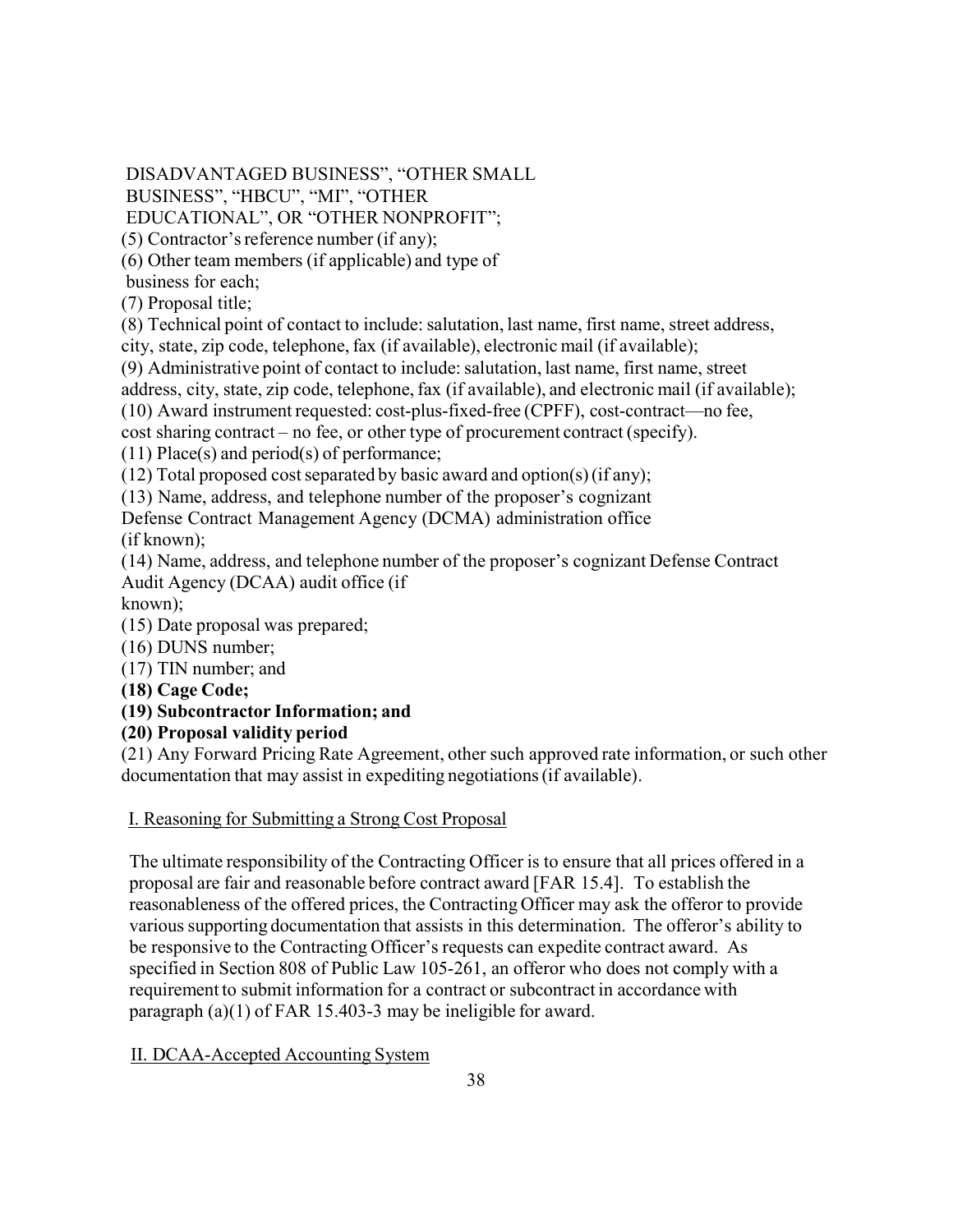- A) Before a contract can be awarded, the Contracting Officer must confirm that the offeror has a Defense Contract Audit Agency (DCAA)-accepted accounting system in place for accumulating and billing costs under Government contracts[FAR 53.209-1(f)]. If the offeror has DCAA correspondence, which documents the acceptance of their accounting system, this should be provided to the Contracting Officer (i.e. attached or referenced in the proposal). Otherwise, the Contracting Officer will submit an inquiry directly to the appropriate DCAA office and request a review of the offeror's accounting system.
- B) If an offeror does not have a DCAA-accepted accounting system in place, the DCAA review process can take several months depending upon the availability of the DCAA auditors and the offeror's internal processes. This will cause a delay in contract award.

C) For more information about cost proposals and accounting standards, view the link titled "Information for Contractors" on the main menu on their website.

# III. Field Pricing Assistance

During the pre-award cost audit process, the Contracting Officer will solicit support from DCAA to determine commerciality and price reasonableness of the proposal [FAR 15.404-2]. Any proprietary information or reports obtained from DCAA field audits will be appropriately identified and protected within the Government.

# IV. Sample Cost Proposal – "Piece by Piece"

- A) To help guide offerors through the pre-award cost audit process, a sample cost proposal is detailed below. This sample also allows the offeror to see exactly what the Government is looking for; therefore, all cost and pricing back-up data can be provided to the Government in the first cost proposal submission. Review each cost element within the proposal, and take note of the types of documentation that the Contracting Officer will require from the offeror.
- B) Direct Labor: The first cost element included in the cost proposal is Direct Labor. The Department of Defense (DoD) requires each proposed employee to be listed by name and labor category.

Below is the Direct Labor as proposed by our sample offeror:

| 3OR<br><b>DIREC</b> | к. | $\cdot$<br>ĸ |
|---------------------|----|--------------|
|                     |    |              |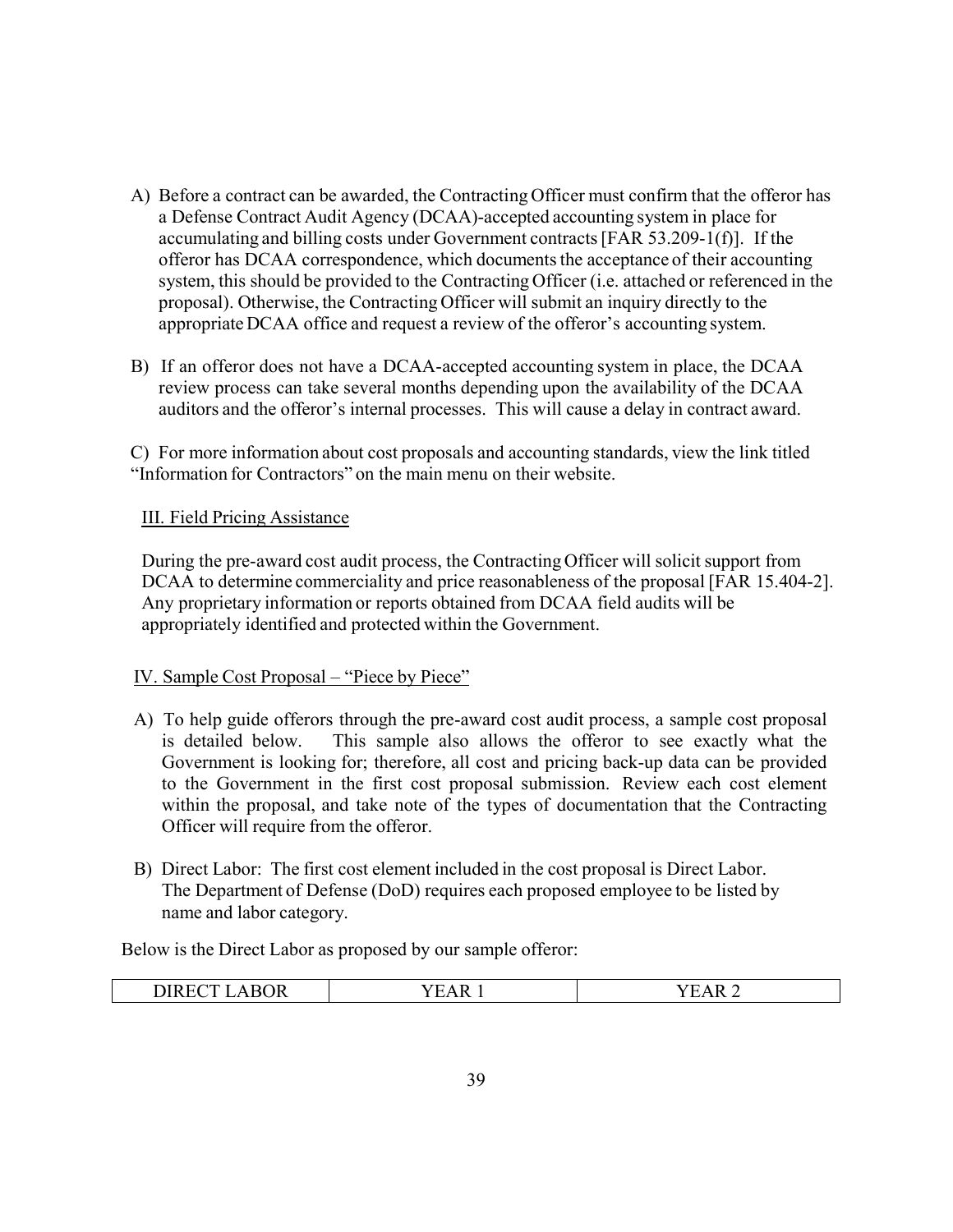| Employee     | Labor              | Direct  | Hours  | Total       | Direct  | Hours  | <b>Total Direct</b> |
|--------------|--------------------|---------|--------|-------------|---------|--------|---------------------|
| Name         | Category           | Hourly  |        | Direct      | Hourly  |        | Labor               |
|              |                    | Rate    |        | Labor       | Rate    |        |                     |
| Andy         | Program            | \$55.00 | 720.00 | \$39,600.00 | \$56.65 | 720.00 | \$40,788.00         |
| Smith        | Manager            |         |        |             |         |        |                     |
| <b>Bryan</b> | Senior             | \$40.00 | 672.00 | \$26,880.00 | \$41.20 | 672.00 | \$27,686.40         |
| Andrew       | Engineer           |         |        |             |         |        |                     |
| Cindy        | Principal          | \$50.00 | 512.00 | \$25,600.00 | \$51.50 | 512.00 | \$26,368.00         |
| Thomas       | Engineer           |         |        |             |         |        |                     |
| David        | <b>Entry Level</b> | \$10.00 | 400.00 | \$4,000.00  | \$10.30 | 400.00 | \$4,120.00          |
| Porter       | Engineer           |         |        |             |         |        |                     |
| Edward       | Project            | \$25.00 | 48.00  | \$1,200.00  | \$25.75 | 48.00  | \$1,236.00          |
| Bean         | Administrator      |         |        |             |         |        |                     |
| Subtotal     |                    |         |        | \$97,280.00 |         |        | \$100,198.40        |
| Direct       |                    |         |        |             |         |        |                     |
| Labor        |                    |         |        |             |         |        |                     |
| (DL)         |                    |         |        |             |         |        |                     |

- 1) For this cost element, the Contracting Officer requires the offeror to provide adequate documentation in order to determine that each labor rate for each employee/labor category is fair and reasonable. The documentation will need to explain how these labor rates were derived. For example, if the rates are DCAA- approved labor rates, provide the Contracting Officer with copies of the DCAA documents stating the approval. This is the most acceptable means of documentation to determine the rates fair and reasonable. Other types of supporting documentation may include General Service Administration (GSA) contract price lists, actual payroll journals, or Salary.com research. If an employee listed in a cost proposal is not a current employee (maybe a new employee, or one contingent upon the award of this contract), a copy of the offer letter stating the hourly rate - signed and accepted by the employee - may be provided as adequate documentation. Sometimes the hourly rates listed in a proposal are derived through subjective processes, i.e., blending of multiple employees in one labor category, or averaged over the course of the year to include scheduled payroll increases, etc. These situations should be clearly documented for the Contracting Officer.
- 2) Another cost element in Direct Labor is labor escalation, or the increase in labor rates from Year 1 to Year 2. In the example above, the proposed labor escalation is 3% (ex., Andy Smith increased from \$55.00/hr in Year 1, by 3% to \$56.65/hr in Year 2). Often times, an offeror may not propose escalation on labor rates during a 24-month period. Whatever the proposed escalation rate is, please be prepared to explain why it is fair and reasonable [ex., A sufficient explanation for our sample escalation rate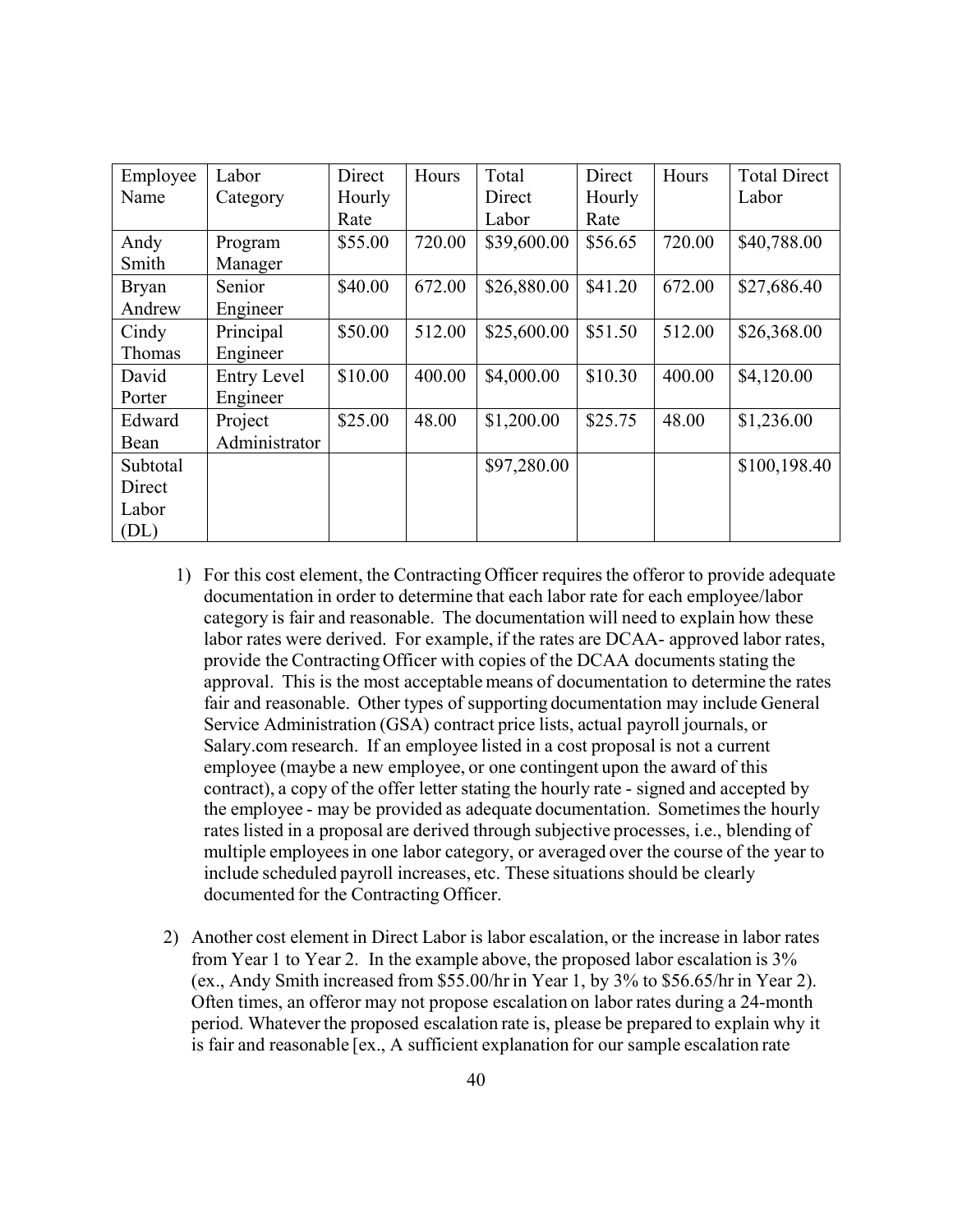would be the Government's General Schedule Increase and Locality Pay for the same time period (name FY) in the same location (name location) was published as 3.5%, therefore a 3% increase is fair and reasonable].

C) Other Direct Costs (ODCs): This section of the cost proposal includes all other directly related costs required in support of the effort *i.e.*, materials, subcontractors, consultants, travel, etc. Any cost element that includes various items will need to be detailed in a cost breakdown to the Contracting Officer.

- 1) Direct Material Costs: This subsection of the cost proposal will include any special tooling, test equipment, and material costs necessary to perform the project. Items included in this section will be carefully reviewed relative to need and appropriateness for the work proposed, and must, in the opinion of the Contracting Officer, be advantageous to the Government and directly related to the specific topic.
	- a) The Contracting Officer will require adequate documentation from the offeror to determine the cost reasonableness for each material cost proposed. The following methods are ways in which the Contracting Officer can determine this [FAR 15.403-1].
		- i) Adequate Price Competition. A price is based on adequate price competition when the offeror solicits and receives quotes from two or more responsible vendors for the same or similar items or services. Based on these quotes, the offeror selects the vendor who represents the best value to the Government. The offeror will be required to provide copies of all vendor quotes received to the Contracting Officer.

Note: Price competition is not required for items at or below the micropurchase threshold (\$5,000) [FAR 15.403-1]. If an item's unit cost is less than or equal to \$5,000 price competition is not necessary. However, if an item's total cost over the period of performance (unit cost \* quantity is higher than \$5,000, two or more quotes must be obtained by the offeror.

- ii) Commercial Prices. Commercial prices are those published on current price lists, catalogs, or market prices. This includes vendors who have prices published on a GSA-schedule contract. The offeror will be required to provide copies of such price lists to the Contracting Officer.
- iii) Prices set by law or regulation. If a price is mandated by the Government (i.e. pronouncementsin the form of periodic rulings, reviews, or similar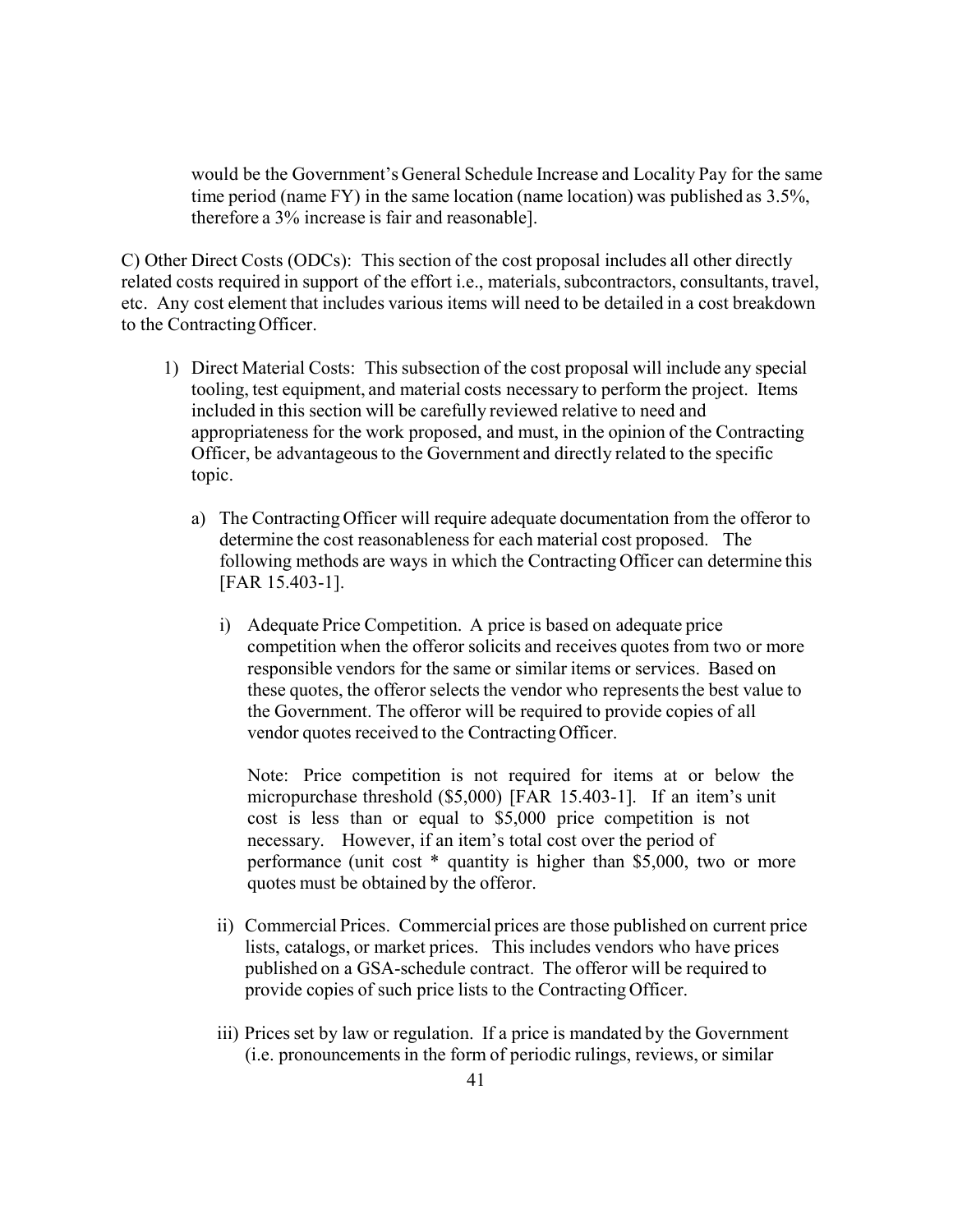actions of a governmental body, or embodied in the laws) that is sufficient to set a price.

b) Below is the list of Direct Material costs included in our sample proposal:

i)

| DIRECT MATERIAL COSTS:                 | YEAR 1      | <b>YEAR 2</b> |
|----------------------------------------|-------------|---------------|
| <b>Raw Materials</b>                   | \$35,000.00 | \$12,000.00   |
| Computer for experiments               | \$4,215.00  | \$0.00        |
| Cable (item #12-3657, 300 ft)          | \$1,275.00  | \$0.00        |
| Software                               | \$1,825.00  | \$1,825.00    |
| <b>Subtotal Direct Materials Costs</b> | \$42,315.00 | \$13,825.00   |
| (DM):                                  |             |               |

- ii) "Raw Materials": This is a generic label used to group many material items into one cost item within the proposal. The Contracts Officer will require a detailed breakout of all the items that make up this cost. For each separate item over \$3,000 (total for Year  $1 +$  Year 2), the offeror must be able to provide either competitive quotes received, or show that published pricing was used.
- iii) "Computer for experiments": Again, this item is most likely a grouping of several components that make up one system. The Contracts Officer will require a detailed breakout of all the items that make up this cost. For each separate item over \$3,000 (total for Year  $1 +$  Year 2), the offeror must be able to provide either competitive quotes received, or show that published pricing was used.
- iv) "Cable": Since this item is under the micro purchase threshold of \$5,000, competitive quotes or published pricing are not required. Simply provide documentation to show the Contracting Officer where this price came from.
- v) "Software": This cost item could include either one software product, or multiple products. If this includes a price for multiple items, please provide the detailed cost breakdown. Note: The price for Year 1 (\$1,825) is below the micro purchase threshold; however, in total (Year  $1 +$ Year 2) the price is over \$5,000, so competitive quotes or published pricing documentation must be provided.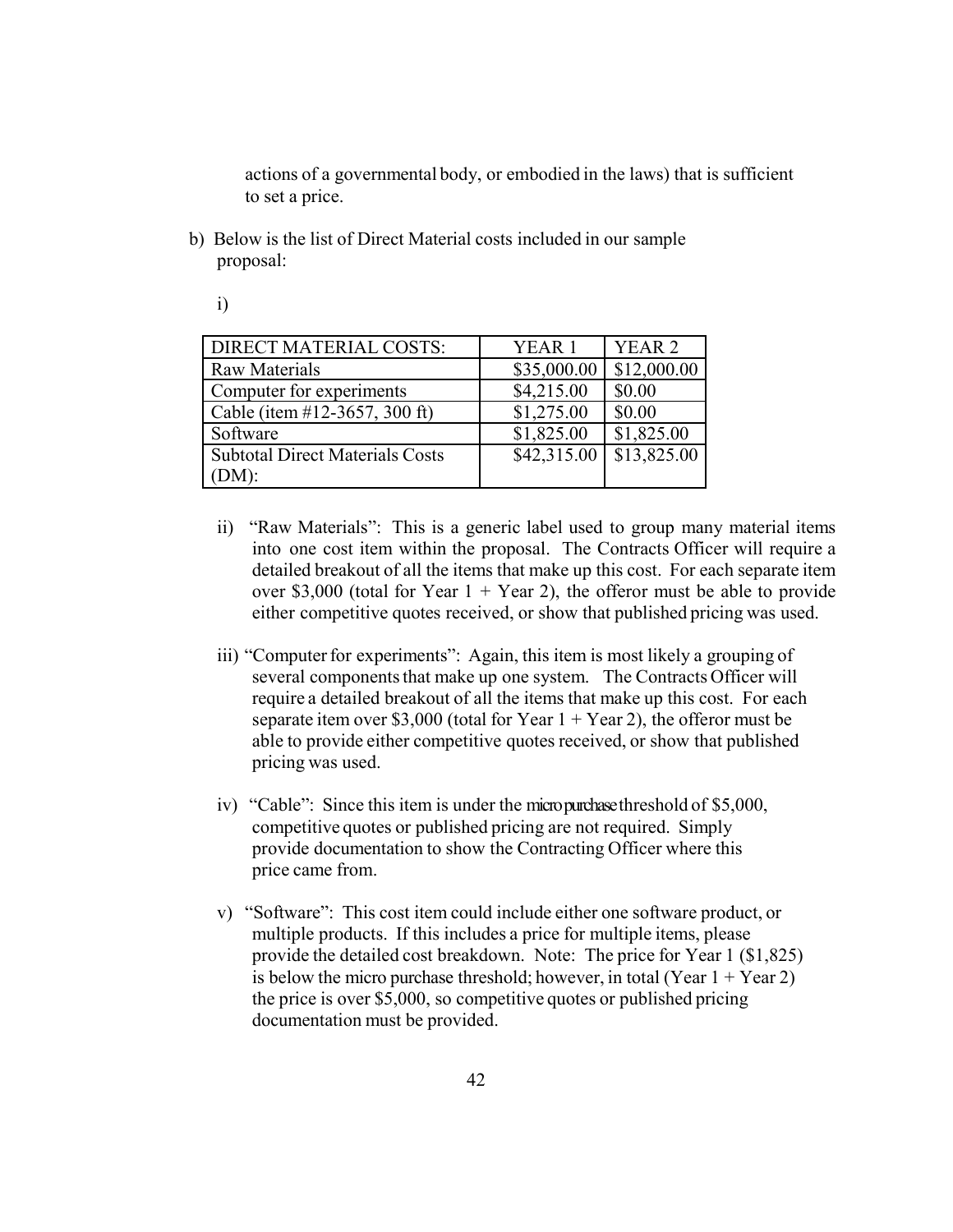- c) Due to the specialized types of products and services necessary to perform these projects, it may not always be possible to obtain competitive quotes from more than one reliable source. Each cost element over the simplified acquisition threshold (\$5,000) must be substantiated. There is always an explanation for HOW the cost of an item was derived; show us how you came up with that price!
- d) When it is not possible for an offeror to obtain a vendor price through competitive quotes or published price lists, a Contracting Officer may accept other methods to determine cost reasonableness. Below are some examples of other documentation, which the Contracting Officer may accept to substantiate costs:
	- i) Evidence that a vendor/supplier charged another offeror a similar price for similar services. Has the vendor charged someone else for the same product? (Two (2) to three (3) invoices from that vendor to different customers may be used as evidence.)
	- ii) Previous contract prices. Has the offeror charged the Government a similar price under another Government contract for similar services? If the Government has already paid a certain price for services, then that price may already be considered fair and reasonable. (Provide the contract number, and billing rates for reference.)
	- iii) DCAA approved. Has DCAA already accepted or verified specific cost items included in your proposal? (Provide a copy of DCAA correspondence that addressed these costs.)
- 2) Below is the remaining ODC portion of our proposal including equipment, subcontractors, consultants, and travel. Assume in this scenario that competitive quotes or catalog prices were not available for these items:

| <b>OTHER DIRECT COSTS:</b>                   | YEAR <sub>1</sub> | YEAR <sub>2</sub> |
|----------------------------------------------|-------------------|-------------------|
| <b>Equipment Rental for Analysis</b>         | \$5,500.00        | \$5,600.00        |
| Subcontractor - Lockheed                     | \$25,000.00       | \$0.00            |
| Consultant: John Bowers                      | \$0.00            | \$12,000.00       |
| Travel                                       | \$1,250.00        | \$1,250.00        |
| <b>Subtotal Other Direct Costs</b><br>(ODC): | \$31,750.00       | \$18,850.00       |

a) "Equipment Rental for Analysis": The offeror explains that the Year 1 cost of \$5,500 is based upon 250 hours of equipment rental at an hourly rate of \$22.00/hr.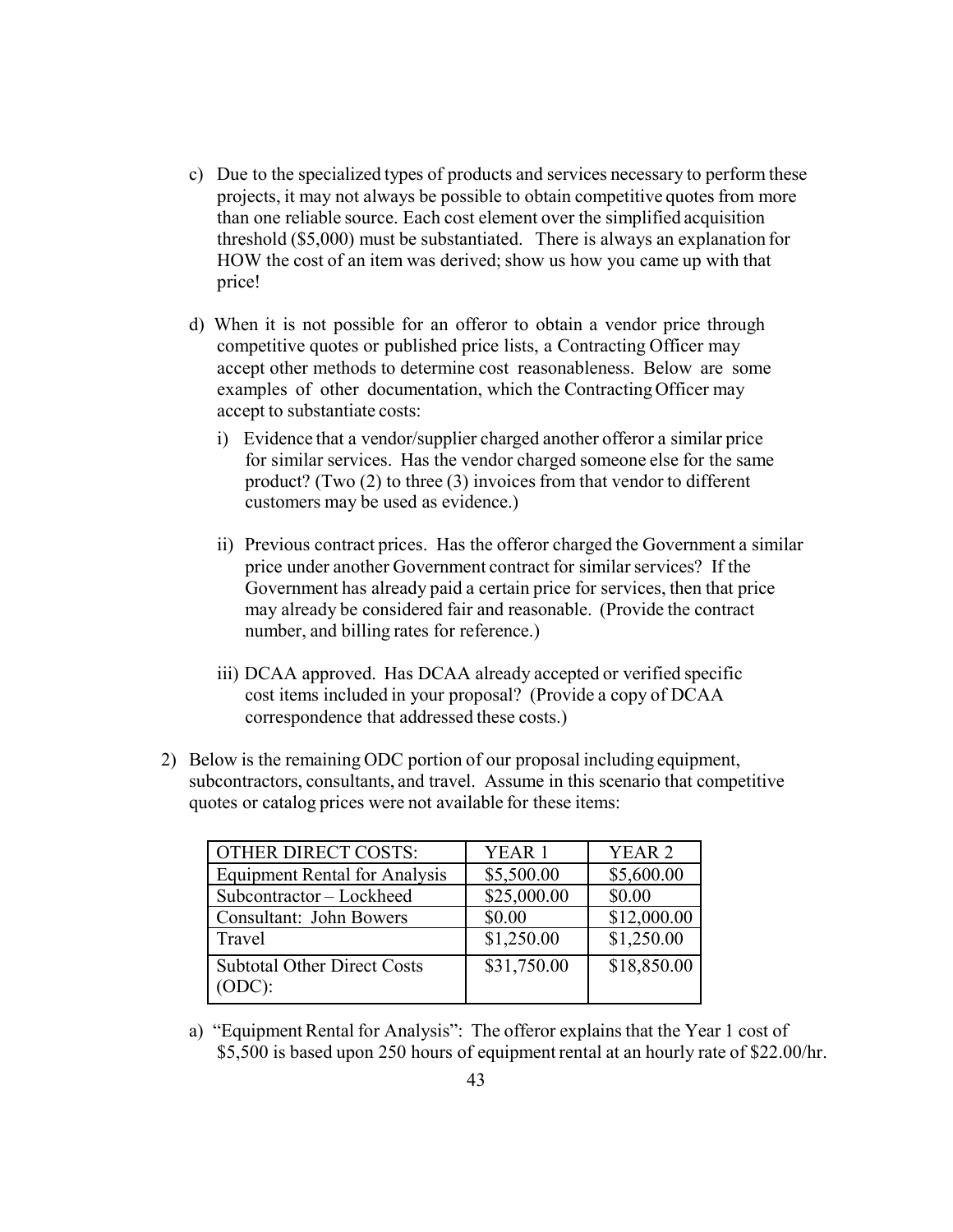One (1) invoice from the vendor charging another vendor the same price for the same service is provided to the Contracting Officer as evidence. Since this cost is over the simplified acquisition threshold, further documentation to determine cost reasonableness is required. The offeror is able to furnish another invoice charging a second vendor the same price for the same service.

- b) "Subcontractor Widget, Inc.": The offeror provides a copy of the subcontractor quote to the Contracting Officer in support of the \$25,000 cost. This subcontractor quote must include sufficient detailed information (equivalent to the data included in the prime's proposal to the Government), so that the Contracting Officer can make a determination of cost reasonableness.
	- i) As stated in Section 3.5(c)(6) of the DoD Cost Proposal guidance, "All subcontractor costs and consultant costs must be detailed at the same level as prime contractor costs in regards to labor, travel, equipment, etc. Provide detailed substantiation of subcontractor costs in your cost proposal."
	- ii) In accordance with FAR 15.404-3, "the Contracting Officer is responsible for the determination of price reasonableness for the prime contract, including subcontracting costs". This means that the subcontractor's quote/proposal may be subject to the same scrutiny by the Contracting Officer as the cost proposal submitted by the prime. The Contracting Officer will need to determine whether the subcontractor has an accepted purchasing system in place and/or conduct appropriate cost or price analyses to establish the reasonableness of proposed subcontract prices. Due to the proprietary nature of cost data, the Subcontractor may choose to submit their pricing information directly to the Contracting Officer and not through the prime. This is understood and encouraged.
	- iii) When a subcontractor is selected to provide support under the prime contract due to their specialized experience, the Contracting Officer may request sole source justification from the offeror.
- c) "Consultant John Bowers": Again, the offeror shall provide a copy of the consultant's quote to the Contracting Officer as evidence. In this example, the consultant will be charging an hourly rate of \$125 an hour for 96 hours of support. The offeror indicates to the Contracting Officer that this particular consultant was used on a previous contract with the Government (provide contract number), and will be charging the same rate. A copy of the consultant'sinvoice to the offeror under the prior contract is available as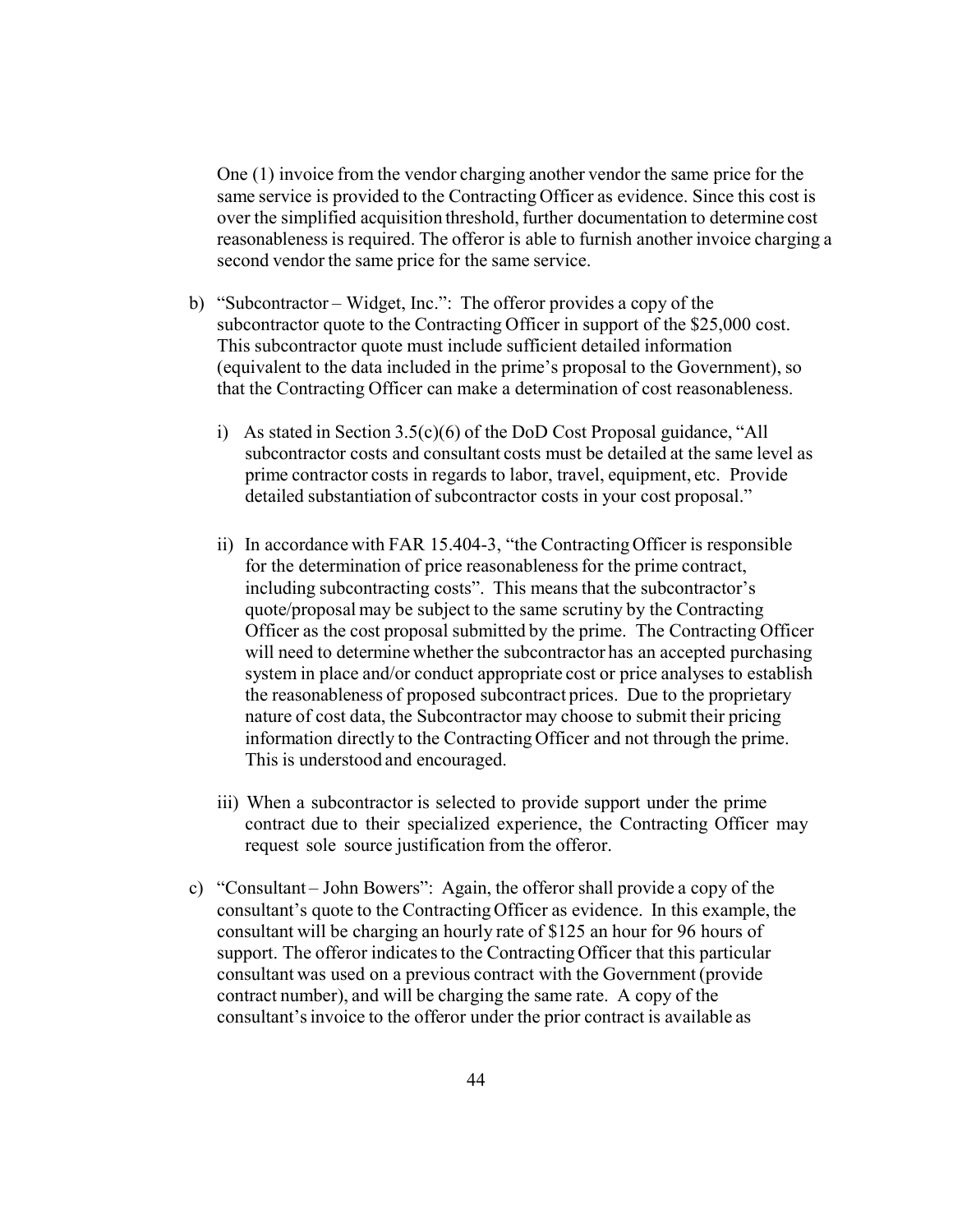supporting evidence. Since the Government has paid this price for the same services in the past, determination has already been made that the price is fair.

d) "Travel": The Contracting Officer will require a detailed cost breakdown for travel expenses to determine whether the total cost is reasonable based on Government per diem and mileage rates. This breakdown shall include the number of trips, the destinations, and the number of travelers. It will also need to include the estimated airfare per round trip, estimated car rental, lodging rate per trip, tax on lodging, and per diem rate per trip. The lodging and per diem rates must coincide with the Joint Travel Regulations. Please see the following website to determine the appropriate lodging and per diem rates: <http://www.defensetravel.dod.mil/site/perdiemCalc.cfm> Additionally, the offeror must provide why the airfare is fair and reasonable as well. Sufficient back up for both airfare and car rental would include print outs of online research at the various travel search engines(Expedia, Travelocity, etc.) documenting the prices for airfare and car rentals thus proving why your chosen

| <b>TRAVEL</b>      |                  | Trips | Travelers | <b>Nights</b> | Days | Unit Cost | <b>Total Travel</b> |
|--------------------|------------------|-------|-----------|---------------|------|-----------|---------------------|
| Airfare            | per<br>roundtrip |       |           |               |      | \$996.00  | \$996.00            |
| Lodging            | per day          |       |           |               |      | \$75.00   | \$75.00             |
| Tax on             |                  |       |           |               |      |           |                     |
| Lodging            |                  |       |           |               |      |           |                     |
| (12%)              | per day          |       |           |               |      | \$9.00    | \$9.00              |
| Per Diem           | per day          |       |           |               | 2    | \$44.00   | \$88.00             |
| Automobile         |                  |       |           |               | 2    |           |                     |
| Rental             | per day          |       |           |               |      | \$41.00   | \$82.00             |
| Subtotal<br>Travel |                  |       |           |               |      |           | \$1,250.00          |

i) Below is a sample of the travel portion:

rate is fair and reasonable.

D) Indirect Rates: Indirect rates include elements such as Fringe Benefits, General  $\&$ Administrative (G&A), Overhead, and Material Handling costs. The offeror shall indicate in the cost proposal both the indirect rates (as a percentage) as well as how those rates are allocated to the costs in the proposal.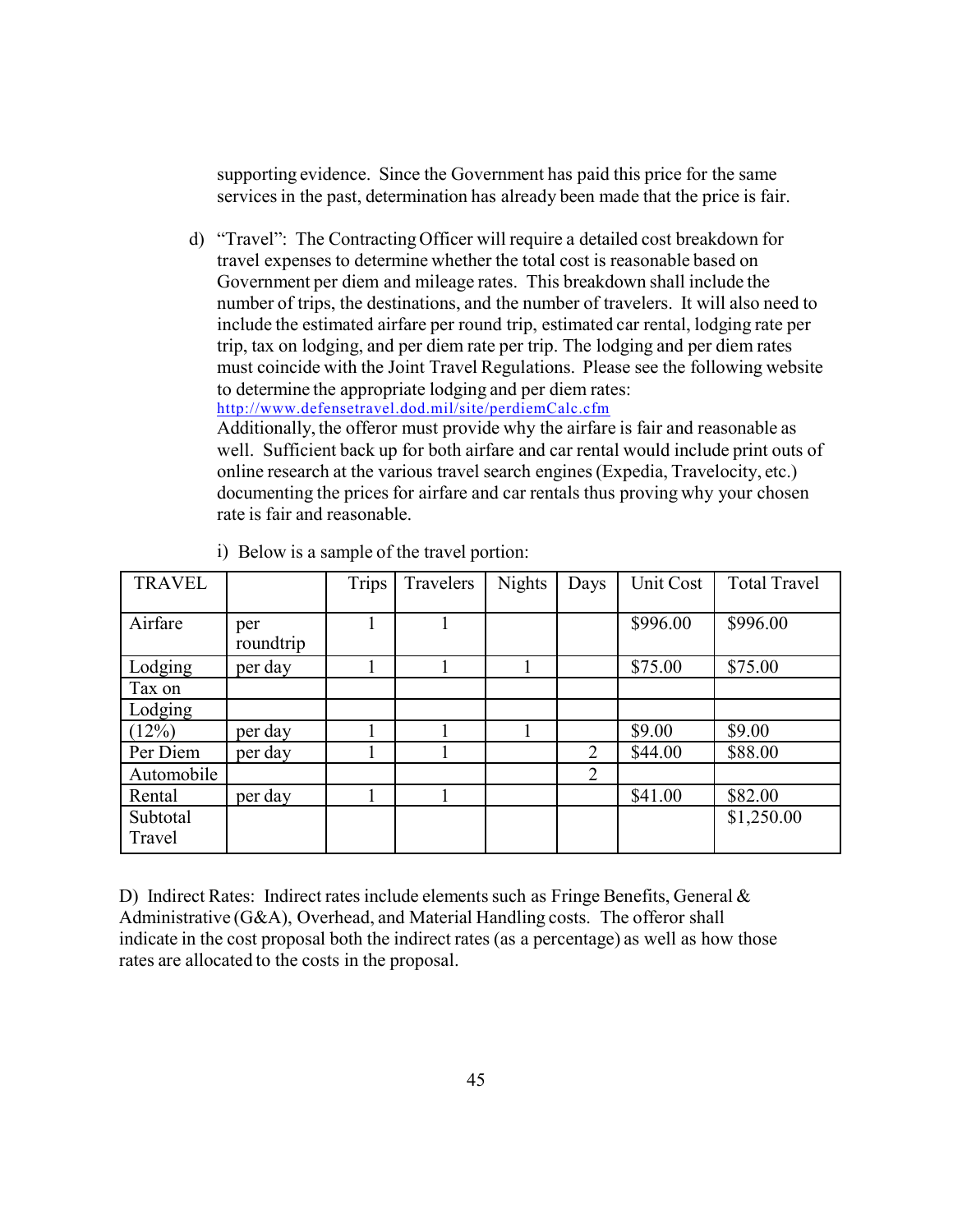| <b>INDIRECTS</b>                                                         | YEAR <sub>1</sub> | YEAR <sub>2</sub> |                       |
|--------------------------------------------------------------------------|-------------------|-------------------|-----------------------|
| Subtotal Direct Labor (DL):                                              | \$97,280.00       | \$100,198.40      |                       |
| Fringe Benefits, if not included in Overhead,<br>rate (15.0000 %) X DL = | \$14,592.00       | \$15,029.76       |                       |
| Labor Overhead (rate $45.0000\%$ ) X (DL +<br>$\text{Fringe}$ ) =        | \$50,342.40       | \$51,852.67       | $\perp$<br>In<br>this |
| Total Direct Labor (TDL):                                                | \$162,214.40      | \$167,080.83      |                       |

example, the offeror includes a Fringe Benefit rate of 15.00% that it allocated to the Direct Labor costs. They also propose a Labor Overhead rate of 45.00% that is allocated to the Direct Labor costs plus the Fringe Benefits.

2) All indirect rates and the allocation methods of those rates must be verified by the Contracting Officer. In most cases, DCAA documentation supporting the indirect rates and allocation methods can be obtained through a DCAA field audit or proposal review. Many offerors have already completed such reviews and have this documentation readily available. If an offeror is unable to participate in a DCAA review to substantiate indirect rates, the Contracting Officer may request other accounting data from the offeror to make a determination.

E.) Cost of Money (COM): If Cost of Money (an imputed cost that is not a form of interest on borrowings (see FAR 31.205-20); an "incurred cost" for cost-reimbursement purposes under applicable cost-reimbursement contracts and for progress payment purposes under fixed-price contracts; and refers to— (1) Facilities capital cost of money (48 CFR 9904.414); and (2) Cost of money as an element of the cost of capital assets under construction (48 CFR 9904.417)) is proposed in accordance with FAR 31.205-10, a DD Form 1861 is required to be completed and submitted with the contractor's proposal.

F.) Fee/Profit: The proposed fee percentage will be analyzed in accordance with DFARS 215.404, the Weighted Guidelines Method.

G.) Subcontracting Plan: If the total amount of the proposal exceeds \$700,000 and the offeror is a large business or an institute of higher education (other than HBCU/MI) and the resultant award is a contract, the offeror shall be prepared to submit a subcontracting plan for small business and small disadvantaged business concerns. A mutually agreeable plan will be included in and made a part of the contract (see the goals listed at Section II, F, 2, b).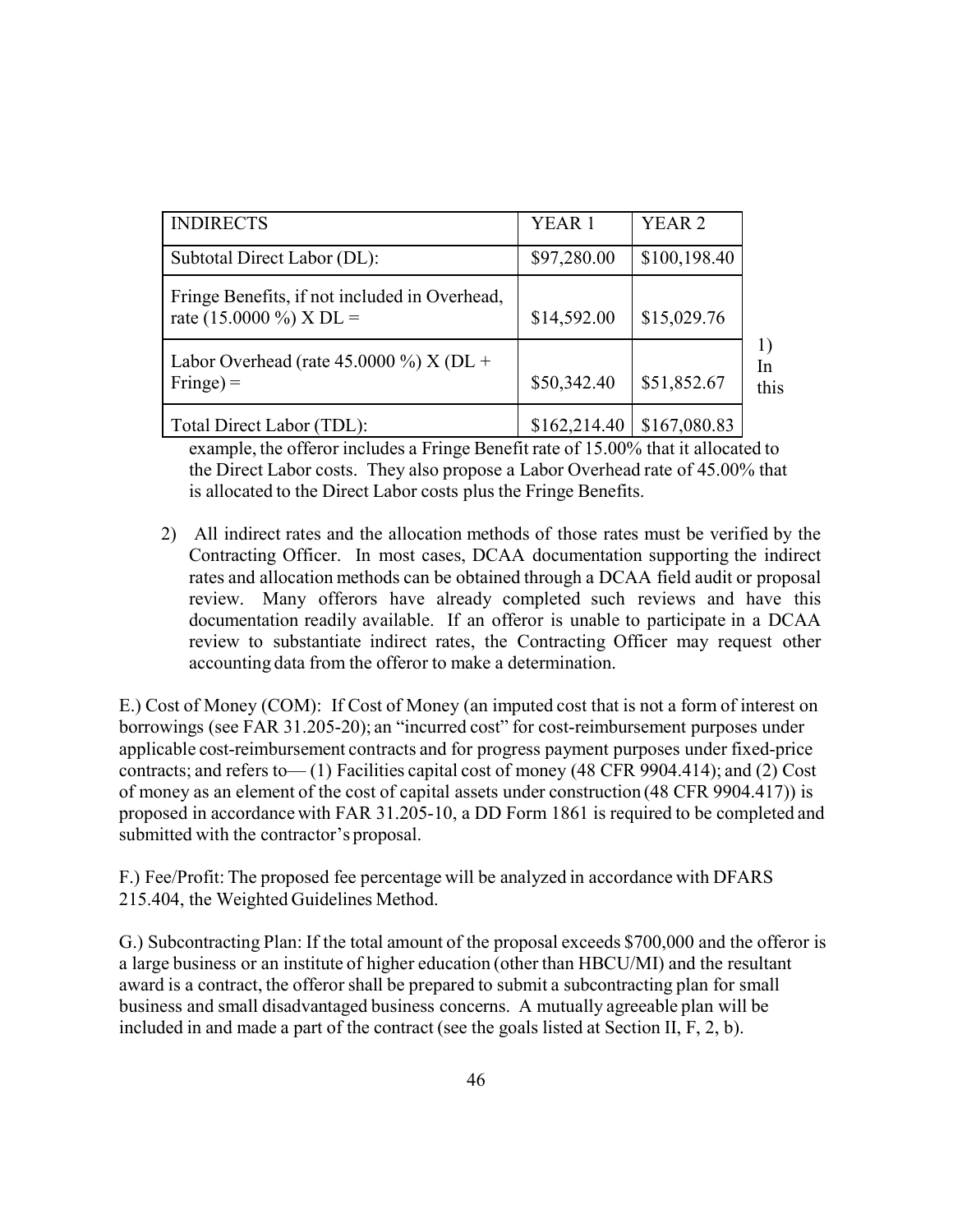## <span id="page-46-0"></span>**2. GRANT and COOPERATIVE AGREEMENT Proposals:**

Before award it must be established that an approved accounting system and financial managementsystem exist.

A.) Direct Labor: Show the current and projected salary amounts in terms of man-hours, manmonths, or annual salary to be charged by the principal investigator(s), faculty, research associates, postdoctoral associates, graduate and undergraduate students, secretarial, clerical, and other technical personnel either by personnel or position. State the number of man-hours used to calculate a man-month or man-year. For proposals from universities, research during the academic term is deemed part of regular academic duties, not an extra function for which additional compensation or compensation at a higher rate is warranted. Consequently, academic term salaries shall not be augmented either in rate or in total amount for research performed during the academic term. Rates of compensation for research conducted during non-academic (summer) terms shall not exceed the rate for the academic terms. When part or all of a person's services are to be charged as project costs, it is expected that the person will be relieved of an equal part or all of his or her regular teaching or other obligations. For each person or position, provide the following information:

- 1) The basis for the direct labor hours or percentage of effort (e.g., historical hours or estimates).
- 2) The basis for the direct labor rates or salaries. Labor costs should be predicted upon current labor rates or salaries. These rates may be adjusted upward for forecast salary or wage cost-of-living increasesthat will occur during the agreement period. The cost proposal should separately identify the rationale applied to base salary/wage for cost-of-living adjustments and merit increases. Each must be fully explained.
- 3) The portion of time to be devoted to the proposed research, divided between academic and non-academic (summer) terms, when applicable.
- 4) The total annual salary charged to the research project.
- 5) Any details that may affect the salary during the project, such as plans for leave and/or remuneration while on leave.

B.) Fringe Benefits and Indirect Costs (Overhead, General and Administrative, and Other): The most recent rates, dates of negotiation, the base(s) and periods to which the rates apply must be disclosed and a statement included identifying whether the proposed rates are provisional or fixed. If the rates have been negotiated by a Government agency, state when and by which agency. A copy of the negotiation memorandum should be provided. If negotiated forecast rates do not exist, offerors must provide sufficient detail to enable a determination to be made that the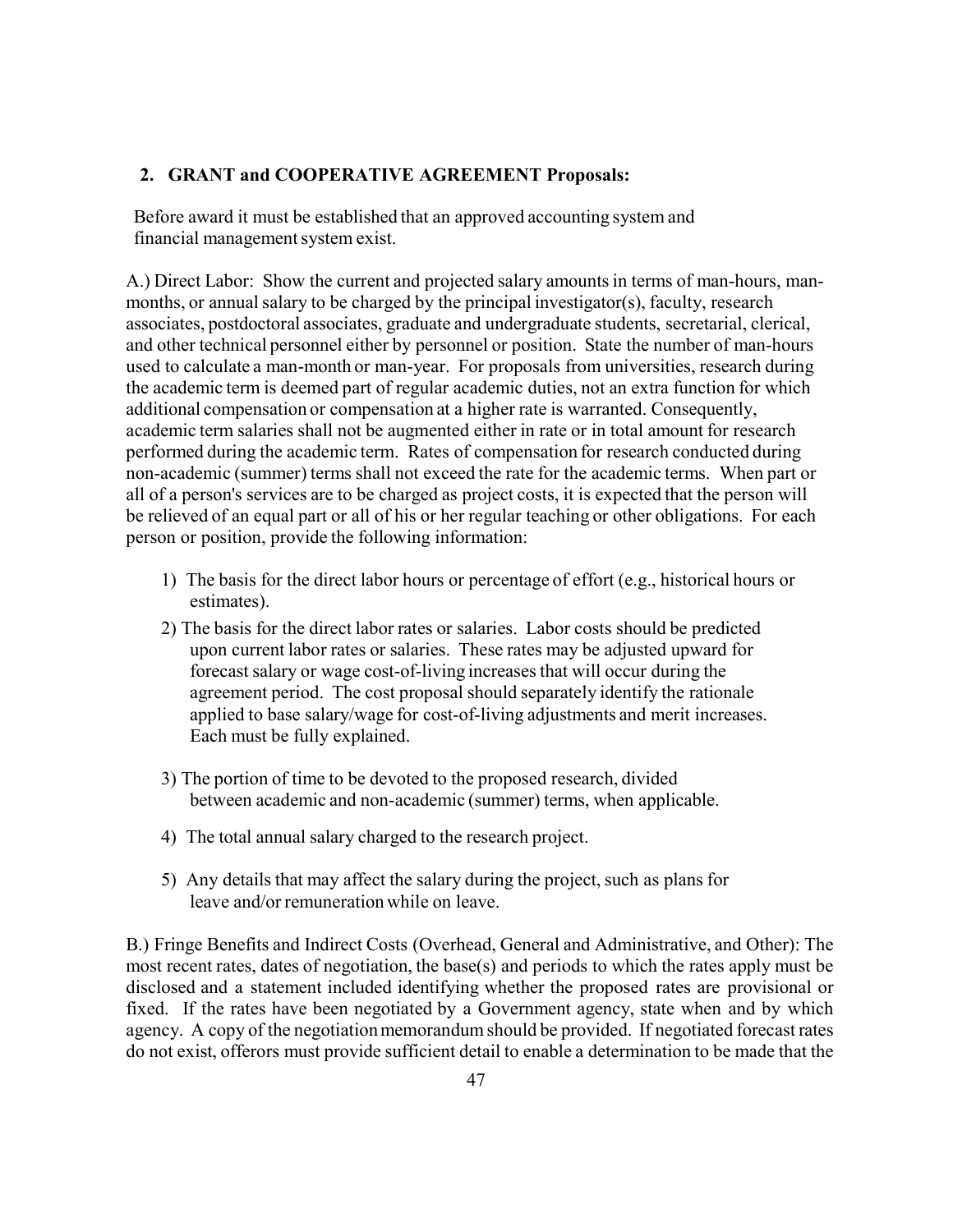costs included in the forecast rate are allocable according to applicable OMB Circulars or FAR/DFARS provisions. Offerors' disclosure should be sufficient to permit a full understanding of the content of the rate(s) and how it was established. As a minimum, the submission should identify:

- 1) All individual cost elements included in the forecast rate(s);
- 2) Bases used to prorate indirect expenses to cost pools, if any;
- 3) How the rate(s) was calculated;
- 4) Distribution basis of the developed rate(s);
- 5) Bases on which the overhead rate is calculated, such as "salaries and wages" or "total costs," and
- 6) The period of the offeror's fiscal year.

C.) Permanent Equipment: If facilities or equipment are required, a justification why this property should be furnished by the Government must be submitted. State the organization's inability or unwillingness to furnish the facilities or equipment. Offerors must provide an itemized list of permanent equipment showing the cost for each item. Permanent equipment is any article or tangible nonexpendable property having a useful life of more than one year and an acquisition cost of \$5,000 or more per unit. The basis for the cost of each item of permanent equipment included in the budget must be disclosed, such as:

- 1) Vendor Quote: Show name of vendor, number of quotes received and justification, if intended award is to other than lowest bidder.
- 2) Historical Cost: Identify vendor, date of purchase, and whether or not cost represents lowest bid. Include reason(s) for not soliciting current quotes.
- 3) Engineering Estimate: Include rationale for quote and reason for not soliciting current quotes. If applicable, the following additional information shall be disclosed in the offeror's cost proposal:
- 4) Special test equipment to be fabricated by the awardee for specific research purposes and its cost.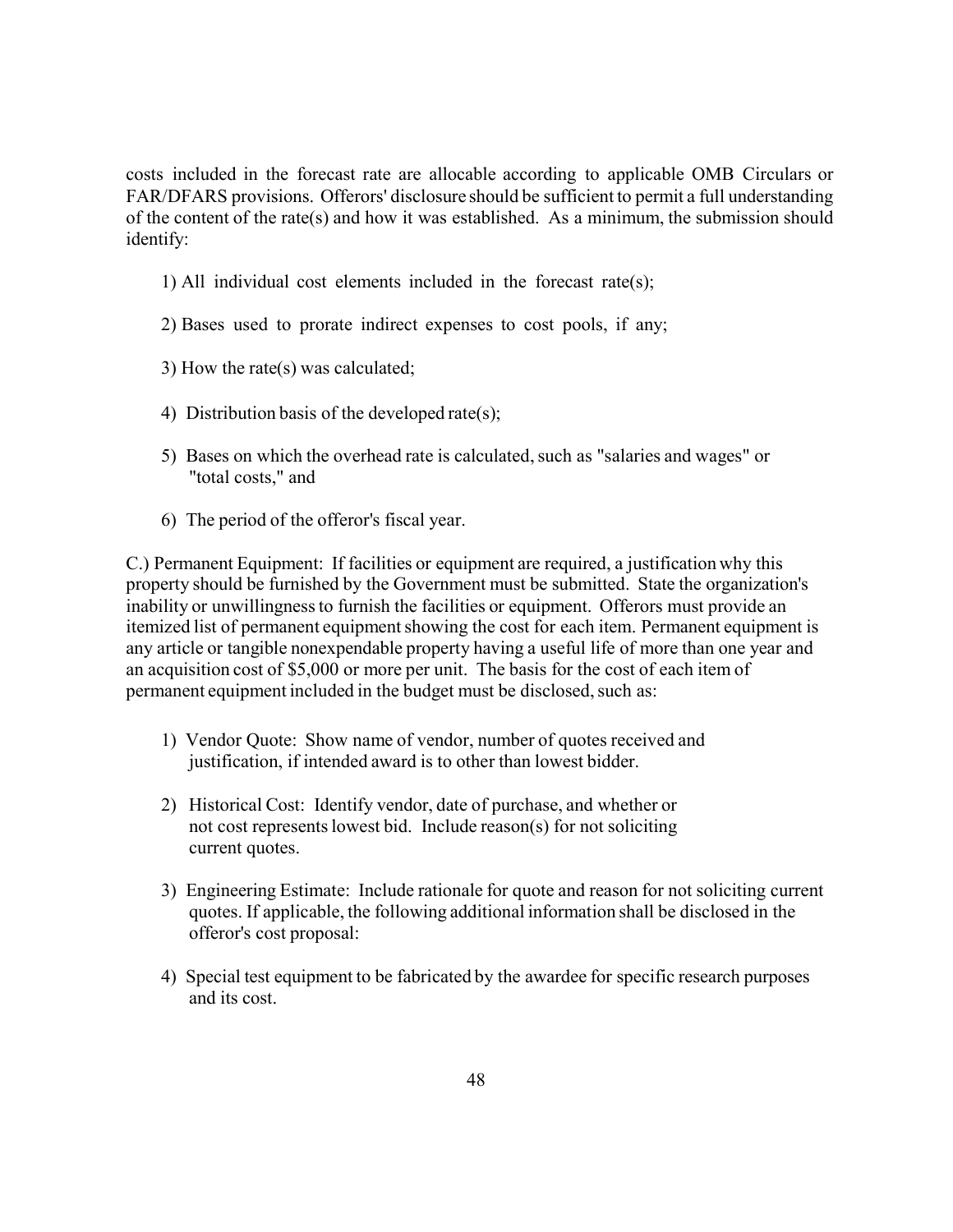- 5) Standard equipment to be acquired and modified to meet specific requirements, including acquisition and modification costs, listed separately.
- 6) Existing equipment to be modified to meet specific research requirements, including modification costs. Do not include equipment the organization will purchase with its funds if the equipment will be capitalized for Federal income tax purposes. Proposed permanent equipment purchases during the final year of an award shall be limited and fully justified.
- 7) Grants and cooperative agreements may convey title to an institution for equipment purchased with project funds. At the discretion of the contracting/grants officer, the agreement may provide for retention of the title by the Government or may impose conditions governing the equipment conveyed to the organization per the governing laws and regulations.

D.) Travel: Forecasts of travel expenditures(domestic and foreign) that identify the destination and the various cost elements (airfare, mileage, per diem rates, etc.) must be submitted. The costs should be in sufficient detail to determine the reasonableness of such costs. Allowance for air travel normally will not exceed the cost of round-trip, economy air accommodations. Specify the type of travel and its relationship to the research project. Requests for domestic travel must not exceed \$3,000 per year per principal investigator. Separate, prior approval by the ARL is required for all foreign travel (i.e., travel outside the continental U.S., its possessions and Canada). Foreign travel requests must not exceed \$1,800 each per year per principal investigator. Special justification will be required for travel requests in excess of the amounts stated above and for travel by individuals other than the principal investigator(s). Individuals other than the principal investigator(s) are considered postdoctoral associates, research associates, graduate and undergraduate students, secretarial, clerical, and other technical personnel. Additional travel may be requested for travel to Army laboratories and facilities to enhance agreement objectives and to achieve technology transfer.

E.) Participant Support Costs: This budget category refers to costs of transportation, per diem, stipends, and other related costs for participants or trainees(but not employees) in connection with ARL-sponsored conferences, meetings,symposia, training activities, and workshops (see the "Other Programs" section as described earlier in this BAA). Generally, indirect costs are not allowed on participant support costs. The number of participants to be supported should be entered in the parentheses on the budget form. These costs should also be justified in the budget justification page(s) attached to the cost proposal.

F.) Materials, Supplies, and Consumables: A general description and total estimated cost of expendable equipment and supplies are required. The basis for developing the cost estimate (vendor quotes, invoice prices, engineering estimate, purchase order history, etc.) must be included. If possible, provide a material list.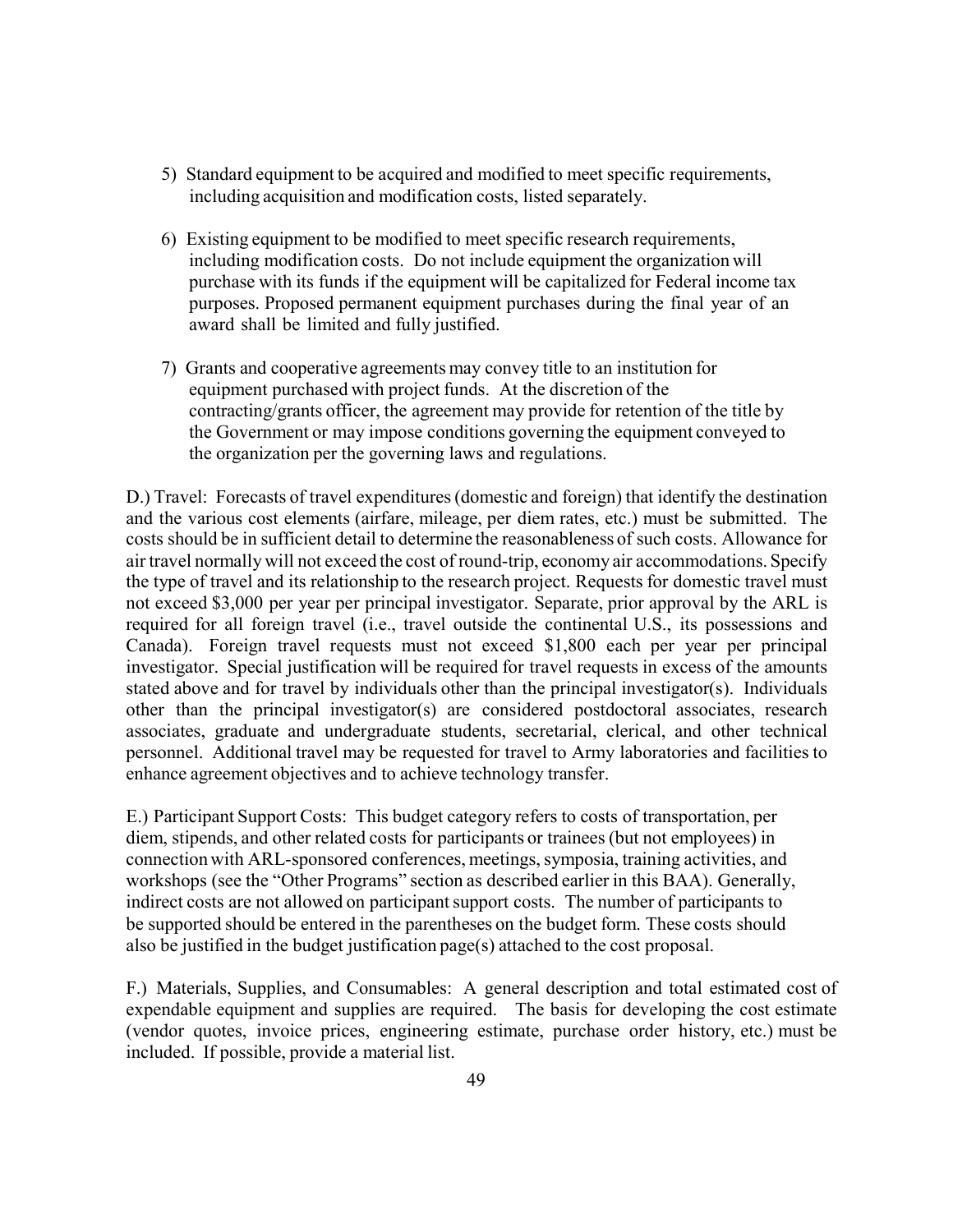G.) Publication, Documentation, and Dissemination: The budget may request funds for the costs of preparing, publishing, or otherwise making available to others the findings and products of the work conducted under an agreement, including costs of reports, reprints, page charges, or other journal costs (except costs for prior or early publication); necessary illustrations, cleanup, documentation,storage, and indexing of data and databases; and development, documentation, and debugging of software.

H.) Consultant Costs: Offerors normally are expected to utilize the services of their own staff to the maximum extent possible in managing and performing the project's effort. If the need for consultant services is anticipated, the nature of proposed consultant services should be justified and included in the technical proposal narrative. The cost proposal should include the names of consultant(s), primary organizational affiliation, each individual's expertise, daily compensation rate, number of days of expected service, and estimated travel and per diem costs.

I.) Computer Services: The cost of computer services, including computer-based retrieval of scientific, technical, and educational information, may be requested. A justification/explanation based on the established computer service rates at the proposing organization should be included. The budget also may request costs, which must be shown to be reasonable, for leasing automatic data processing equipment. The purchase of computers or associated hardware and software should be requested as items of equipment.

J.) Subawards (subcontracts or subgrants): A precise description of services or materials that are to be awarded by a subaward must be provided. For subawards totaling \$10,000 or more, provide the following specific information:

- 1) A clear description of the work to be performed.
- 2) If known, the identification of the proposed subawardee and an explanation of why and how the subawardee was selected or will be selected.
- 3) The identification of the type of award to be used (cost reimbursement, fixed price, etc.).
- 4) Whether or not the award will be competitive and, if noncompetitive, rationale to justify the absence of competition.
- 5) A detailed cost summary.

K.) Other Direct Costs: Itemize and provide the basis for proposed costs for other anticipated direct costs such as communications, transportation, insurance, and rental of equipment other than computer related items. Unusual or expensive items shall be fully explained and justified.